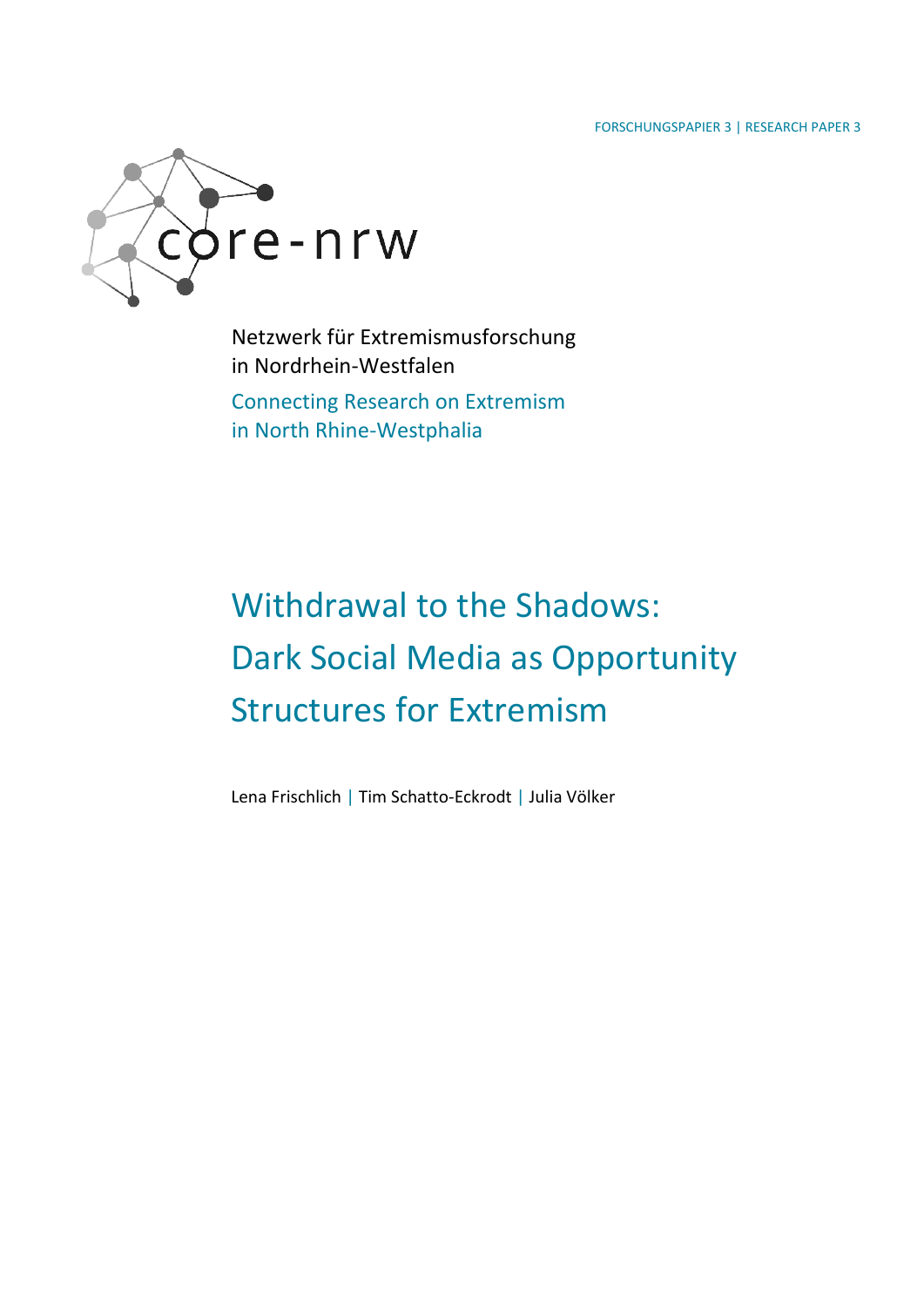### **Abstract**

*Dark social media* has been described as a home base for extremists and a breeding ground for dark participation. Beyond the description of single cases, it often remains unclear what exactly is meant by dark social media and which opportunity structures for extremism emerge on these applications. The current paper contributes to filling this gap. We present a theoretical framework conceptualizing dark social media as opportunity structures shaped by (a) regulation on the macro-level; (b) different genres and types of (dark) social media as influence factors on the meso level; and (c) individual attitudes, salient norms, and technological affordances on the micro-level. The results of a platform analysis and a scoping review identified meaningful differences between dark social media of different types. Particularly *social counter-media* and *fringe communities* positioned themselves as "safe havens" for dark participation, indicating a high tolerance for accordant content. This makes them a fertile ground for those spreading extremist worldviews, consuming such content, or engaging in *dark participation*. *Context-bound alternative social media* were comparable to mainstream social media but oriented towards different legal spaces and were more intertwined with governments in China and Russia. *Private-first channels* such as Instant messengers were rooted in private communication. Yet, particularly Telegram also included far-reaching public communication formats and optimal opportunities for the convergence of mass, group, and interpersonal communication. Overall, we show that a closer examination of different types and genres of social media provides a more nuanced understanding of shifting opportunity structures for extremism in the digital realm.

**Keywords**. dark participation, dark social media, extremism, platform analysis, platform regulation, opportunity structures, scoping review, theory of planned behaviour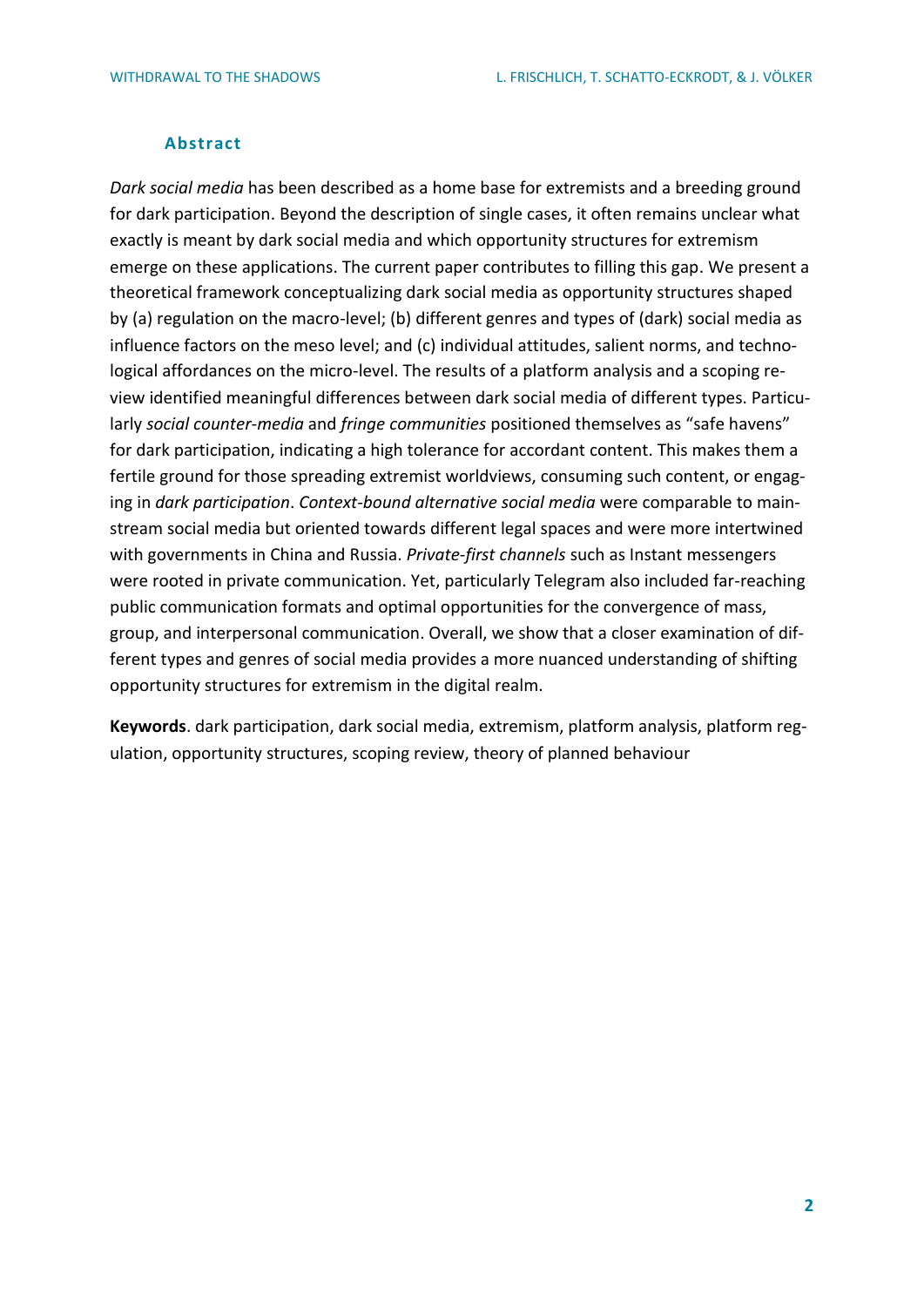# **CONTENTS**

| $\mathbf{1}$ |                                                                                   |
|--------------|-----------------------------------------------------------------------------------|
| 2            |                                                                                   |
| 2.1          |                                                                                   |
| 2.2          |                                                                                   |
| 2.3          | Genres and Types of (Dark) Social Media as Influences on the Meso Level 6         |
| 2.4          | Behavior as a Function of Attitudes, Norms, and Affordances on the Micro-level  9 |
| 3            |                                                                                   |
| 3.1          |                                                                                   |
| 3.2          |                                                                                   |
| 4            |                                                                                   |
| 4.1          |                                                                                   |
| 4.2          |                                                                                   |
| 4.3          |                                                                                   |
| 4.4          |                                                                                   |
| 5            |                                                                                   |
| 6            |                                                                                   |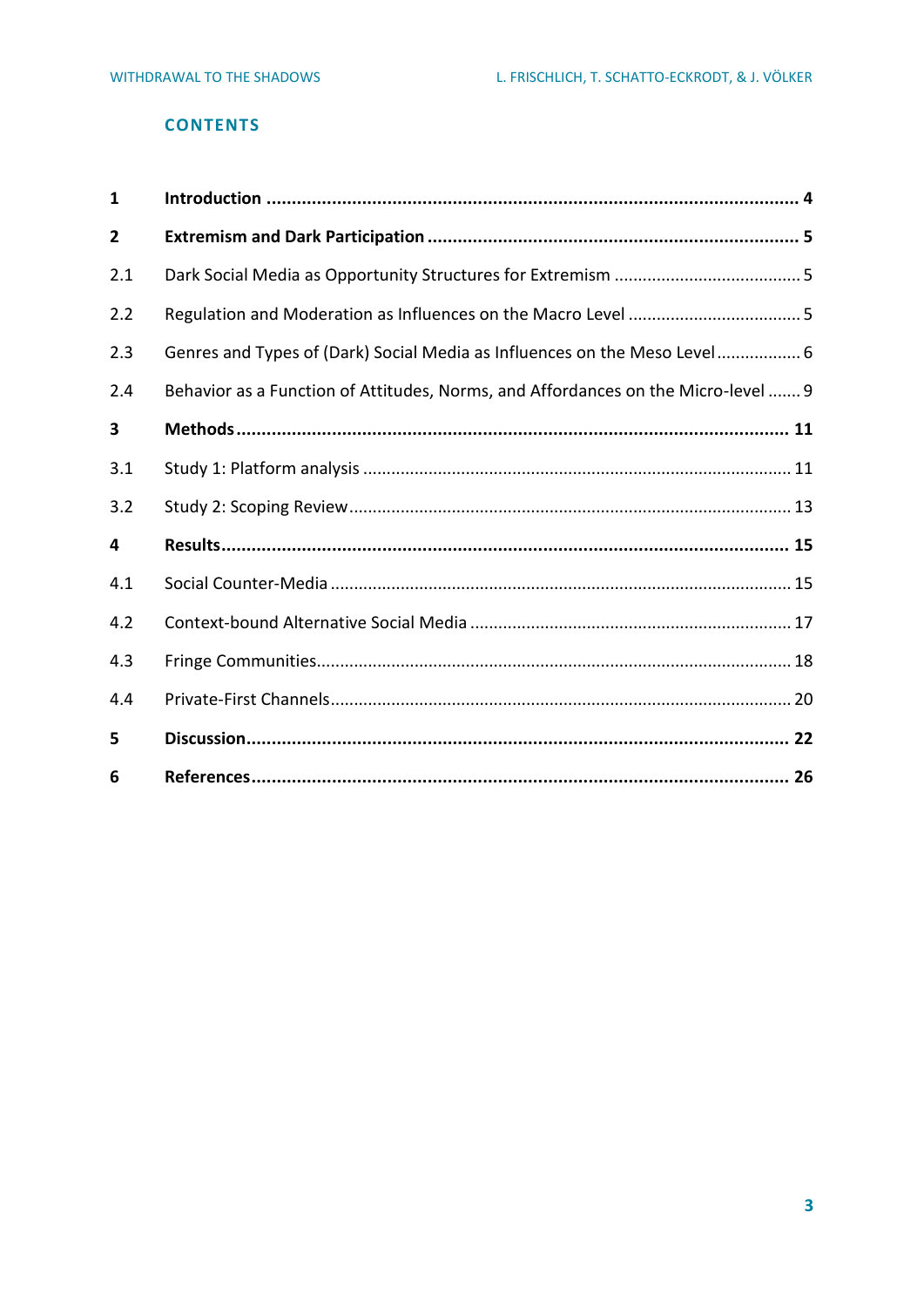## <span id="page-3-0"></span>**1 Introduction**

Social media have become intertwined with our everyday lives. In the wake of measures to combat the COVID-19 pandemic since 2020, such as home-schooling or lockdowns, the use of social media has once again increased sharply (Newman et al. 2021). In Germany, the context of the current study, around 91 per cent of 14–29-year-olds use social media at least from time to time (Beisch & Koch 2021).

Social media offer new opportunity structures for "light," democratic participation, but also for "*dark participation,*" the misuse of digital communication technologies for manipulative purposes (Quandt 2018), for instance through extremists (Rieger et al. 2020). Following increased pressure by civil society and policymakers, major social media concerns such as Google, Meta, or Twitter are increasingly acting against extremist content. At the same time, so-called *dark social media* such as the far-right Twitter alternative *Gab* or the YouTube competitor Bitchute as well as hate-filled imageboards such as 8kun are flourishing (Baele et al. 2020; Chandrasekharan et al. 2017; Rogers 2020).

Dark social media has been described as a home base for extremists and a breeding ground for propaganda, hate speech, and conspiracy theories. For example, the far-right terrorist who killed 51 mosque visitors in Christchurch in 2019 previously posted a statement on the imageboard 4Chan (Comerford 2021). Further, since the outbreak of the COVID-19 pandemic, conspiracy theories have become increasingly popular on Telegram (Hoseini et al. 2021), an instant messenger that is also popular with Islamist extremists (Bloom et al. 2019).

Beyond the description of single cases, it often remains unclear what exactly is meant by dark social media, what types of dark social media exist, how frequent dark participation is on which type of (dark) social media, and what implications the surge of dark social has for extremism and thus for extremism prevention. The current paper contributes to filling this gap. With the help of a detailed platform analysis, as well as a scoping review on extremism and (dark) social media, we examine dark social media as opportunity structures for extremism.

The paper complements and deepens a previously published German-language CoRE-NRW Expert Report on this topic [\(Frischlich](https://www.bicc.de/publications/publicationpage/publication/rueckzug-in-die-schatten-die-verlagerung-digitaler-foren-zwischen-fringe-communities-und-dark-so/) et al. 2022). Both publications are situated in the same theoretical background. However, while the CoRE-NRW Expert Report primarily addresses the detailed results of the analyses and their implications for extremism prevention, the present research paper focuses primarily on the methodological aspects and presents the results of both analyses in an integrative manner along the lines of different types of dark social media. Consequentially, the paper seeks to answer the following overarching research question: *RQ 1: What opportunity structures for extremism emerge in different types of dark social media?*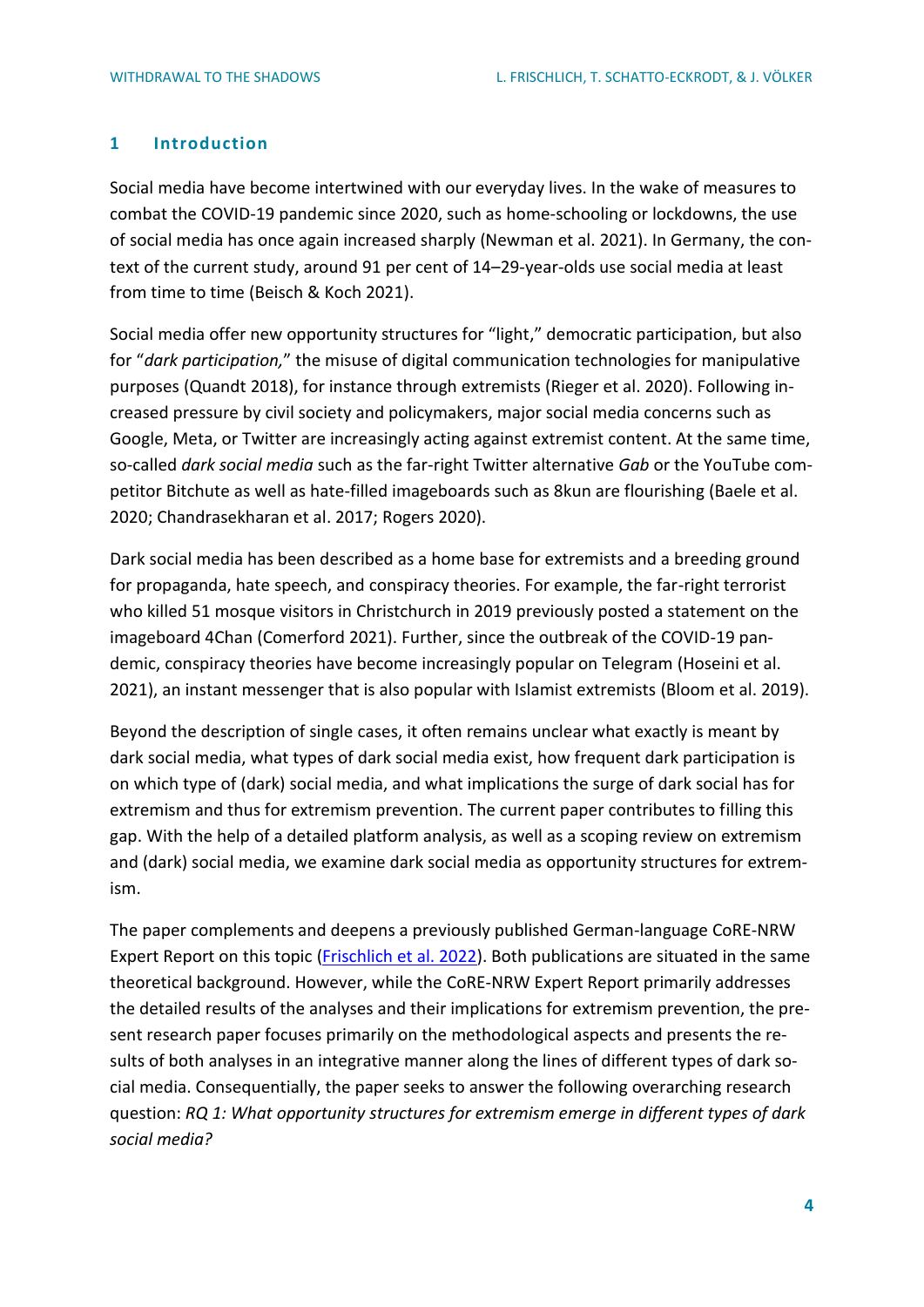# <span id="page-4-0"></span>**2 Extremism and Dark Participation**

Extremists use social media in a variety of ways (for overviews, see Frischlich 2018; Rieger et al. 2020): for example, to motivate their own group, for planning and coordination their activities, to recruit new followers, or to attack "the enemy," for example by publishing personal data (*doxxing*) or spreading hate speech, and disinformation about others, events, and institutions. This abuse of participatory online technologies by malicious actors with sinister motives and despicable goals is also referred to as "*dark participation*" (Quandt 2018). Dark participation such as the spreading of hate speech and conspiracy theories can have dire consequences for individual and collective well-being (Quandt et al. 2022).

Extremism and dark participation are not the same: neither is all hate speech ideologically motivated (Erjavec & Kovačič 2012), nor is every conspiracy theory wrong or anti-democratic (Baden & Sharon 2021). However, conspiracy theories (Bartlett & Miller 2010; Rottweiler & Gill, 2020; Schneider et al. 2019) and hate speech (Costello et al. 2020; Johnson et al. 2019) are associated with extremist attitudes and they can serve extremist aims. The consumption of hate speech promotes prejudice (Hsueh et al. 2015) and reduces helping behaviour (Ziegele et al. 2018) towards minorities. The consumption of conspiracy theories promotes distrust of societal institutions (van Prooijen et al. 2022) and the willingness to engage in non-normative collective action including violence (Lamberty & Leiser 2019) while decreasing willingness to engage in political participation (Jolley & Douglas 2014). We thus use dark participation to gauge the prevalence of extremism in digital spaces.

#### <span id="page-4-1"></span>**2.1 Dark Social Media as Opportunity Structures for Extremism**

The concept of "opportunity structures" is used primarily in political science, where it describes the interplay of constraining and facilitating factors promoting respectively inhibiting certain forms of behavior (Tarrow 1988). The flourishing of dark social media is influenced by a variety of such factors that can be described on three interwoven levels: (1) Regulation of and moderation on established social media as influence factors on the societal macro-level. (2) Types and genres of social media with their specific self-positioning on the meso level of distinct social media applications. (3) Attitudes, norms, and technical affordances shaping individual behavior on the micro-level. Notwithstanding, often the same structures that provide opportunities for democratic engagement can be abused for malicious means. Thus, although we focus on dark participation in this paper, this does not mean that there are no positive opportunities emerging in digital media, nor that dark participation does overweight other forms of engagement.

### <span id="page-4-2"></span>**2.2 Regulation and Moderation as Influences on the Macro Level**

In the last years, the pressure on major platform operators to remove extremist content has grown. Frameworks such as the *Christchurch Appeal*, the *European Digital Services Act*, or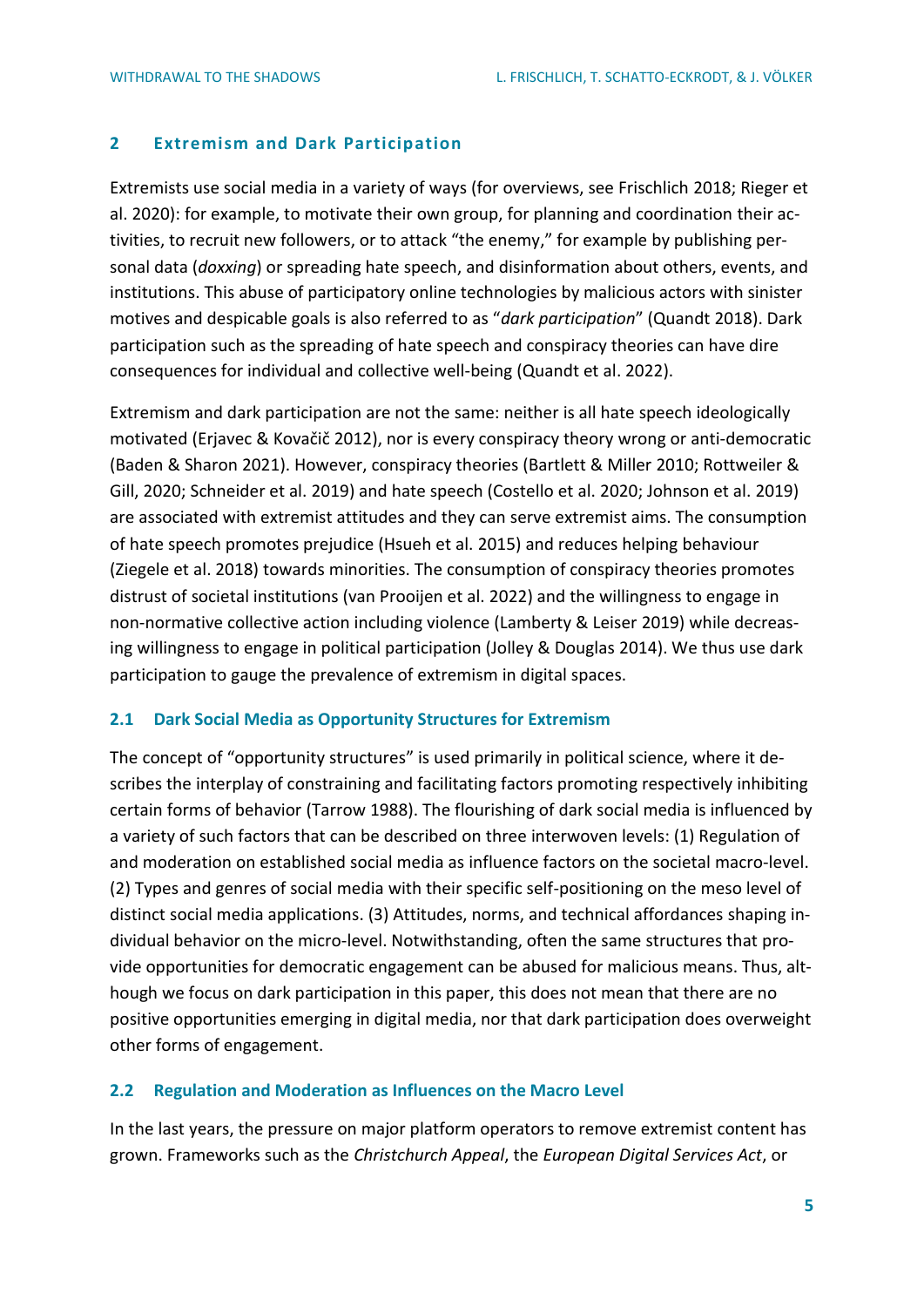the German *Network Enforcement Act* (NetzDG) all oblige tech companies to address extremism on their platforms. For instance, the German NetzDG, first implemented in October 2017, obliges platform operators to delete or block illegal content within 24 hours after it has been reported (NetzDG 2017).

Since its implementation, the NetzDG has been the subject of intense debate and criticism. For example, some critics note that the NetzDG only affects social media with more than two million registered users in Germany. This allows smaller platforms to circumvent regulation. Further, the responsibility for enforcing fundamental rights such as freedom of expression or the protection of privacy is handed over to (mostly) US corporations. Criteria for content deletion are neither democratically agreed upon nor even transparently documented. Plus, platforms could restrict the spectrum of what can be said as a precautionary measure to escape penalties (so-called *overblocking*). Finally, the NetzDG does already serve as a model for authoritarian governments to act against unpopular critics, as media law professor Wolfgang Schulz explained in an interview (Markert 2020).

Beyond content-removal, platform operators can also (permanently) block entire accounts (so-called *de-platforming*) (e.g., Jhaver et al. 2021). De-platforming is also discussed very critically, and its effectiveness is evaluated differentially (Rogers 2020). On the one hand, removing influential extremists from a social medium does lead to a significant loss of digital followers, as research on right-wing extremists (Jhaver et al. 2021; Rogers 2020; Wong 2018) and Islamist extremists (Conway et al. 2019) shows. Even though blocked users often come back under a new name, it takes time to regain the followers (Stern & Berger 2016). Especially when isolated communities that heavily rely on a single platform are banned, the disruptive effect can be large (Chandrasekharan et al. 2017).

On the other hand, de-platformed individuals can present themselves as victims of a digital "witch hunt." Moreover, most people nowadays rely on multiple digital communication channels and simply shift their activities to other channels after a ban (Baele et al. 2020). This works particularly well if the ban is announced in advance (Rogers 2020) and the respective actors can inform their followers about the new meeting spots. Thus, the flourishing of dark social media is a sign of the success of regulatory efforts but also offers new opportunity structures for extremists.

# <span id="page-5-0"></span>**2.3 Genres and Types of (Dark) Social Media as Influences on the Meso Level**

"Social media" is an umbrella term for various applications that (a) are based on digitally networked technologies; (b) enable their users to create a profile within the system or make information accessible in this system; and (c) interact with other profiles or information providers and thus establish or maintain social relationships (Taddicken & Schmidt 2017). Social media are very diverse and difficult to categorize into specific "genres," in part because their technological functions change rapidly (Taddicken & Schmidt 2017). Nevertheless, different social media bundle different functionalities in a certain way, which does allow to broadly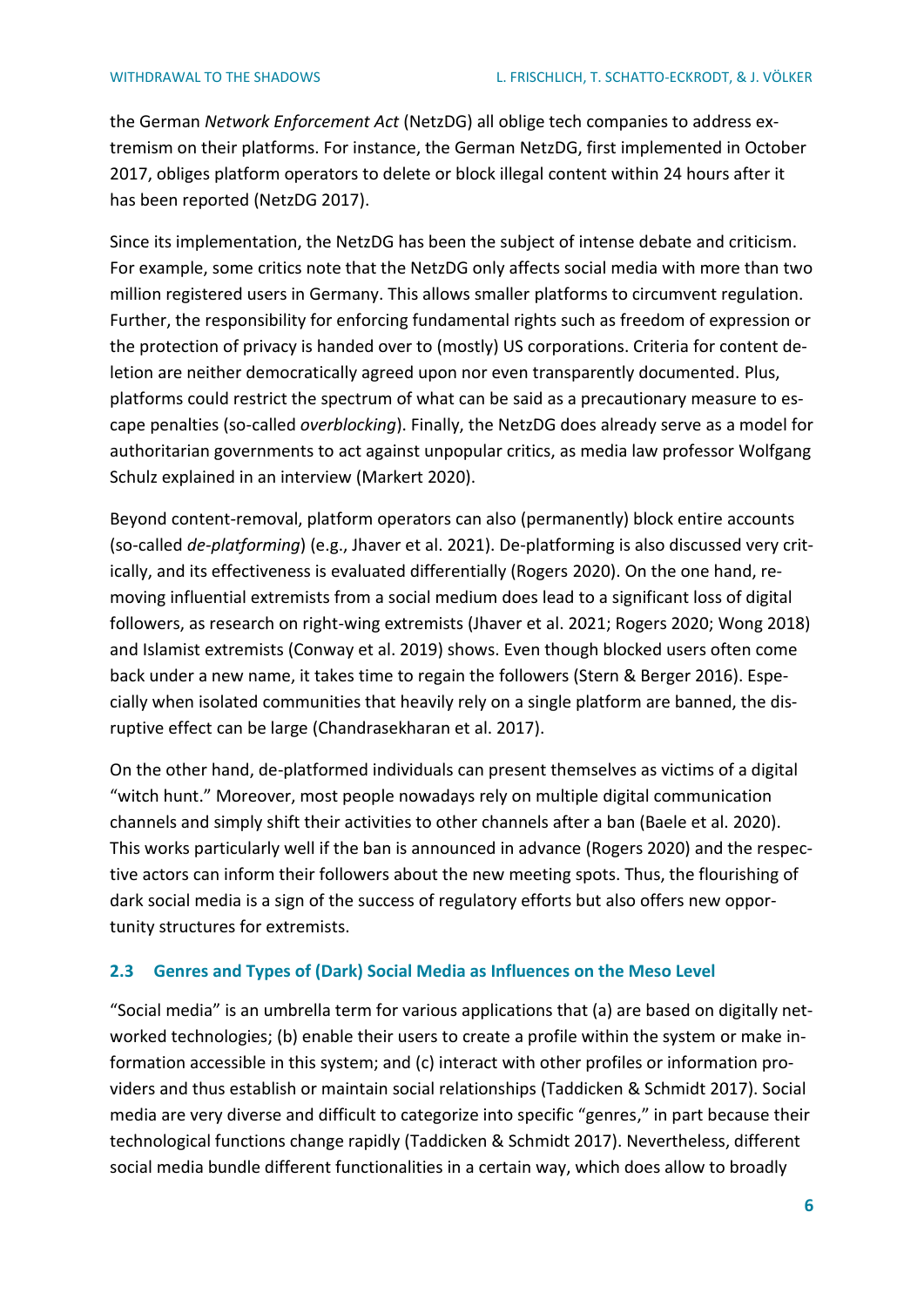distinguish different genres. Building on Taddicken and Schmidt (2017) *publication-oriented social media*, *digital platforms*, and *chat-based* social media can be distinguished. Although single examples within these genres have similar technical functionalities, they do invite different usage routines and thus play a different role in the media diet of their users.

**Publication-oriented social media.** Publication-oriented social media, such as *YouTube* or *Twitter*, focus on publishing own content and responding to the content of others. Whereas in traditional outlets such as newspapers or television, editors and journalists serve as *gatekeepers* for the public sphere (e.g., Heinderyckx 2015; for an overview, see Shoemaker & Vos 2009), publication-oriented social media allow virtually anyone to broadcast their own content. The content is often (though not always) fully public and can be consumed without additional registration. Taddicken and Schmidt (2017) distinguish three subgenres: *blogs*; *microblogging services* (e.g., Twitter), and *non-text-based formats* (such as Soundcloud). In an extension of their taxonomy, we further consider *format-oriented publishing platforms* such as YouTube for videos or *Instagram* for images (and increasingly for short videos) and *livestreaming platforms* such as Twitch as genres of publication-oriented social media.

**Digital platforms.** Digital platforms are technical infrastructures that focus on networking and communication (Taddicken & Schmidt 2017). Digital platforms can combine various functions, such as an internal search, the uploading of images, texts, videos, streams and so on, the discussion of these contents, and private chats. We consider two subgenres here (a) *social networking sites* (e.g., Facebook) and (b) *digital discussion platforms* (e.g., Reddit). Social networking sites offer a vast number of communication channels, fostering the exchange within users' (digital) networks (Boyd & Ellison 2007; Ellison et al. 2009); while discussion platforms allow for egalitarian exchange with all other users.

**Chat-based social media.** Chat-based social media focus on communication between individual users or a small number of users who are often known to each other. Taddicken and Schmidt (2017) distinguish between *instant messengers* (e.g., WhatsApp) and *video-based systems* (e.g., Zoom, Skype). In this study, we focused on instant messengers due to their high popularity and their importance for extremist recruitment efforts. Furthermore, most instant messengers do also entail a video chat function nowadays. We also include *chat-oriented messengers* namely Discord and Snapchat as these are popular among young media users.

**Types of dark social media.** Beyond different genres, so-called "mainstream" social media (such as *Facebook*, *Twitter*, or *YouTube*) can be distinguished from *dark social media*. Here, we understand dark social media as offerings that differ from their mainstream counterparts either (1) regarding the establishment of specific communication norms or (2) by the privacy of the content. We suggest that different types of dark social media exist that can be broadly described as either *alternative social media* or *dark channels*.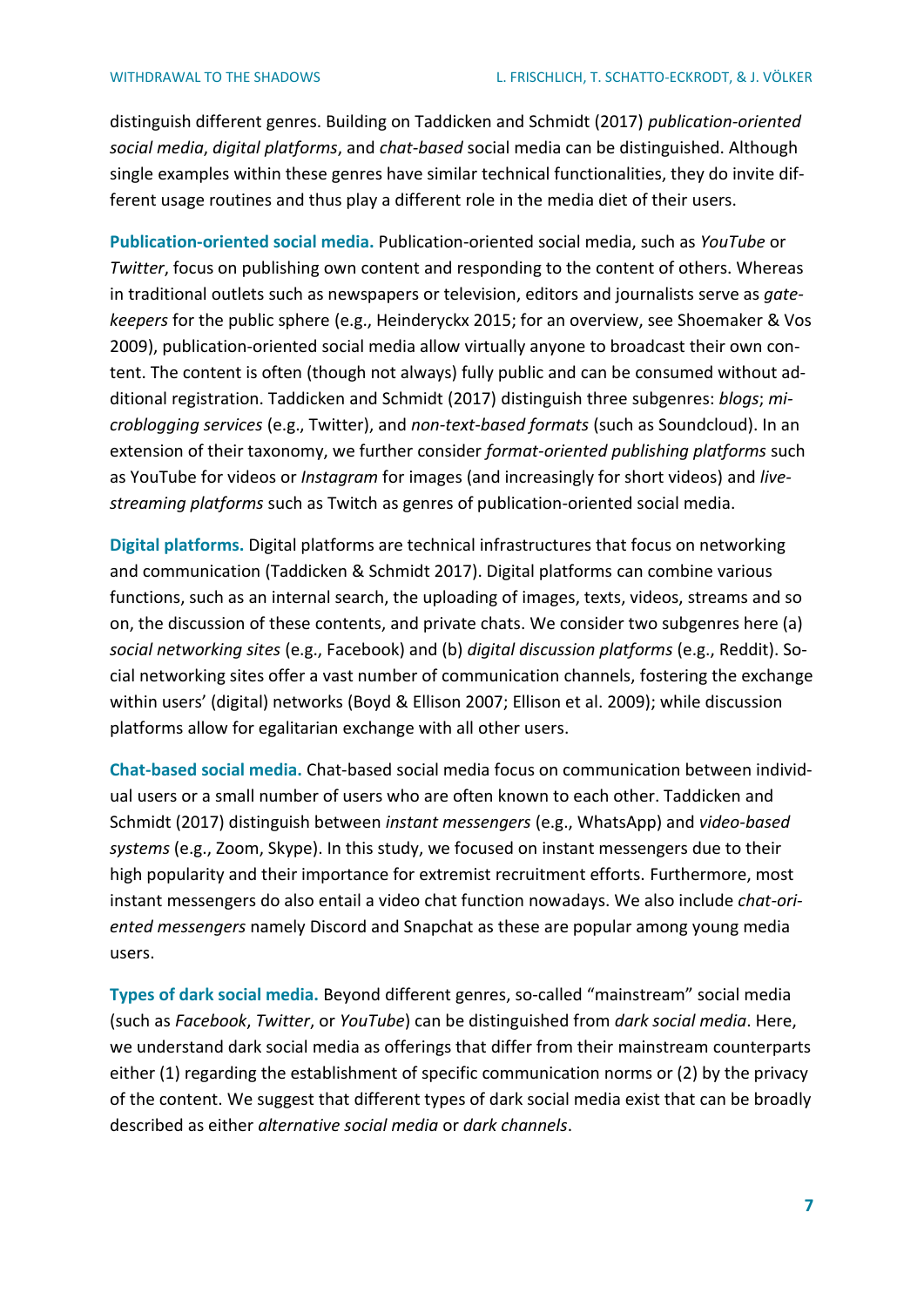We understand **alternative social media** as applications that position themselves as "correctives" to a hegemonically interpreted mainstream in a particular socio-cultural context offering a platform to those actors or positions that experience themselves as inadequately represented or marginalized within this mainstream. Thus, alternative social media are the platform counterpart to alternative news media (Holt et al. 2019). What is experienced as "alternative" or "mainstream" is heavily context dependent and different alternative social media relate differentially to "mainstream" applications. At least three subtypes can be distinguished:

- **(1)** *Social counter-media.* These types of alternative social media orient themselves in functionality or design towards specific mainstream offerings while positioning themselves as a "safe haven" for content and people who feel ostracized or otherwise marginalized in "mainstream" social media. Social counter-media are often a self-declared bastion of "free speech" (like the concept of dark platforms in Zeng & Schäfer 2021). The microblogging service Gab, for example, is strongly oriented toward Twitter in terms of functionality, but addresses an ideologically defined Christian fundamentalist, far-right user base.
- **(2)** *Context-bound alternative social media* also resemble the (among Western users) familiar social media in design and functionality. They do not position themselves as a "safe haven" for deviant positions, but rather address the entire population. Context-bound social media function as an alternative primarily through their orientation to their, often non-U.S.-based, contexts of origin, where different legal frameworks apply. For example, *VKontakte* serves as the Russian competitor for Facebook and declares to apply Russian law.
- **(3)** Finally, *fringe communities* are not about imitating mainstream social media or addressing a mainstream audience. Instead, they target specific subcultures (Phillips 2012). The communication logic in fringe communities is very much shaped by the subcultures that use it and accordingly it is often difficult to grasp for outsiders. Well-known fringe communities such as *4Chan* are infamous for tolerating content and actors that have been or would be banned from other platforms.

*Dark social channels* (Madrigal 2012) describes digital channels used for (rather) private communication-such as messengers or closed group chats. Dark channels do not position themselves as an alternative to mainstream social media, but as an alternative to face-toface communication or to writing letters. At least two forms can be distinguished: (1) *private-first channels*, such as instant messengers, which primarily served private communication. (2) *private rooms*, which are a part of larger social media (e.g., closed Facebook groups).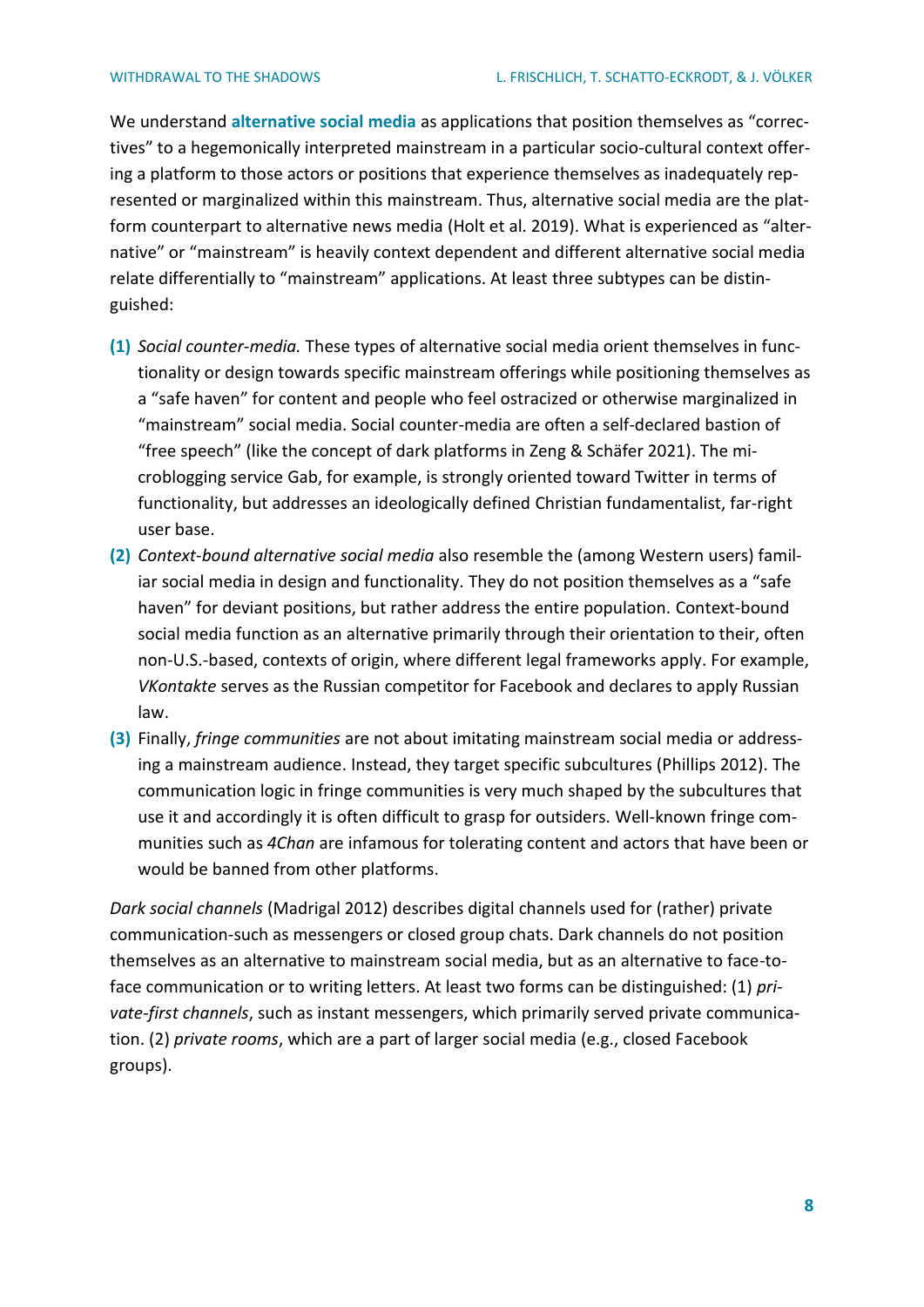#### <span id="page-8-0"></span>**2.4 Behavior as a Function of Attitudes, Norms, and Affordances on the Micro-level**

To understand how the use of certain (dark) social media might influence the behavior of users, we draw from the *theory of planned behavior* (for an overview, see Ajzen, 1991). The theory of planned behavior assumes that human behavior is motivated by three factors: (a) attitudes, particularly concrete behavior-related attitudes; (b) subjective norms regarding the behavior; and (c) behavioral control. Together, they influence behavioral intentions. Whether the behavior is then carried out is further shaped by behavioral control and the concrete options in each moment. If a social medium has no livestream function, nothing can be streamed. All three components can be applied to the context of (dark) social media.

The first thing influenced by users' attitudes is their choice of a given (social) medium. We live in 'high-choice' media system that allows users to easily select applications and contents following their preferences (Van Aelst et al. 2017). People make media choices partially habitually but also because they expect certain benefits, so-called *gratifications*, from it *(Uses and Gratifications Theory*, Katz et al. 1973). One of these gratifications is the confirmation of one's worldview as people generally prefer content and communities that validate their worldview over those who challenge them (*selective exposure*, Fischer & Greitemeyer 2010; Stroud 2010). Hence, the self-positioning of a (dark) social medium likely influences the audiences it attracts.

Whether a certain behavior is executed depends on the subjective norms in each situation. Two types of norms can be distinguished: (1) *injunctive norms* describing how one should behave and (2) *descriptive norms* that result from observing the behavior of relevant others, i.e., how people actually behave (Deutsch & Gerard 1955; Rivis & Sheeran 2003). Descriptive norms often have a substantially stronger influence on behavior (Manning 2009). In social media, injunctive norms are likely derived from legal regulations (e.g., the German NetzDG) as well as the respective "house rules," such as the netiquette or general terms of services (ToS), while descriptive norms are inducted from the behavior of other users.

Different norms can be salient and guide peoples' behavior (Cialdini et al. 1990). One factor that influences the salience of norms is one's anonymity. The *Social-Identity Deindividuation Effects* (SIDE) Model (Postmes et al. 1998) suggests that if personal characteristics, such as one's appearance or one's real name, are not recognizable, personal norms become less salient and the norms and identities of the community and context become more salient (*deindividuation*). Thus, under conditions of deindividuation, the norms of the community become particularly influential and it's likely that users orient more strongly on the behavior of other users.

Finally, behavior requires behavioral control, i.e., the opportunity for execution. Thus, the *technical affordances* of social media must be considered. The concept of affordances originally described the perceived environment and its usability, originally for example the food supply for an animal in its ecological niche (Gibson 1979). The concept of technical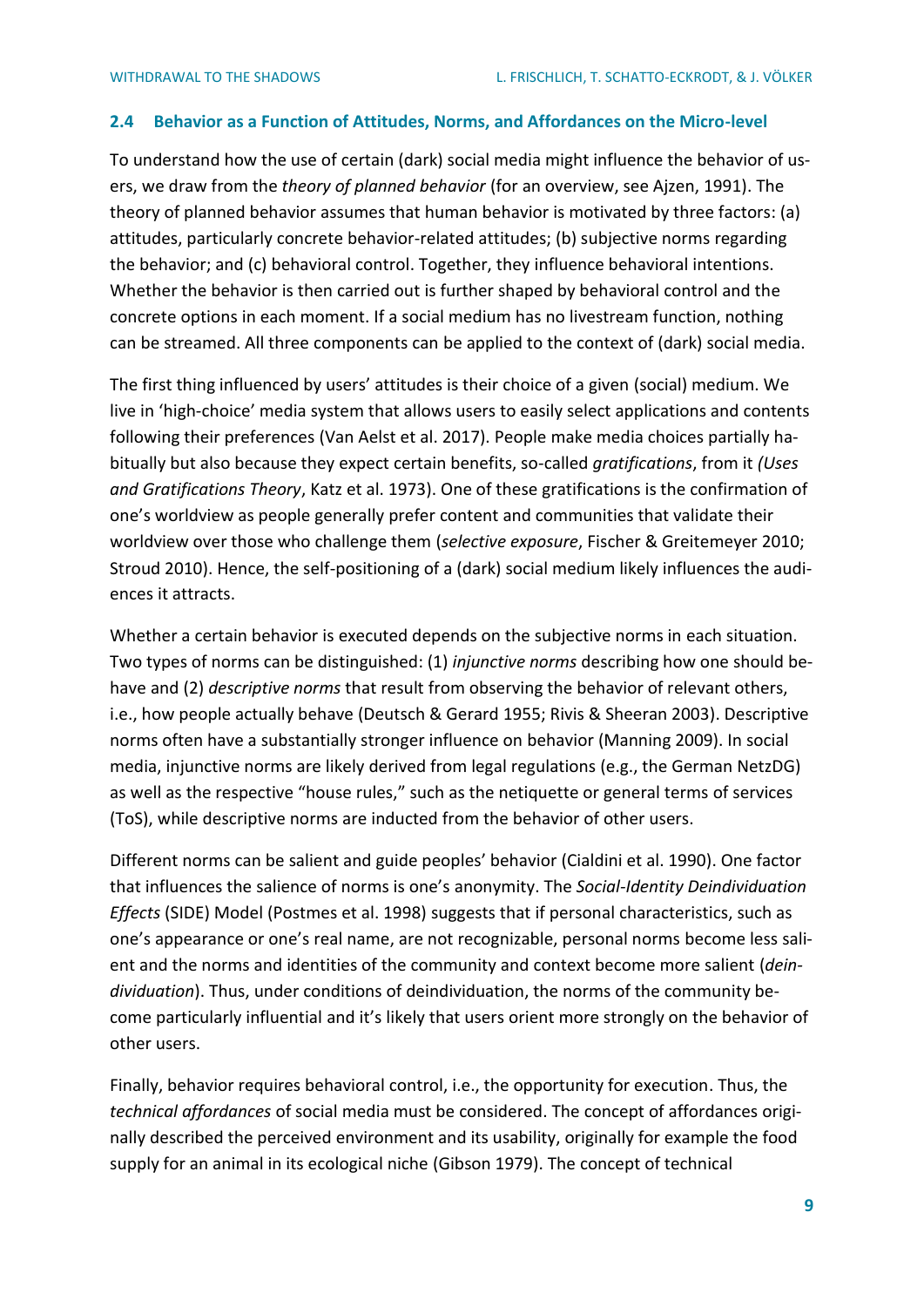affordances carries this idea further. Technological affordances are (1) based on technological functions, (2) influenced by the use of technology, and (3) can be used in different ways (Evans et al. 2017). For example, anonymity can provide protection from persecution by authoritarian states but also from legitimate law enforcement, a live stream can document human rights violations or serve propagandist means.

A first attempt to systematize technological affordances relevant for radicalization in online environments has been provided by Schulze et al. (*in print*). First, they name affordances that could promote (unintentional) **confrontation with** extremist **content**. These are (1) *algorithmic recommendation systems* that can be used by extremists (e.g., via hashtag hijacking) to spread their content (Miller-Idriss 2020; Schmitt et al. 2018) or enforce radical worldviews. For example, consuming an extremist video on YouTube can encourage the recommendation of further extremist material (Faddoul et al. 2020; O'Callaghan et al. 2015). (2) The *dialogue culture*, i.e., whether a social medium encourages exchange with known versus unknown persons (Costello et al. 2016). We suggest to also add (3) *targeting*, i.e., the possibility for content producers to send their content only to people who search for certain keywords or who belong to certain groups or have certain interests (e.g., men, 16–24, who are interested in violence). Targeting is usually related to a platforms business model and thus offered mostly in the context of advertisement.

Second, certain affordances shape **communication and** thus also the **relationships** that can be formed with extremists. These affordances include (4) subjectively significant *parasocial relationships* (Horton & Wohl 1956) with extremist *influencers*, that might arise through repeated engagement with an official profile or the host of a channel. Although parasocial interactions do not entail "real" interactivity, they can foster feelings of safety and friendship (for an overview, see Brown 2021) and motivate purchase decisions (Breves et al. 2021). Further (5) the design of *group communication* (e.g., whether groups have separate group chats, are presented on ones' digital profile and so on) can be more or less suitable to motivate the fusion of one's own identity with the extremist identity during a radicalization process (Hamid et al. 2019; Swann et al. 2014). Partially related, we suggest to also add (6) *symbolic self-presentation* opportunities to the list (e.g., profile pictures, nicknames). Expressing extremist identities can help to attract the attention of like-minded others (Bloom et al. 2017) and make the respective (extremist) group-identity (and its norms) more salient.

Finally, Schulze et al. (*in press*) highlight the need to consider affordances that influence the situational **salience of different norms**: (7) the level of *anonymity* respectively pseudonymity according to the principles of the SIDE model (Postmes et al. 1998), and (8) *community management* to deal with dark participation. Most plausible, it also plays a role whether a social medium *cooperates with security agencies*. Overarchingly, technical affordances are influenced by the specific genre of the social medium: instant messengers typically bundle different affordances than publication-oriented platforms.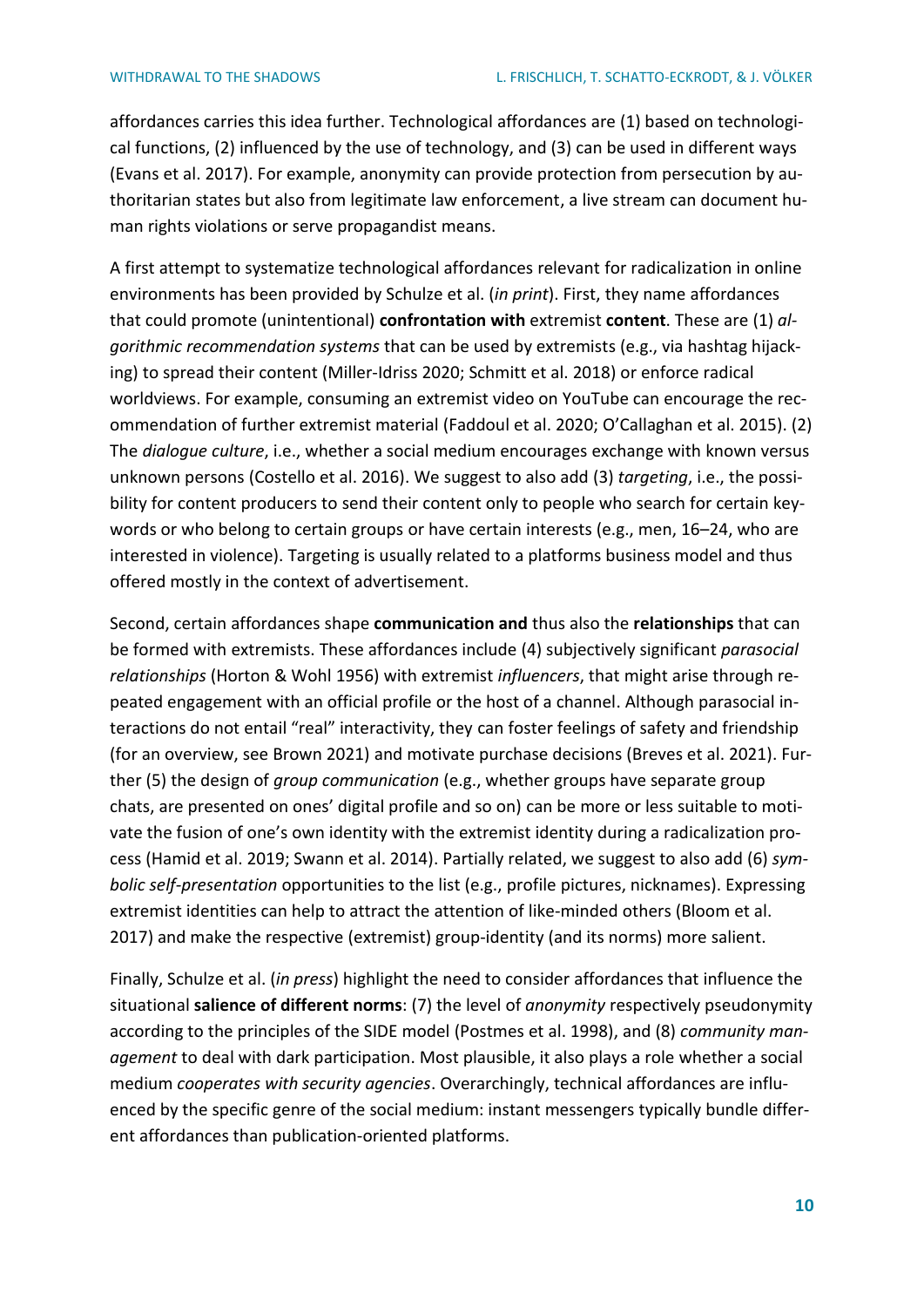# <span id="page-10-0"></span>**3 Methods**

We conducted two studies to examine the new opportunity structures emerging on different types and genres of dark social media: A comprehensive platform analysis and a scoping review on extremism, dark participation, and (dark) social media covering the published literature in German and English. In the following, we describe the data basis and methodological approaches of both studies in detail before discussing their results jointly for the different types of dark social media. For detailed insights into the individual studies, please refer to the (German) CoRE-NRW Expert Report [\(Frischlich et al. 2022\)](https://www.bicc.de/publications/publicationpage/publication/rueckzug-in-die-schatten-die-verlagerung-digitaler-foren-zwischen-fringe-communities-und-dark-so/) or contact the authors.

## <span id="page-10-1"></span>**3.1 Study 1: Platform analysis**

**Methodological approach.** We conducted a qualitative content analysis according to Mayring (Mayring & Fenzl 2014). Qualitative content analysis is a standard method in communication science (Brosius et al. 2016). During the analysis, pre-defined features of the object of interest (e.g., sentences, social media posts) are assigned to specific categories following pre-defined rules. Mayring's method is a strictly rule-based, intersubjectively verifiable procedure that can employ different approaches. Here, we choose a summarizing approach during which the material is reduced in an iterative manner allowing categories to emerge from the material.

First, we conducted four unstructured descriptions (one by each coder) of Telegram as well as an ethnographic review by the last author of Facebook. Based on the descriptions and the theoretical framework guiding this work, we developed our initial category system. Afterwards, all coders coded the messaging app Signal to determine intersubjective agreement. Disagreements were resolved in a coding conference and informed the revision of the category system. Two student coders coded all platforms using the revised category system. If new technical functions were identified (e.g., self-deleting messages), we integrated them into the category system and ensured that all platforms were recoded if neccessary. Additionally, we researched relevant facts (e.g., reach, operators, date of foundation) about the different platforms through studying the platforms' self-descriptions and (if available) their terms of service, respectively their "netiquette" or frequently asked questions. We used the online application Similarweb that provides estimated traffic statistics to gauge the reach of each of platform. Similarweb provided us with (1) global website traffic for covering the period from October to December 2020, and (2) German app traffic data for September 2021.

**Data base.** We identified social media based on the academic literature (e.g., Zannettou, Caulfield et al. 2018; Zeng & Schäfer 2021), reports from civil society institutions (Clifford 2018; Guhl et al. 2018; Guhl & Davey 2020) and media reports (Manakas 2021). We selected dark social media used by extremists, as well as mainstream social media covering different genres. In total, *N* = 19 platforms were selected for analysis (see [Table 1\)](#page-11-0). In the following, we focus primarily on dark social media. For detailed insights into functional differences between dark and mainstream social media, see [Frischlich et al. \(2022\).](https://www.bicc.de/publications/publicationpage/publication/rueckzug-in-die-schatten-die-verlagerung-digitaler-foren-zwischen-fringe-communities-und-dark-so/)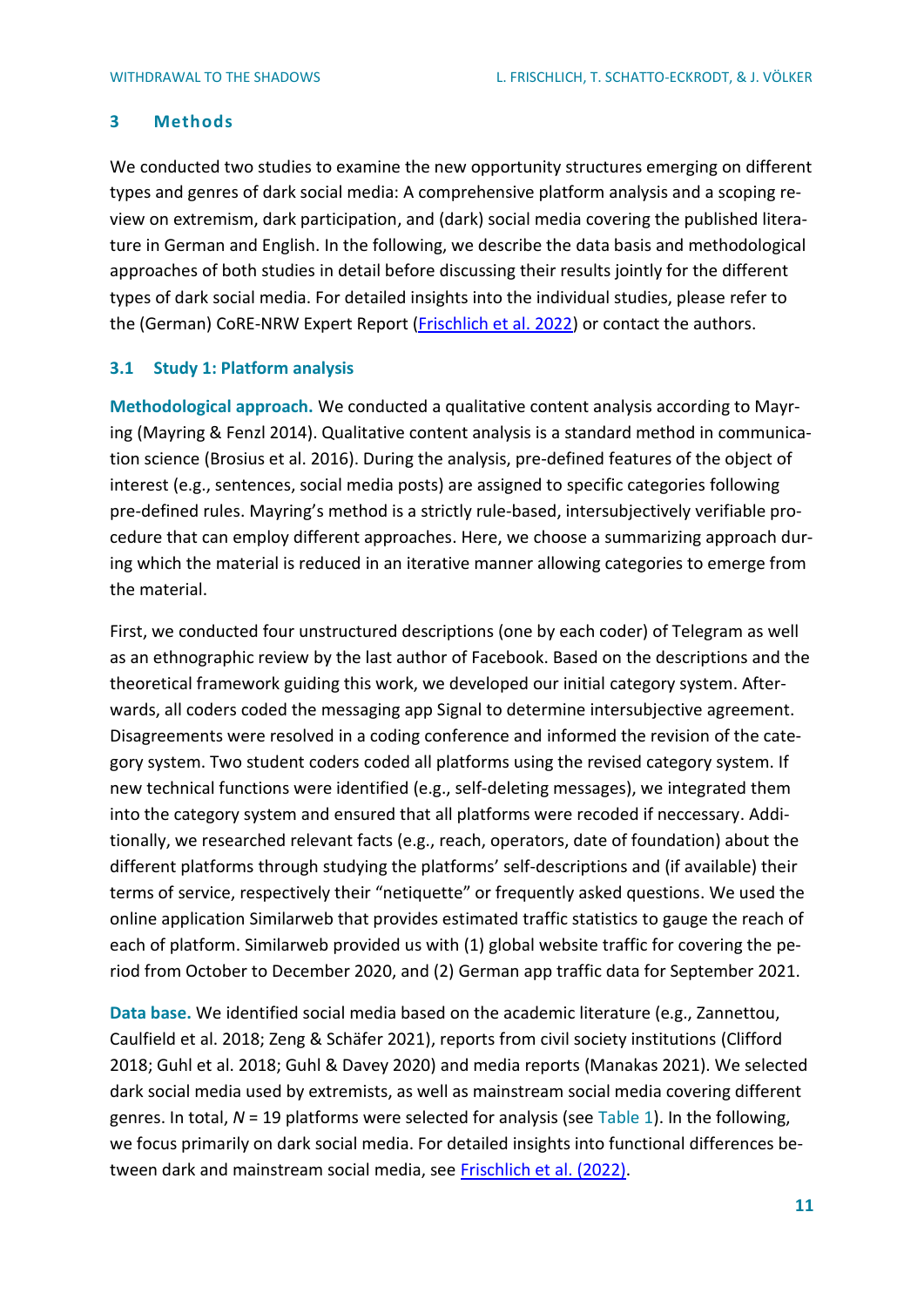During coding, we first installed the respective app and created a user account. To protect the coders, we used anonymous accounts (i.e., a business phone number and a neutral email address). To make the research context salient, we always used a variation of our initials followed by "researcher" as usernames (e.g., "xy.researcher"). Before the actual coding, the coders familiarized themselves with the respective social medium and studied the ToS. We tested all technical functions such as joining groups, chats, etc. but we did not directly interact with other users.

| <b>Subgenre</b><br>Genre    |                                          | <b>Mainstream Social</b><br><b>Media</b> | <b>Dark Social Media</b>     |  |
|-----------------------------|------------------------------------------|------------------------------------------|------------------------------|--|
| <b>Publication-oriented</b> | Microblogging                            | Twitter                                  | Gab                          |  |
| social media                | Format-oriented<br>publication platforms | Instagram, YouTube                       | BitChute, TikTok             |  |
|                             | Live streaming                           | Twitch                                   | <b>DLive</b>                 |  |
| <b>Digital platform</b>     | Discussion platform                      | Reddit                                   | 4Chan, 8kun                  |  |
| <b>Chat-oriented</b>        | Instant messenger                        | WhatsApp                                 | Telegram, Signal,<br>Threema |  |
|                             | Chat-oriented messenger                  | Discord, Snapchat                        |                              |  |

#### <span id="page-11-0"></span>*Table 1: Analysed social media.*

**Category system.** The final category system included15 categories and 106 subcategories. The complete category system can be accessed in German via the Open Science Framework [https://osf.io/x9sye/.](https://osf.io/x9sye/) Regarding confrontation with (potentially extremist) content, the following affordances were coded: (1) Algorithmic recommendation of content and contacts. (2) Search function and (3) topic organization (such as use of hashtags). In addition, (4) monetization options and targeting of specific audiences were measured. Furthermore, (5) the variety of communication channels (such as the possibility to upload own content, the availability of groups and chats) and the (6) availability of symbolic communication (emojis) and (7) options for symbolic self-expression (e.g., profile pictures, nicknames) were coded.

The options for uploading specific content (such as images, livestreams, etc.) were also mapped in detail. To consider the different levels of communication and relationships, upload options were coded separately for (8) profile owners, (9) chats, (10) groups and (11) from the perspective of the users. Further, we recorded whether (12) the platform favors influencers by prominently highlighting some accounts (such as verified Twitter accounts).

Regarding technological affordances that might influence the salience of certain norms we studied the platforms' own rules (e.g., netiquette, ToS, FAQs). We distinguished two types of anonymity: (13) "true" anonymity vis-à-vis the platform, for example through the possibility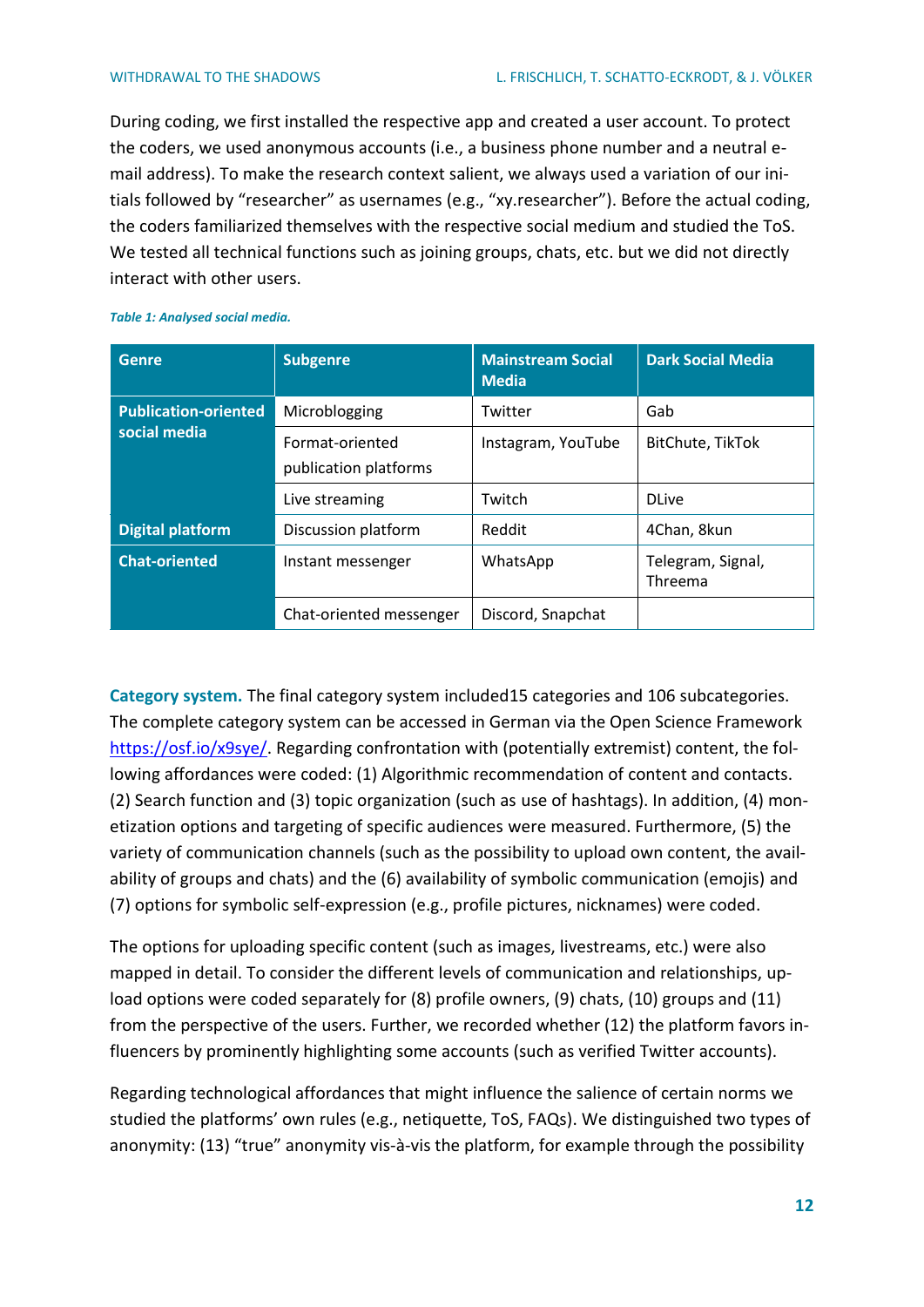of using the content without registering or by registering via email alone. (14) Pseudonymity on the platform itself, by the extent of social information that is visible on the platform (e.g., Facebook friends), geographic location, or the use of pseudonyms versus phone numbers. Finally, we coded (15) the implementation of injunctive norms by the presence of a netiquette and whether the platform claimed to cooperate with law enforcement.

# <span id="page-12-0"></span>**3.2 Study 2: Scoping Review**

**Methodological approach.** We conducted a scoping review to map the research field (Munn et al. 2018; Teare & Taks 2020). Scoping reviews are particularly useful for capturing the state of research in complex and interdisciplinary research fields (Schindler & Domahidi 2021). For example, to describe the state-of-evidence in a research field, map typical methods, or to identify research gaps (Munn et al. 2018).

Based on the research question, we first determined inclusion and exclusion criteria for the literature selection. The brand names of social media of different genres and types served as key terms, complemented by synonyms for dark social media. Boolean operators were used to search for texts in which these keywords were used in combination with different types of extremism (e.g., right-wing extremists\*, left-wing extremists\*, conspiracy theorists\*, Islamists\*, etc.) or dark participation (e.g., hate speech, conspiracy theories, extremism, etc.) or measures against dark participation (e.g., de-platforming, platform migration). In addition, we searched for links between extremists, dark participation, or measures against either of the two using various forms of digital participation (e.g., memes, instant messaging) and theoretically relevant concepts (e.g., affordances). [Table 2](#page-13-0) provides an overview of the search terms and linking logic.

We included scientific literature from various disciplines (e.g., communication science, computer science, IT security, pedagogy, political science, law, sociology), as well as so-called gray literature, such as reports from public authorities and NGOs. It should be noted that due to the duration of the project, no unpublished literature could be included. Although we did include pre-prints that have not yet been formally reviewed, a bias of the findings due to the so-called publication bias (the lower probability that null findings are published) cannot be ruled out (Kicinski et al. 2015; Sutton 2000).

We used two curated academic databases (*Academic Research Ultimo; Media & Communications*), a broad academic database (*Google Scholar)*, and a project database on the topics of democratic resilience, online propaganda, fake news, fear and hate speech curated by the first author. Since the order of search results, especially on Google, can differ depending on the person searching (Emmer & Strippel 2015), we always reviewed the first 50 hits. If relevant texts were identified, the search was continued until at least 20 hits contained no new or matching articles ("theoretical saturation"). We cleaned the database by excluding articles that dealt with unrelated topics (e.g., "Telegram for digital learning"), project announcements, job advertisements and PR materials, blog posts, or the like and removed duplicates.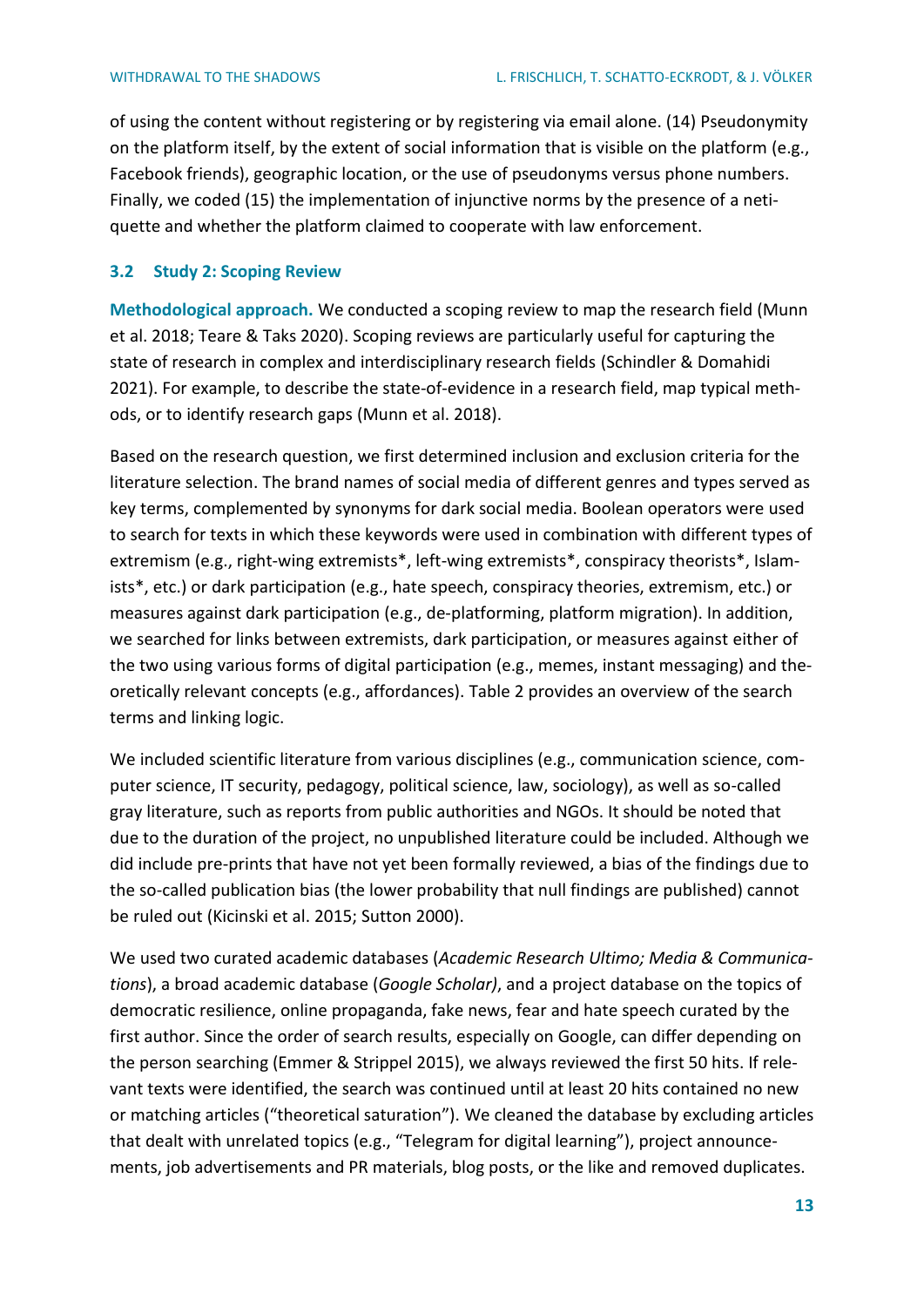<span id="page-13-0"></span>*Table 2: Search keywords and logic of the Scoping Reviews.*

| One of the terms                                                                                                                                                                                                                                                                                                                                                                                                                                                                                                                           |                                                                                  | AND on of these terms                                                                                                                                                                                                                                |                                                                                                                                                                                           |                                                                                            |  |
|--------------------------------------------------------------------------------------------------------------------------------------------------------------------------------------------------------------------------------------------------------------------------------------------------------------------------------------------------------------------------------------------------------------------------------------------------------------------------------------------------------------------------------------------|----------------------------------------------------------------------------------|------------------------------------------------------------------------------------------------------------------------------------------------------------------------------------------------------------------------------------------------------|-------------------------------------------------------------------------------------------------------------------------------------------------------------------------------------------|--------------------------------------------------------------------------------------------|--|
| <b>Platform OR</b>                                                                                                                                                                                                                                                                                                                                                                                                                                                                                                                         | Participa-<br>tion                                                               | <b>Ideologies OR</b>                                                                                                                                                                                                                                 | <b>Content OR</b>                                                                                                                                                                         | <b>Processes</b>                                                                           |  |
| 4Chan<br>8Chan<br>8kun<br><b>Alternative Media</b><br><b>BitChute</b><br>Chan<br>Dark Platform*<br>Dark social media<br>[Dunkle Soziale Me-<br>dien]<br>Discord<br><b>DLive</b><br>Facebook<br>Gap<br>Instagram<br>Parler<br>Reddit<br>Snapchat<br>Social Media [Soziale<br>Medien]<br>Social Networks [Sozi-<br>ale Netzwerke]<br>Socio-technological<br>systems [Sozio-techni-<br>sche Systeme]<br>Technological af-<br>fordances [Technische<br>Affordanzen]<br>Telegram<br><b>TikTok</b><br>Twitch<br>VKontakte<br>WhatsApp<br>YouTube | Instant<br>Messaging<br>Images<br>Meme*<br>Post*<br>Viral Con-<br>tent<br>Videos | Conspiracy believers<br>[Verschwörungstheo-<br>retik*]<br>Far-right<br>Far-left<br>Islamic fundamental-<br>ism<br>Islamist*<br>Left-wing extrem*<br>[Linksextrem*]<br>QANON<br>Querdenk*<br>Right-wing extrem*[<br>Rechtsextrem*]<br>White Supremac* | Conspiracy theo-<br>ries<br>[Verschwörungs*]<br>Dangerous<br>speech<br>Extreme*<br>Extremis*<br>Extremist propa-<br>ganda [Extremis-<br>tische Propa-<br>ganda]<br>Hate speech<br>Radical | De-platform-<br>ing<br>Extremism<br>Prevention<br>[Prävention]<br>Plattform Mi-<br>gration |  |
|                                                                                                                                                                                                                                                                                                                                                                                                                                                                                                                                            |                                                                                  |                                                                                                                                                                                                                                                      |                                                                                                                                                                                           |                                                                                            |  |

*Notes.* German search terms are provided in bracelets. Both German and English terms were used.

**Data basis.** Based on this procedure, *N* = 142 texts could be identified for the analysis. The majority originated from scientific sources, while just under one-fifth were grey literature. Nine out of ten scientific sources were published in English. (Dark) social media and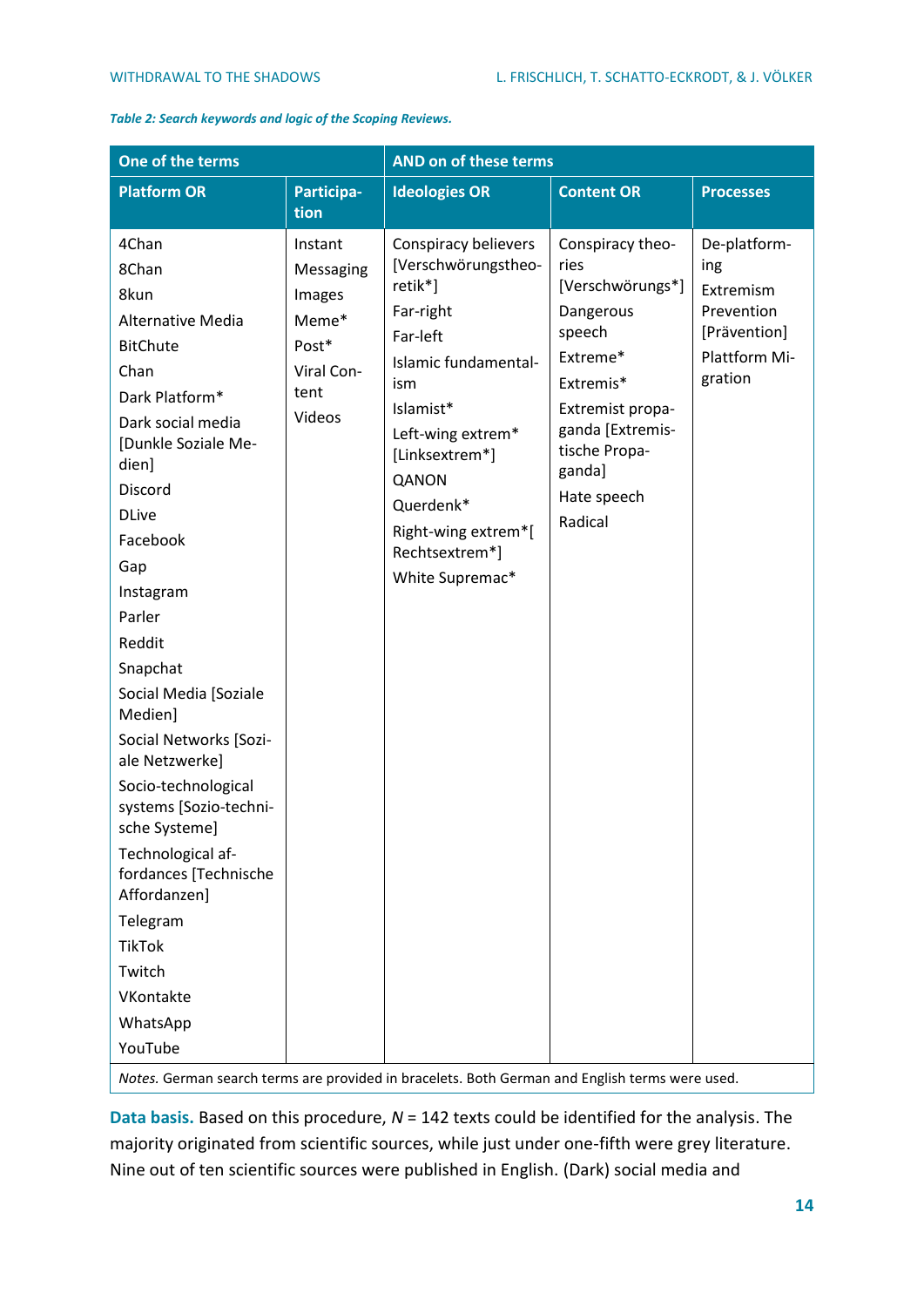extremism is investigated in different fields but particularly in the social science (e.g., communication and criminology) and in the information sciences. Only three works could be traced back to other disciplines (business administration, mathematics, philosophy). The oldest text was published in the early days of digital media (Pfeiffer 2002) but did not deal with dark social media directly. Most publications date back to the years around the beginning of the second decade of the 21st century. Especially since 2019, dark social media raises increased interest.

Half of all texts reported content analyses, whereas studies using human subjects were seldom. In the following, we rely on the content analytical work to estimate the prevalence of dark participation. Both qualitative and quantitative as well as manual and computational content analyses were included. In the following, we present the combined findings of both studies in an integrated manner using different types of dark social media. For more detailed results on the individual studies, please refer to the Expert Report (Frischlich [et al. 2022\)](https://www.bicc.de/publications/publicationpage/publication/rueckzug-in-die-schatten-die-verlagerung-digitaler-foren-zwischen-fringe-communities-und-dark-so/).

# <span id="page-14-0"></span>**4 Results**

# <span id="page-14-1"></span>**4.1 Social Counter-Media**

We examined three *social counter-media*: The microblogging service Gab, which mimics Twitter, the video streaming platform Bitchute, resembling YouTube, and the gaming-oriented livestreaming platform DLive, which mimics Twitch. Bitchute claims to use a decentralized system to serve videos to its users, which is based on WebTorrent, a peer-to-peer streaming client. Thereby, Bitchute promises users that de-platforming would be impossible, as no central actor has full control over the videos on the platform. Yet, the use of WebTorrent is disputed and as of 2021 this feature appears to have been deprecated<sup>1</sup>. However, DLive still uses blockchain for its donation systems, so users can monetize their content without using central actors like PayPal. Gab described itself as a "social network that promotes free expression, individual freedom and the free flow of information on the Internet" (via DuckDuckGo, August 21, 2021). BitChute stated that they would provide creators "with a service to unfold and freely express their ideas" (via DuckDuckgo.com, September 14, 2021). DLive described itself as a "live streaming community on the blockchain" and advertised "great games" (via DuckDuckGo, August 27, 2021).

Compared to mainstream social media of the same genre, social counter-media were not very successful as judged by the Similarweb statistics. In 2020, Gab had 1.82 million monthly users worldwide, compared to 901.80 million Twitter users. The difference is similar for Bitchute versus YouTube, even if videostreaming platforms generally outperformed

<sup>&</sup>lt;sup>1</sup> For an examination of the decentralization claims, se[e https://www.dailydot.com/upstream/bitchute-de](https://www.dailydot.com/upstream/bitchute-decentralization-claims/)[centralization-claims/,](https://www.dailydot.com/upstream/bitchute-decentralization-claims/) [https://arstechnica.com/tech-policy/2021/04/conspiracy-theorist-said-death](https://arstechnica.com/tech-policy/2021/04/conspiracy-theorist-said-death-threats-were-jokes-but-jury-didnt-buy-it/)[threats-were-jokes-but-jury-didnt-buy-it/](https://arstechnica.com/tech-policy/2021/04/conspiracy-theorist-said-death-threats-were-jokes-but-jury-didnt-buy-it/)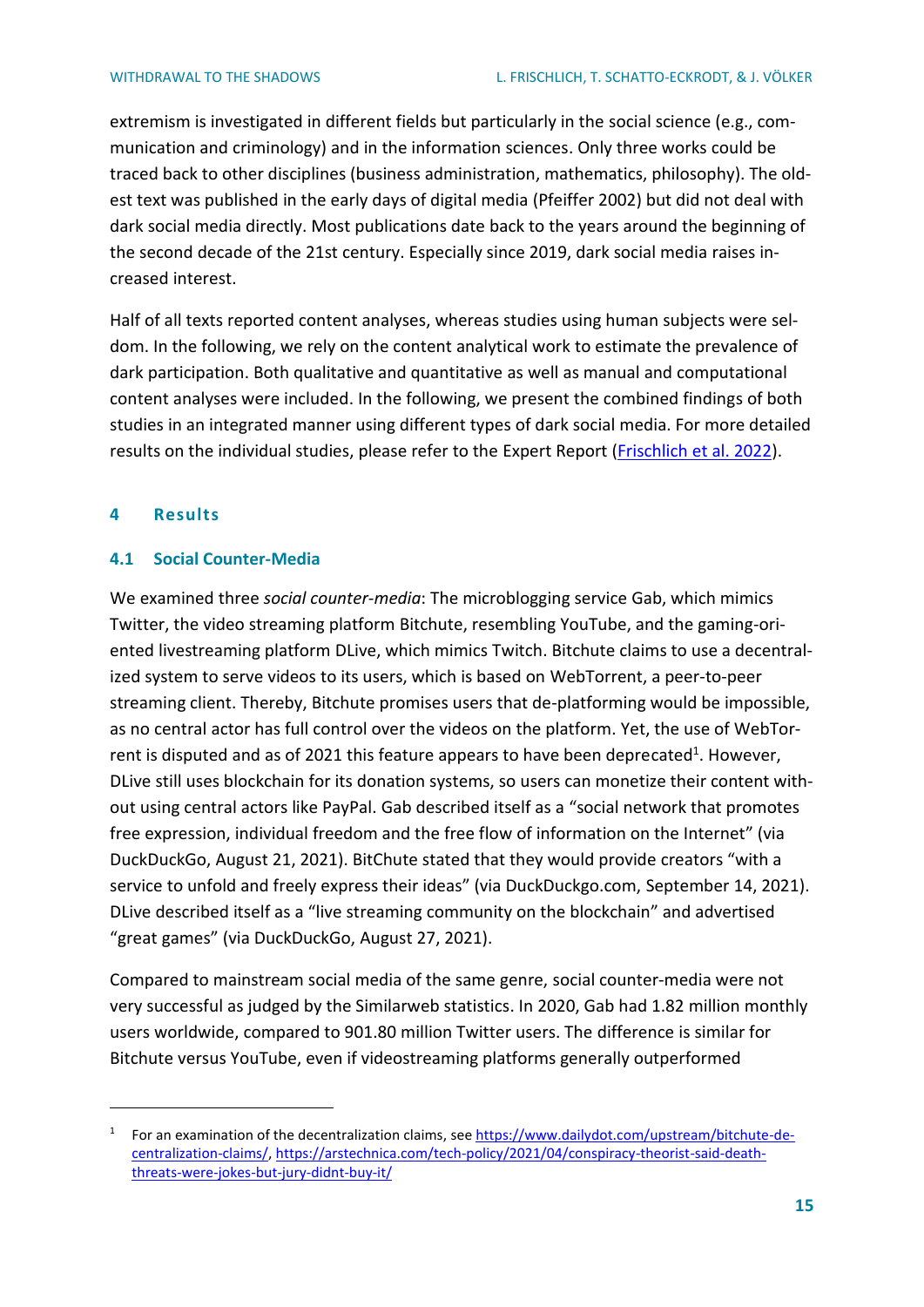microblogging services. Globally, 161.58 times more people use YouTube (1.96 billion) than Bitchute (12.13 million). DLive reached only a minority. While a stunning 1.08 billion people worldwide used Twitch monthly, only 6,224 turned to DLive during the same period.

The three social counter-media differed in their injunctive norms. Gab did neither provide a netiquette nor state that it would cooperate with state authorities. In response to a subpoena from the U.S. Congress investigating the storming of the U.S. Capitol on January 6, 2021, the platform reportedly refused to cooperate, stating that it would not track content or investigate users (Kimball 2021). Bitchute demanded its users to refrain from discrimination based on ethnicity, gender, religion, politics, and the like and maintained a list of banned accounts. However, only three organizations were named on that list by January 2022. Finally, DLive called on its users to treat each other with respect in its ToS and states that it can remove content from its platform, ban users, or terminate accounts permanently.

On all three platforms, the true anonymity of the users vis-à-vis the platform and the pseudonymity on the platform itself was high. An email address was sufficient for registration, and self-portrayal took place with the help of a freely chosen nickname and profile picture. According to the SIDE model described above (Postmes et al. 1998), social counter-media thus allowed for deindividuation which makes it likely that the descriptive norms on the platform are particularly salient and influential on users' behavior.

To depict these descriptive norms, we reviewed the literature identified in the scoping review. These studies showed that social counter-media allowed for high levels of dark participation. In Gab's case, this was mainly due to right-wing extremist content (Jasser et al. 2021; Lima et al., 2018; Woolley et al., 2019) and conspiracy theories (Zeng & Schäfer 2021). Further, the amount of hate speech on Gab was higher than on Twitter (Zannettou, Bradlyn et al. 2018) and the level of hate seemed to be growing (Mathew, Illendula et al., 2019), likely because hateful postings were rewarded by other users. Accounts that frequently posted hate speech were more interconnected and had a higher reach than accounts that did not "deliver" such content (Mathew, Dutt et al. 2019). For BitChute, the proportion of Hate Speech even exceeded that observed for Gab in a comparative study (Trujillo et al. 2020). Moreover, only a small fraction of videos elicited user responses and almost all of them were hateful or conspiracy theorist. We did not find empirical work on DLive<sup>2</sup>.

In terms of technological affordances, all three social counter-media were publication-oriented formats. Accordingly, the main functions provided were for publishing one's own content and reacting to the content of others. Users saw content that was uploaded by accounts they followed, that they searched for, or that was recommended to them algorithmically.

<sup>&</sup>lt;sup>2</sup> But shortly after the data collection, the Institute for Strategic Dialogue published a report on DLive that can be downloaded under the following link: [https://www.isdglobal.org/isd-publications/gaming-and-extrem](https://www.isdglobal.org/isd-publications/gaming-and-extremism-the-extreme-right-on-dlive/)[ism-the-extreme-right-on-dlive/](https://www.isdglobal.org/isd-publications/gaming-and-extremism-the-extreme-right-on-dlive/)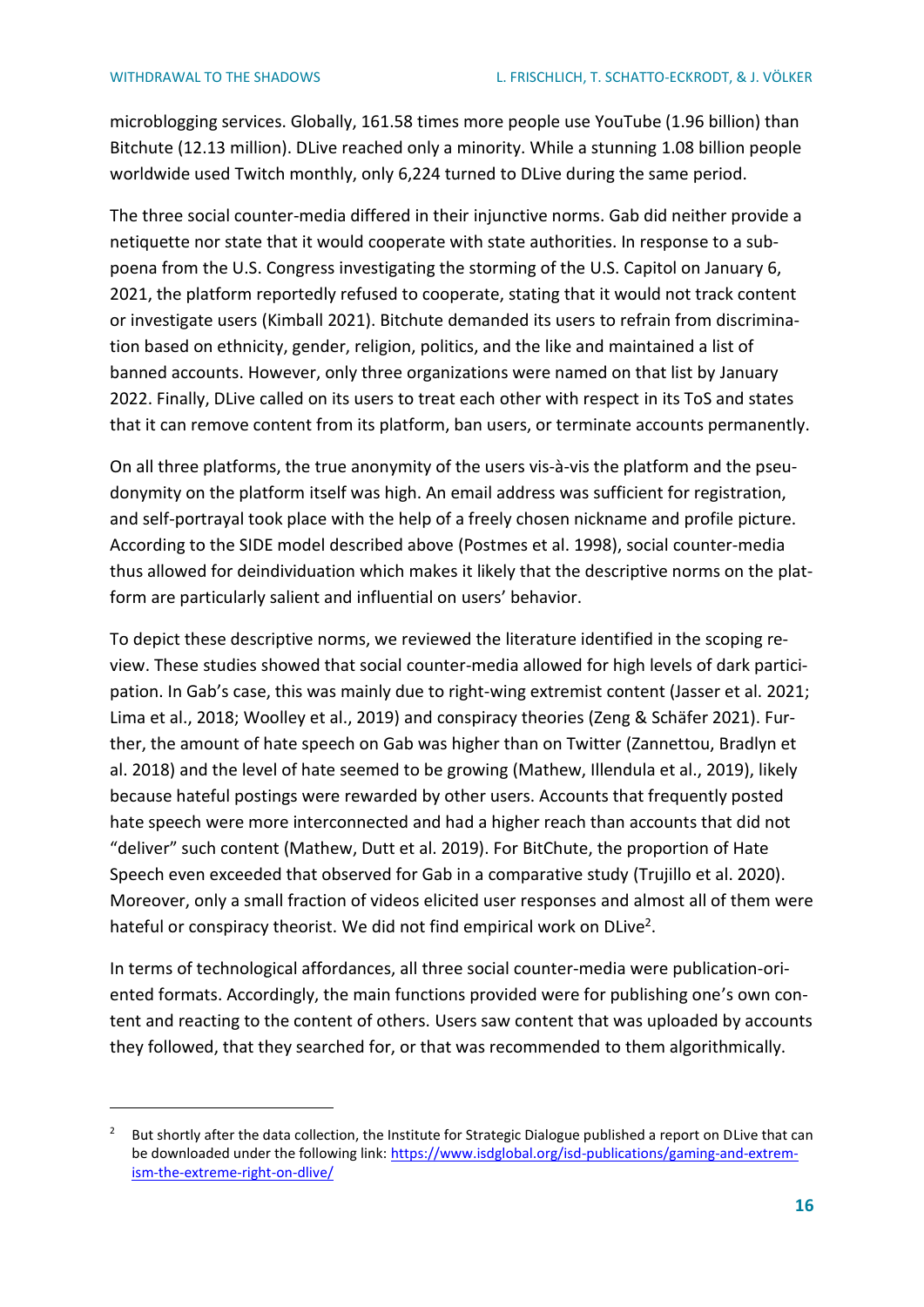Publication-oriented platforms fostered parasocial relationships with content providers but also allowed for exchange with unknown others for instance through commenting on certain posts or using certain hashtags. There were no pronounced group spaces. None of the social counter-media offered targeting. However, Gab planned options for advertisers, which, according to the platform, were intended to help freeing Gab from the "globalist system of enslavement, degeneration, and destruction" (Torba 2021).

Taken together, social counter-media offered new opportunity structures for the dissemination of extremist propaganda, conspiracy theories, and hate speech, as well as for the consumption or redistribution of corresponding content (dark reception, so to speak). Due to the high level of pseudonymity, conformity to descriptive norms on the platform was likely and due to the low reach, the NetzDG did not exert any moderation pressure. This might explain why an initial study shows that dark participation on these platforms is increasing over time (Mathew, Illendula et al. 2019).

# <span id="page-16-0"></span>**4.2 Context-bound Alternative Social Media**

Context-bound alternative social media resemble more prominent social media in the West in terms of their design and functionality. They do not position themselves as a "safe haven" for deviant positions, but rather address the entire population of their respective country of origin and beyond. We categorize them as alternative primarily through their orientation to specific, often non-U.S.-based, contexts of origin. In this study, two services were examined in greater detail: The social networking site *VKontakte*, which was founded in Russia and is replacing Facebook there, and the short-video platform *TikTok* from China, which enjoys great popularity especially among children and young people in Germany (Rathgeb & Schmid 2020) and is rapidly becoming a mainstream social medium across the world.

Context-bound alternative social media reach much more people than social counter-media, though still substantially less than the more prominent US-based applications. In 2020, VKontakte had 128.3 million monthly users following similarweb, 15-times less than Facebook's two billion. TikTok reached an impressive 1.01 billion users worldwide placing it between Facebook and YouTube, each with almost twice as many users, and Twitter with slightly less than one billion monthly users. Both context-bound alternative social media emphasized reach and functionality in their self-description, TikTok, for example, pronounced that their users can "watch and discover millions of personalized short videos" (via Duck-DuckGo, August 24, 2021). VKontakte claims that it connects "millions of people" (via play.google.de, October 1, 2021). Both platforms are subject to the NetzDG in Germany.

Proclaimed injunctive norms were comparable to those of the well-known U.S. offerings. Extremism and terrorism are prohibited in both community standards. However, VKontakte explicitly refers to the Russian regulatory authorities, while TikTok states separate responsibilities for users in the US, UK, and EU vs. the rest of the world. Notable, TikTok has been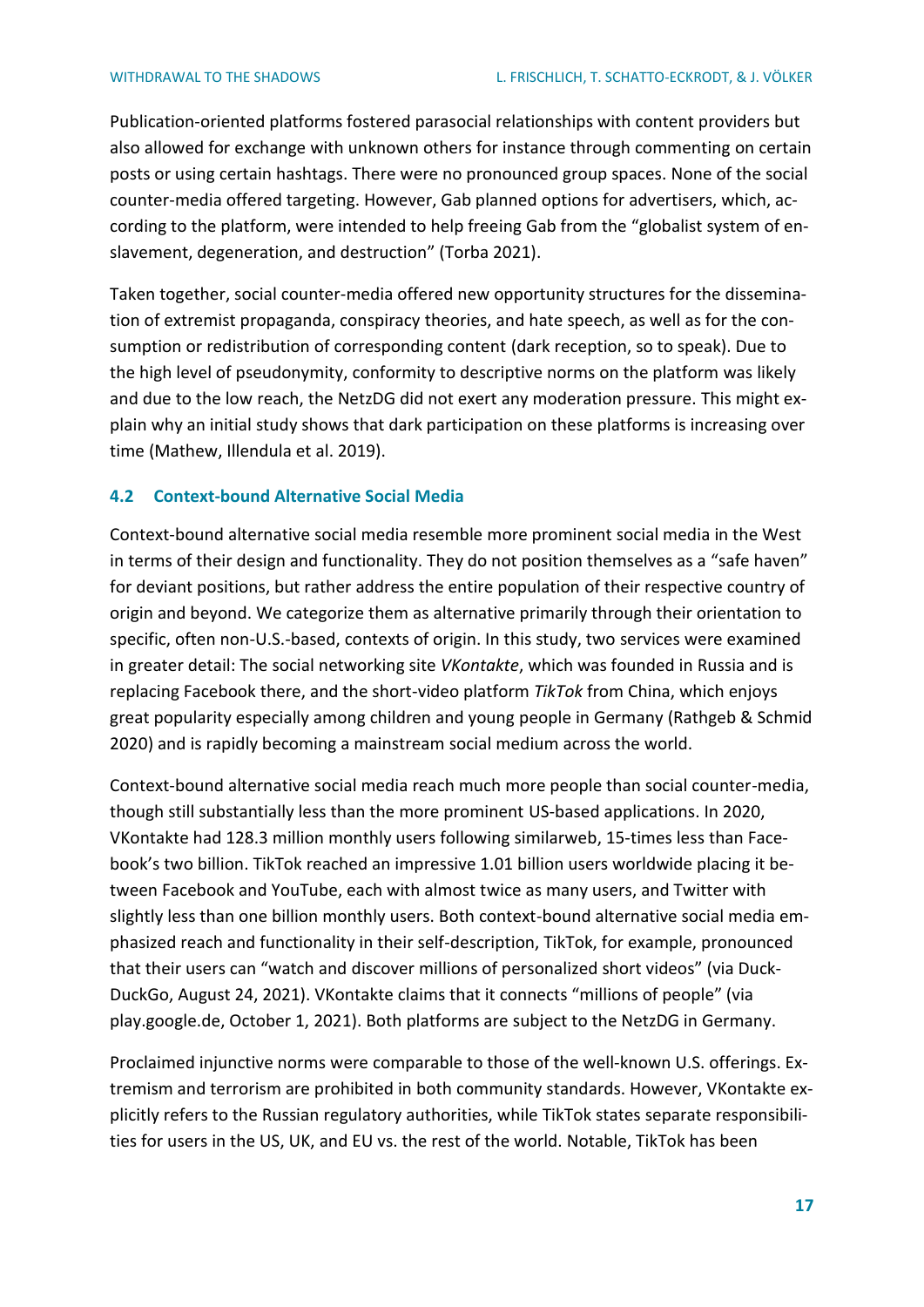criticized obeying Chinese censorship also for Western audiences (for a media report, see Hern 2019).

Like Facebook, VKontakte requires a relatively large amount of personal data, including a phone number, a name, gender, and date of birth (even though the information is not necessarily verified). An email address is sufficient for using TikTok. Both platforms offer various options for self-expression, for example via nicknames and profile pictures, including the display of one's network of contacts on the platform (VKontakte) or the charitable organizations one supports (TikTok). Typical for TikTok are videos in which the user dances, sings, or otherwise performs. Consequently, it is likely that users' personal identity comparably salient on both platforms, increasing the likelihood that personal values and norms influence one's behavior (as opposed to a more deindividuated state in anonymous contexts).

Regarding descriptive norms, the (few) available studies on VKontakte show that the relation to the Russian legal space must be considered. According to media reports, VKontakte has recently been headed by a confidant of Russian president Putin (AFG & ARG 2021). To date, social movements positioning themselves against the Russian state have also found an important tool on the platform (Poupin 2021), and action has been taken against Russian ultranationalists through the platform (Kashpur et al. 2020). At the same time, VKontakte also provided a platform for extremist actors (Myagkov, Chudinov et al. 2020; Myagkov, Shchekotin et al. 2020). TikTok's parent company, ByteDance, also has ties to state institutions. Following news coverage, the Chinese government has held a stake in the company since April 2021 (Lang, 2021). Initial studies report extremist and hateful content on TikTok too (O'Connor, 2021; Weimann & Masri, 2020). Yet, comparative analyses of the prevalence of dark participation versus other content or other social media could not be identified. Clearly, dark participation is found on all major social media (for instance, on YouTube (e.g., O'Callaghan et al. 2013; Rauchfleisch & Kaiser 2020), Facebook (Farkas et al. 2018; S. Kim & Kim, 2021; Scrivens & Amarasingam 2020), Instagram (Bouko et al. 2021; Frischlich 2021), Twitter (Al-Rawi & Groshek 2018; Berger 2016; Bhat & Klein 2020). Thus, differences to contextbound alternative social media are not clear.

In terms of technological affordances, context-bound alternative social media did not differ from well-known mainstream social media. Content is shown based on the social network of followed accounts or algorithmically. Searching by keyword is also possible. TikTok influencers play an important role, especially among children and young people. Successful profiles can reach millions (Eisenbrand 2021). Users can also get in touch with unknown people. Both plattforms enable targeting. In sum, context-bound alternative social media offered similar opportunity structures as U.S.-based platforms but had closer links to governments.

## <span id="page-17-0"></span>**4.3 Fringe Communities**

We examined two image boards as cases for fringe communities: 4Chan and 8kun. 4Chan was founded in 2003 and has hardly changed its design since then. 8kun was founded in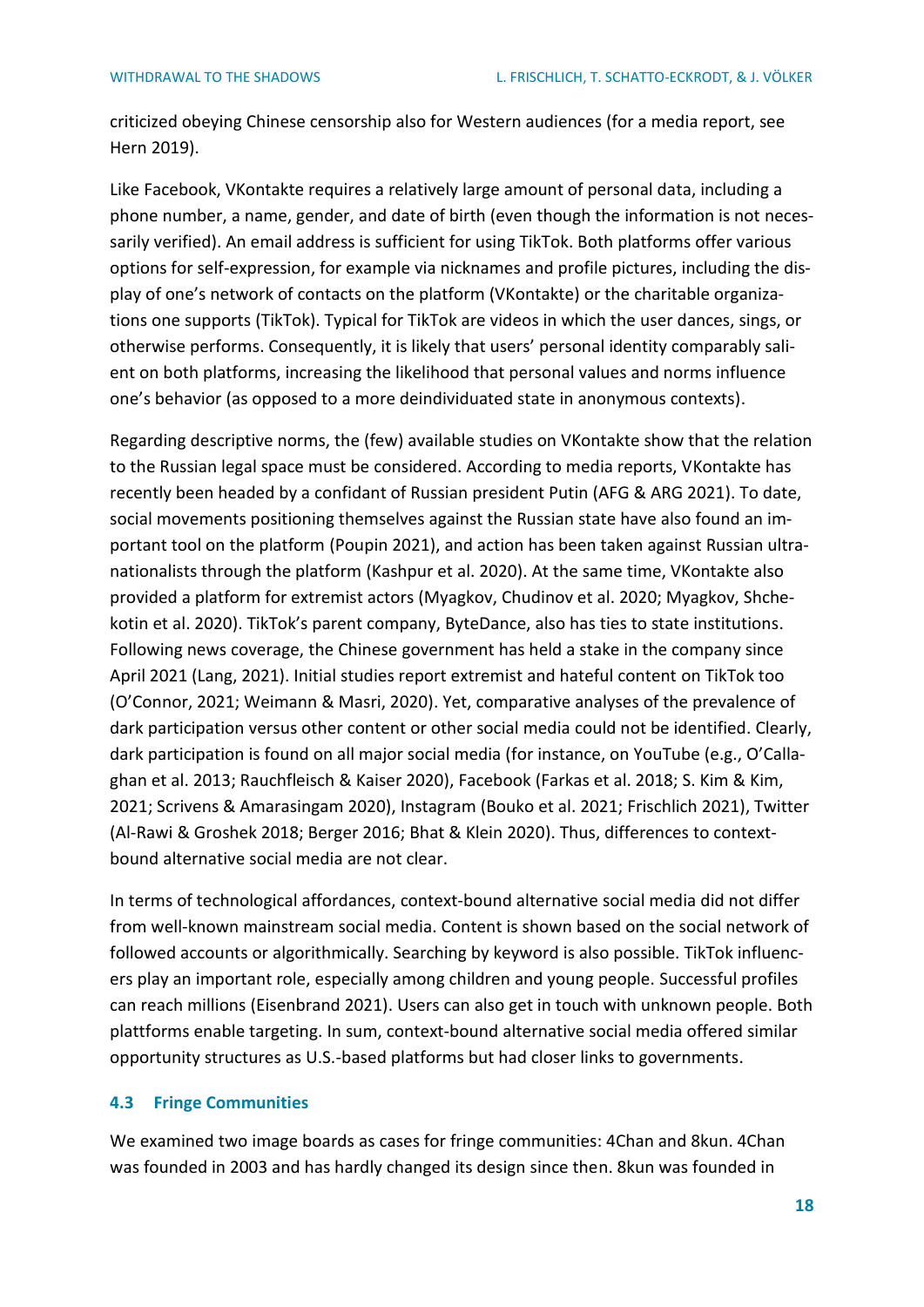2019 as a successor to 8Chan. 8Chan had gained global attention after the far-right terrorist who targeted and killed Muslims attending a religious service in Christchurch, New Zealand, posted his claim of responsibility there before he live-streamed the attack. An evaluation of the discussion around the attack showed that the proportion of pro-violence content on 4Chan was lower than on 8Kun, with most explicitly pro-violence content on the even smaller platform 16Chan (Comerford, 2021). 4Chan itself emphasizes true anonymity on the platform ("4chan is a simple, image-based bulletin board where any one can anonymously post comments and share images" (via DuckDuckgo.com, September 17, 2021), 8kun pronounced the usability ("On 8kun, you can create your own image board for free, without needing any experience or programming knowledge" (8kun, September 8, 2021)).

The reach of both chans lag far behind the popular discussion platform Reddit. While Reddit had 1.74 billion monthly users worldwide in 2020, 4Chan had just 4.82 million and 8Kun only 27.198. Fringe communities are thus the least used type of social media in our study.

Regarding injunctive norms, both chans emphasize that dark participation is welcome on their platforms. 4Chan does have terms of service, but it mainly points out that racist and pornographic content is allowed on certain boards only and that posting personal information ("doxing") and calling for invasion ("raiding") of boards is not allowed. In addition, it is noted that complaints about 4Chan may result in de-platforming. When entering boards, one is warned that the content is only suitable for adults. 8Kun states only one rule: no illegal content based on US-law. Both services claim to cooperate with law enforcement.

The chans are the only fully anonymous services in our study since they can be used without registration and most users do not have a profile. Even though individual users can start threads and others then respond to these posts, the relationships are not hierarchical in the sense of an influencer-follower relationship. By reading a thread on the board, single posts are often published by "anonymous." Therewith, the posts leave the impression of an overall chan-discourse more than a conversation between distinct individuals. References to other posts are made via post ids not via nicknames. Consequentially, the SIDE-Model would predict a high orientation towards the descriptive norms in the respective boards.

Studies emphasize that it is often difficult for outsider to distinguish between the (very) dark humor around which 4Chan was built (Phillips 2012) and terrorist content such as that of the Christchurch perpetrator still celebrated on the platform (Comerford 2021). It should also be emphasized that humor can be used in a strategic manner to "mainstream" hateful ideologies (Askanius 2021; Schmitt et al. 2020; Schwarzenegger & Wagner 2018). Clearly, hateful content is more prevalent on the chans than on other social media (Zannettou, Caulfield et al. 2018); moreover, image boards play a central role in the "birth" of political memes (Crawford et al. 2021). Studies report posts that encourage others to see themselves not only as digital activists, but as "survivors" and "soldiers" (Elley 2021). With roughly one quarter of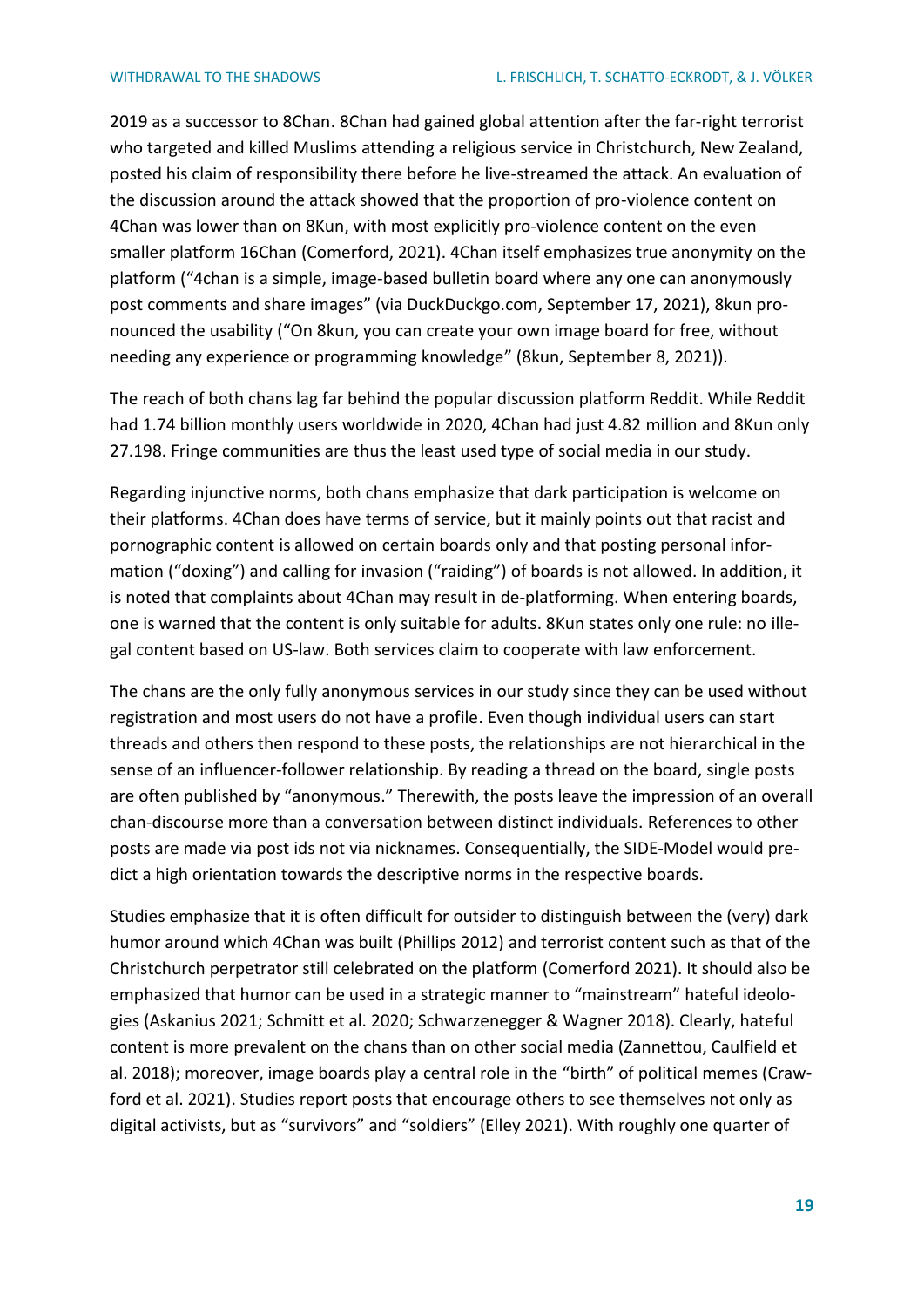posts being hateful, 4Chan thereby was slightly more moderate than 8Chan, where one-third of all posts were classified as hate speech in a comparative study (Rieger et al. 2021).

Regarding the technological affordances, chan users see the content of the board they entered in chronological order. Within the boards, keyword search is enabled. There is no algorithmic sorting, but popular threads are recommended. The content of the boards cannot easily be deducted from its title. For example, the 4ChanBoard on the children's TV-series my little pony /mlp/ contained mainly pornographic references in December 2021.

Taken together, fringe communities provide the best opportunity structures for users' own dark participation. Through explicitly tolerating content otherwise considered deviant and their complete anonymity, it is likely that users orient themselves towards the (dark) participation rules on the platform. Noteworthy, hateful behavior in one community does not mean that corresponding behavior is found everywhere else too. Studies on Reddit show strong differences between individual subreddits, even the same users adapted to the prevailing discourse norms depending on the board they used (Gibson 2019).

## <span id="page-19-0"></span>**4.4 Private-First Channels**

Private-first channels such as chats, but especially instant messengers are enjoying great popularity. WhatsApp is now used by 80% of adults in Germany (Beisch & Koch 2021). Here, we examined three competitors to WhatsApp: (1) *Telegram*, an app founded by Russian siblings Pavel and Nikolai Durov during their time at VKontakte. (2) *Signal*, an open-source app which encrypts data end-to-end and does not store it on its own servers, designed by former Twitter security chef Moxie Marlinspike and WhatsApp co-founder Brian Acton, and funded by the nonprofit Signal Foundation. (3) The Swiss app Threema, which also places high value on encryption and data protection.

All instant messengers offer functionalities beyond chatting. Particularly Telegram promotes large-scale public channels. The messenger advertises "group chats with up to 200,000 people" and offers channels where thousands of people can be reached. Telegram combines these features in its self-presentation with other features that might be attractive for those fearing persecution: "end-to-end encryption" and possible "self-destruction" of the messages (via DuckDuckGo, September 22, 2021). Signal and Threema also enable group communication, but both services primarily emphasize the security of communication and seem to strive for smaller audiences. Signal, for example, describes itself as "a messaging app for simple private communication with friends. Signal uses your phone's data connection [...] to communicate securely [...] and can also encrypt the saved messages on your phone" (via https://github.com/signalapp, October 6, 2021). Threema promotes its business offering as a "secure and privacy-compliant messaging solution" (via DuckDuckgo.com, September 15, 2021).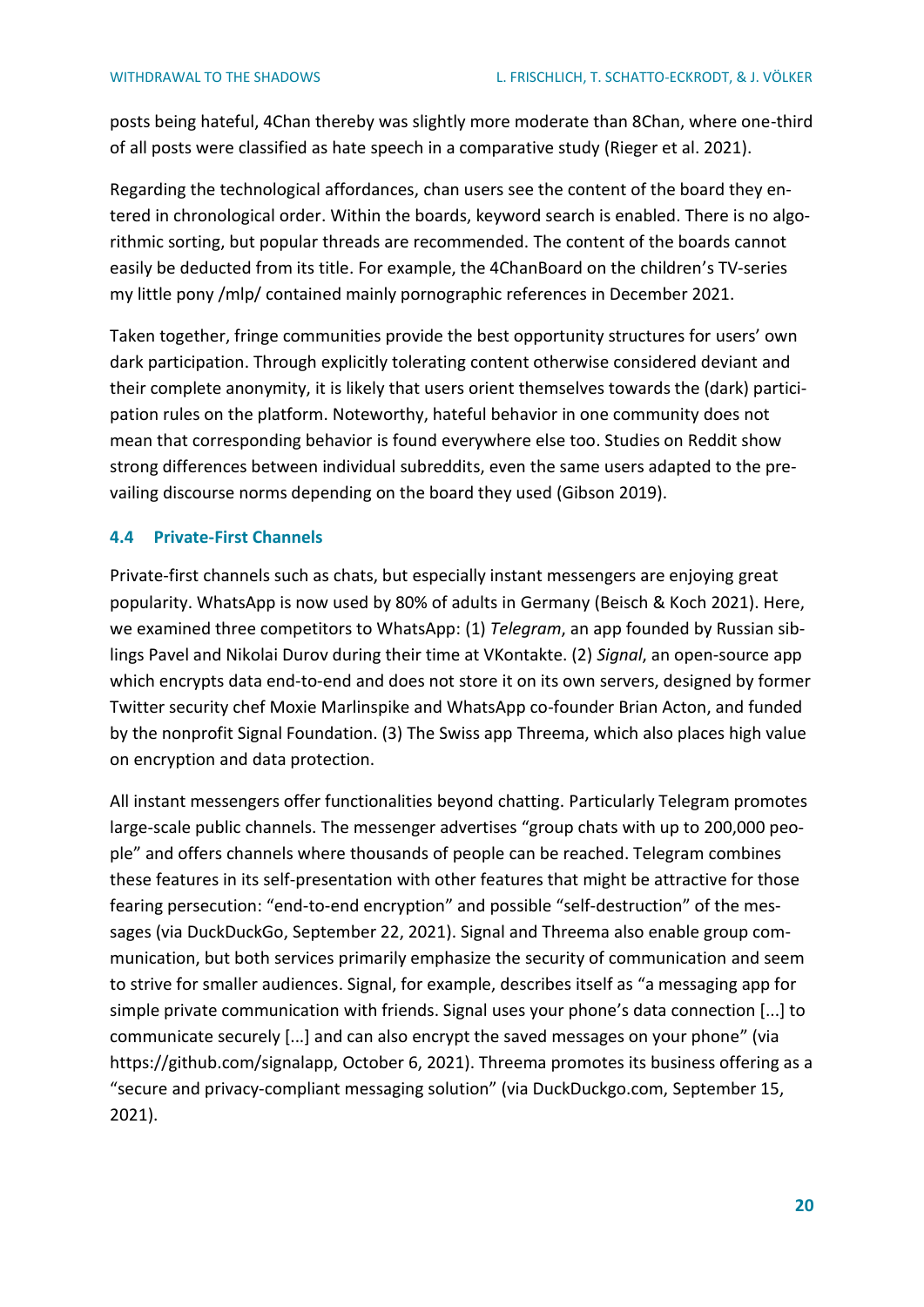Both Signal and Telegram are widely used in Germany: In 2021, 3.31 million people used Telegram and 3.41 million Signal daily. This is about 10 times less than WhatsApp users (32.14 million), but significantly more than Threema users (584.460).

Regarding injunctive norms, Threema states that it cooperates with law enforcement agencies. Signal does not make any announcements. Telegram states that it considers all private and group chats to be private and does not act against illegal content. It also explicitly denies cooperation with law enforcement. Yet, Telegram does allow its users to report channels, bots, and stickers as illegal or fraudulent. However, it remains unclear whether and how Telegram reacts to these reports. In 2021, the channels of infamous German conspiracy ideologue Attila Hildmann were blocked on Google and Apple-based Telegram apps. However, it remained unclear who was ultimately responsible for the blocking, Telegram itself or the larger stores (for media coverage, see sede & guth 2021).

Anonymity varied between the three instant messengers. Telegram required a phone number, whereas Threema could be used with the help of an anonymous so-called Threema ID. Signal required a phone number, but a (potentially inactive) landline number could also be entered. On the platforms themselves, users were identified via nickname, partially via profile image and their phone number.

Our scoping review identified several examinations of dark participation and extremism on Telegram. Different studies examined Islamic extremist activity on the platform, particularly during the most active period of the self-declared "Islamic State in Iraq and Syria" (ISIS or daesh) (Bloom et al. 2017; Clifford 2018; Inquirer 2016; Prucha 2015; Yayla & Speckhard 2017). When Telegram removed official ISIS-channels, it was considered to be a very successful disruption (Amarasingam et al. 2021). Yet, other extremists such as other Islamic extremists or right-wing extremists still find a "safe space to hate" (Guhl & Davey 2020, p. 1) and host multiple channels on the platform (Urman & Katz 2020; Walther & McCoy 2021). Since the outbreak of the Corona Crisis, extremist conspiracy believers have also been using Telegram increasingly (Holzer 2021; Hoseini et al. 2021). Telegram has also been found to enable drug trafficking and pornography (Jünger & Gärtner 2020). Studies on dark participation on Signal or Threema could not be identified.

All instant messengers displayed messages sorted by sender, group, or (Telegram) channel. There is no algorithmic recommendation. Getting in contact via instant messengers usually depends on knowing that persons contact details. On Telegram, users can search for groups or channels and join them with a single click. Telegram groups thus potentially allow for contact with so-far unknown others. Within the groups, messengers are particularly good in fostering interpersonal exchange and intragroup communication. None of the messengers offered targeting of specific user groups. Telegram also allowed parasocial relationships with channel owners.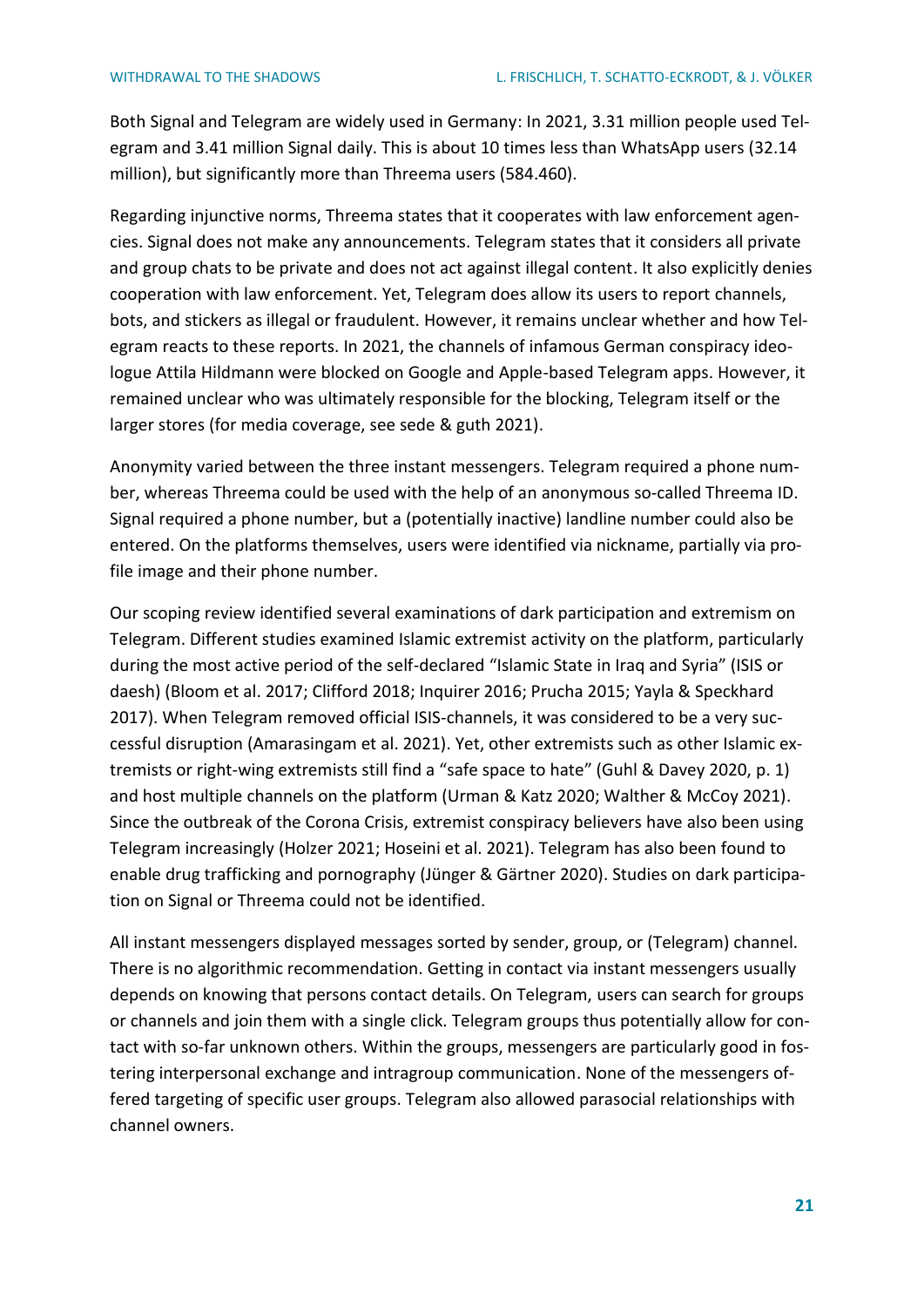Taken together, Telegram stood out among the instant messengers due to the high convergence between private and public communication channels and the explicit combination between privacy-oriented features with features for group and even mass communication. This raises the question how specific functionalities can be regulated in a more nuanced manner while preserving privacy protection in private first channels at scale.

# <span id="page-21-0"></span>**5 Discussion**

Social media have become intertwined with our everyday lives. This offers new opportunity structures for democratic participation, but also for "dark participation," the abuse of digital communication technologies for manipulative purposes (Quandt 2018), for instance through extremists (Rieger et al. 2020). Dark social media has been described as home base for dark participation. However, beyond the description of single cases it often remains unclear what exactly is meant by dark social media, what types of dark social media exist, how frequent dark participation is on which type of (dark) social media and what implications the surge of dark social has for extremism and thus for extremism prevention. The current paper contributes to filling this gap.

We discussed how regulatory attempts such as the German network enforcement act (NetzDG) motivated large-scale social media to moderate dark participation more harshly and therewith contributed to the success of dark social media with a similar variety of genres as far-reaching tech-giants. We defined dark social media as offerings that differ from mainstream social media either regarding the establishment of specific communication norms, what we labelled *alternative social media*, or by the original privacy of the content, what we termed *dark channels*. We analyzed four distinct types of dark social media: Three were alternative social media (1) *Social counter-media,* that orient themselves in functionality or design towards specific mainstream offerings while positioning themselves as a "safe haven" for those who feel ostracized by this mainstream. (2) *Context-bound alternative social media* which resemble the more familiar applications in functionality or design but often originate from non-US markets and thus orient towards other regulatory frameworks. (3) *Fringe communities* that do neither aim at imitating mainstream social media nor pleasing a mainstream audience but instead address specific subcultures. The last one were dark channels, namely (4) *private-first channels*, such as instant messengers, that were often founded with the attempt to mediate interpersonal, private communication.

Relying on the *theory of planned behavior* (Ajzen 1991), we suggested that the self-positioning of social media (e.g., as social counter-medium or fringe community) attracts users with matching attitudes. Further, we argued that injunctive norms postulated by the platforms but also the descriptive norms through the observation of others' behaviors on said platform (e.g., the share of dark participation) would shape users' behavior on that platform. Relying on the SIDE-Model (Postmes et al. 1998), we expected that particularly pseudonymity on the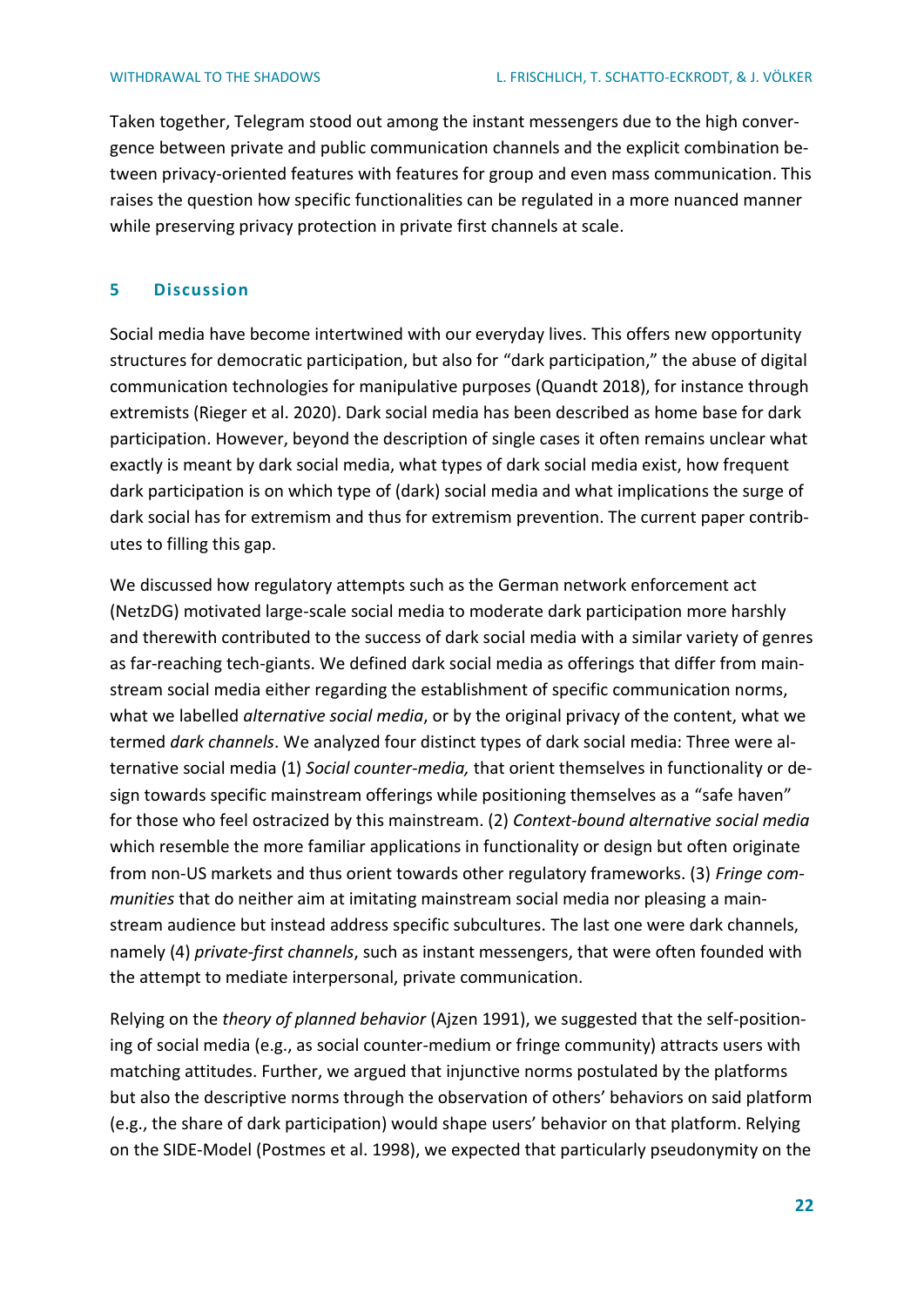platform would motivate an orientation on the descriptive norms on that platform. Finally, we suggested that the technological affordances of a given application (e.g., the use of recommendation algorithms) would shape concrete behavior in said context.

With the help of a detailed platform analysis of both mainstream and dark social media in Germany, as well as a scoping review on extremism and (dark) social media, we described the different types of dark social media as opportunity structures for extremism. The analyses showed that the social counter-media Gab, Bitchute, and DLive offered new opportunity structures for extremist ideologues to disseminate propaganda, conspiracy theories, or hate speech, and allowed their sympathizers to consume or redistribute corresponding content (dark reception, so to speak). Due to the high level of pseudonymity, conformity to the descriptive norms shaped by dark participation was likely to influence new users too. Fringe communities such as 4Chan and 8Kun were less suited to "preach" one's deviant worldview than social counter-media. However, through their high level of anonymity and explicit toleration of deviant content including gore violence, they provided ideal opportunity structures for own dark participation (and other behavior consistent with the displayed rules on the respective board). Noteworthy, the user base of fringe communities is small.

Slightly differentially, context-bound alternative social media do address a more mainstream audience and have a much larger reach than platforms staging themselves as "safe haven" for deviant positions. Although context-bound alternative social media also host dark participation and even extremism it remains unclear whether the share of problematic content differs from the share observed on more prominent US-based platforms. Noteworthy, both investigated platforms, VKontakte and TikTok, seem to have increasingly close ties to their respective governments in Russia and China that might influence their activities in the future even more. Overall, context-bound alternative news offered more-or-less the same opportunity structures for extremism as their more famous counterparts.

At the time of data collection, private-first channels such as instant messengers were the most prominent social media applications in Germany. Our examination of Telegram, Signal, and Threema showed that all three promoted privacy-oriented, secure interpersonal communication. However, particularly Telegram combined these features with a technical infrastructure clearly striving for large-scale group and even mass communication. Telegram furthermore declined cooperation with state-authorities and promoted a high number of features that might be of interest for extremists. Particularly public Telegram channels have been described as safe haven for extremists and terrorists since the most active period of the self-declares 'Islamic state' and although many official ISIS-channels have been banned since, extremists with various ideological stances still thrive on the platform. The convergence of public and private channels on Telegram is high, potentially allowing extremists to gain new followers and immediately lure them into group-conversations or intimate private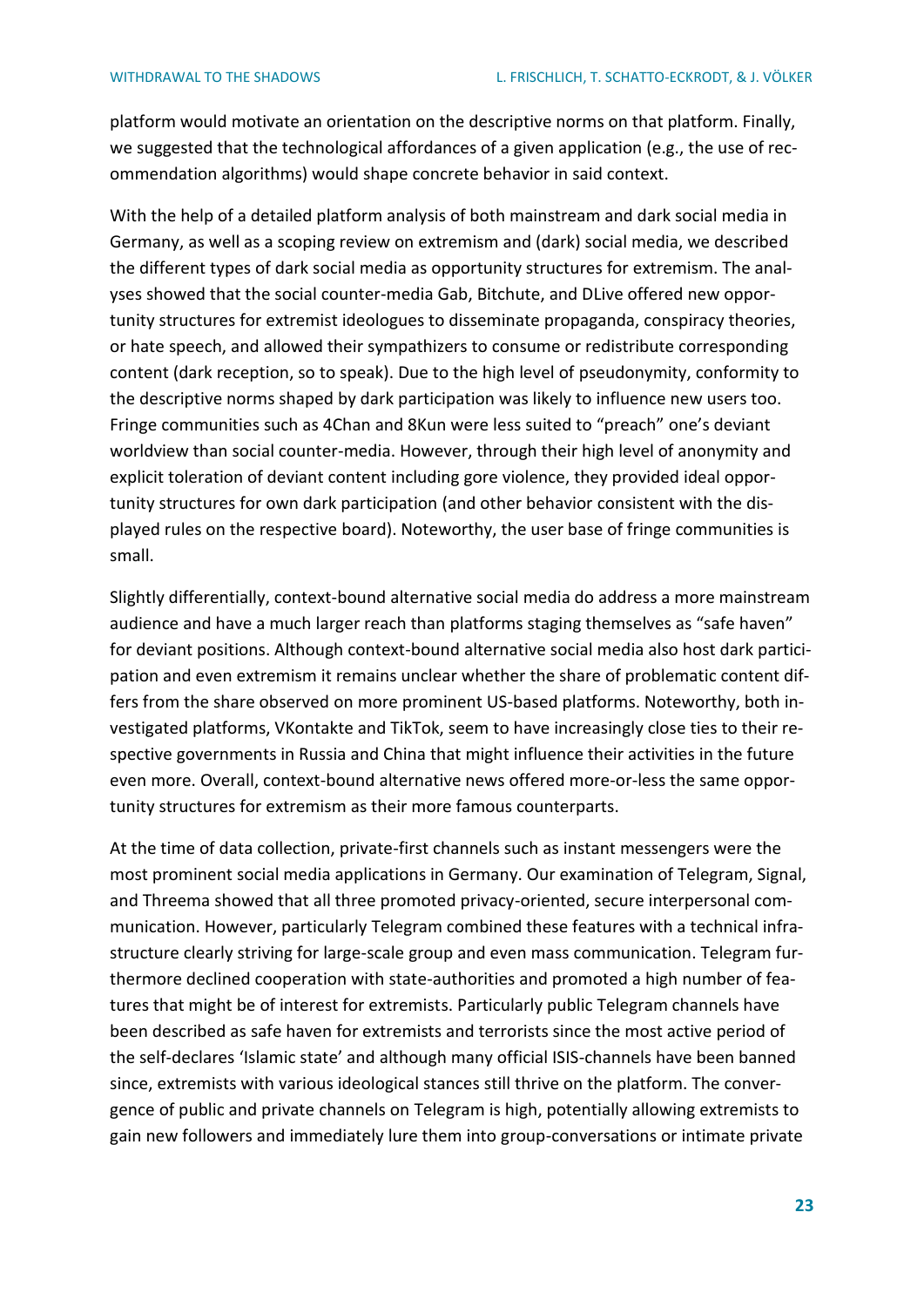chats on the same platform. Overall, private-first channels are likely particularly suited to enable intragroup and interpersonal exchange.

Our study had several meaningful theoretical implications. First, the consideration of digital technologies as opportunity structures has been proven useful. Using a broad lens to examine the interplay of regulatory attempts, social media genre and type and how that interacts with factors shaping individual behavior provided a coherent picture of the changing digital realm. Second, the theory of planned behavior provided a helpful lens through which social media as socio-technological systems can be understood. Different social media invite different types of users through their self-positioning, they enforce different norms through their terms of services/netiquette and through their concrete moderation action and cooperation with law enforcement. Finally, different genres of social media, as blurry as the borders between these genres can be, provide distinct technological affordances that allow for distinct types of actions. Most plausible, considering the interplay between these different levels allows more precise estimates on how extremists might use a specific social medium, where dark participation might flourish and thus also provide meaningful starting points for prevention.

Notwithstanding, our study had several limitations that must be considered. First, we focused only on a small selection of dark social media. Although our platform analysis covered different theoretically meaningful types of dark social media, future research expanding our work and providing a more dynamic monitoring of the rapid changing social media landscape is needed. In a related vein, we took a very euro-centric perspective in this paper. What is considered alternative in Germany must by no means be alternative in another context such as the global east or south. Consequentially, comparative research that tries to understand how platforms emerge in different systems and carter to different audiences is needed to provide a more balanced picture of our globalized digital world.

We did not measure dark participation on the examined platforms directly but used a scoping review of prior work to gauge the prevalence of deviant content. Due to different definitions and methodological approaches this approach is inevitably very broad and limited. Although we did find some comparative work allowing us to induct the relative share of dark participation on different types and genres of dark social media, future research using transparent, uniform frameworks comparing multiple genres and types of social media is needed for reliable conclusions. Relatedly, we did not test the effects of using different platforms (neither did we find studies who did so). It is thus currently not empirically justified to draw conclusions about the effects dark social media use has on radicalization and extremism. However, there is work showing that the exposure to hate speech, particularly over time, can impair intergroup relations (Bilewicz & Soral 2020; Ziegele et al. 2018), and that consuming conspiracy theories can diminish trust in democratic institutions (Einstein & Glick 2015; Kim & Cao 2016; Pummerer et al. 2021), reduce the willingness for democratic participation (Jolley & Douglas 2014) and the acceptance of non-normative and violent collective action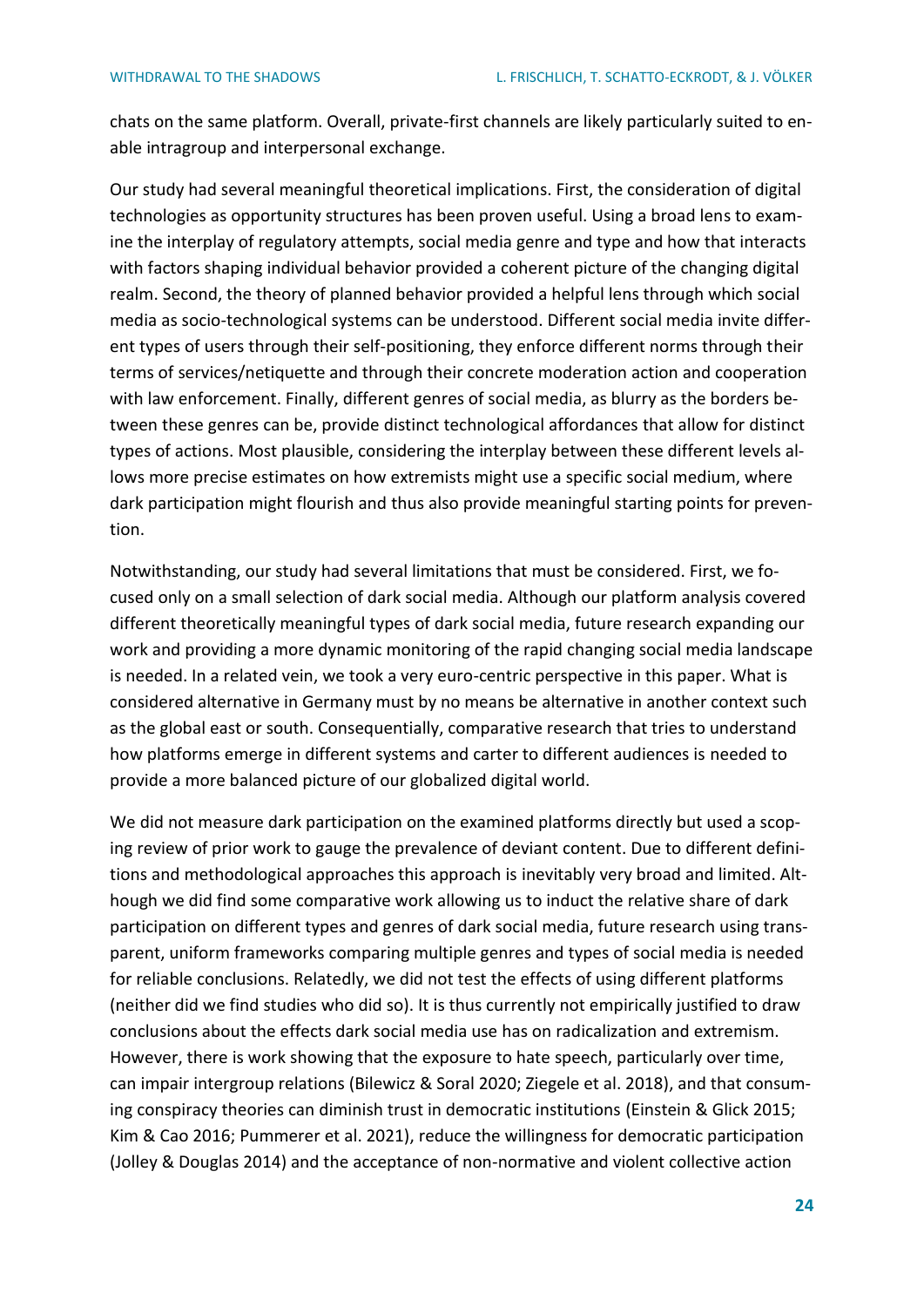(Lamberty & Leiser 2019). Here we summarized evidence showing that some types of alternative social media thrive on this kind of content.

Our study also had some meaningful practical implications. First, a successful strategy against extremism in the digital realm must take the constant shift in digital opportunity structures into account and ensure that regulations account for the emergence of new opportunity structures. Second, social norms play a crucial role for human behavior. Thus, socio-technological systems should provide ideal opportunity structures for democratic participation by design. Further, in times of our high-choice media environment (Van Aelst et al. 2017), regulations of single platforms likely motivate a "whack-a-mole" game in which media users seeking dark participation turn towards social counter-media and fringe communities because their needs are satisfied in these spaces. Finally, prevention actors targeting a mainstream audience likely find their audience on mainstream or context-bound alternative social media (for detailed discussion, see [Frischlich et al. 2022\)](https://www.bicc.de/publications/publicationpage/publication/rueckzug-in-die-schatten-die-verlagerung-digitaler-foren-zwischen-fringe-communities-und-dark-so/). In contrast, those aiming at a monitoring of dark participants and extremists might also need to examine alternative social media closely.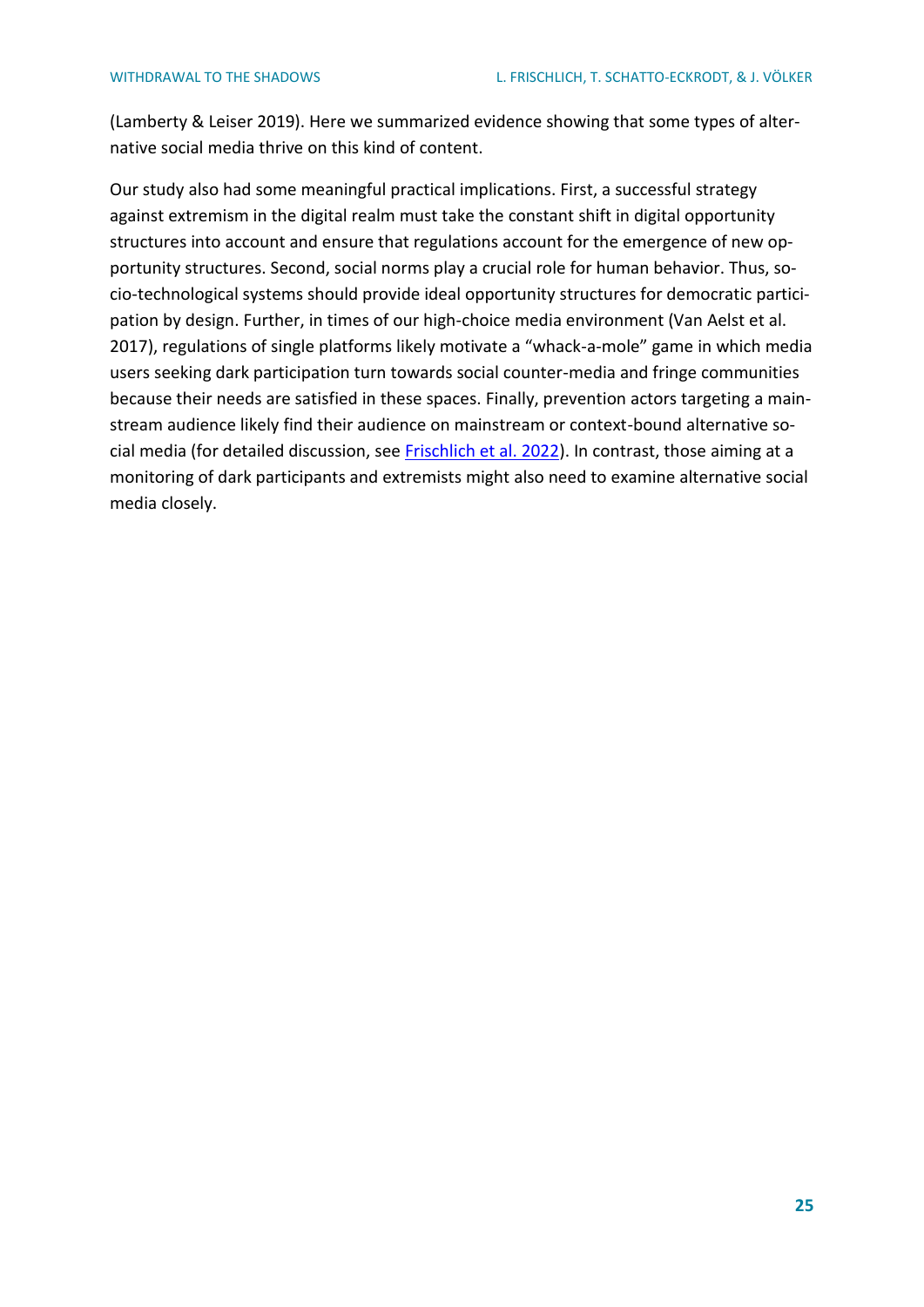# <span id="page-25-0"></span>**6 References**

AFG, & ARG. (2021, December 13). Kreml erhält Einfluss auf Online-Netzwerk. *www.t-online.de*.<https://www.t-online.de/-/100003878>

Ajzen, I. (1991). The theory of planned behavior. *Organizational Behavior and Human Decision Processes, 50*, 179–211.

Al-Rawi, A., & Groshek, J. (2018). Jihadist propaganda on social media: An examination of ISIS-related content on twitter. *International Journal of Cyber Warfare and Terrorism, 8*(4), 1–15.<https://doi.org/10/ghkm4q>

Amarasingam, A., Maher, S., & Winter, C. (2021). *How Telegram disruption impacts Jihadist platform migration*. Lancaster: Centre for Research and Evidence on Security Threats. [https://crestresearch.ac.uk/resources/how-telegram-disruption-impacts-jihadist-platform](https://crestresearch.ac.uk/resources/how-telegram-disruption-impacts-jihadist-platform-migration/)[migration/](https://crestresearch.ac.uk/resources/how-telegram-disruption-impacts-jihadist-platform-migration/)

Askanius, T. (2021). On frogs, monkeys, and execution memes: Exploring the humor-hate nexus at the intersection of neo-nazi and alt-right movements in Sweden. *Television & New Media, 22*(2), 147–165.<https://doi.org/10.1177/1527476420982234>

Baden, C., & Sharon, T. (2021). Blinded by the lies? Toward an integrated definition of conspiracy theories. *Communication Theory, 31*(1), 82–106[. https://doi.org/10.1093/ct/qtaa023](https://doi.org/10.1093/ct/qtaa023)

Baele, S. J., Brace, L., & Coan, T. G. (2020). Uncovering the far-right online ecosystem: An analytical framework and research agenda. *Studies in Conflict & Terrorism*, 1–21. <https://doi.org/10.1080/1057610X.2020.1862895>

Bartlett, J., & Miller, C. (2010). *The power of unreason. Conspiracy theories, extremism and counter-terrorism*. London: Demos.

Beisch, V. N., & Koch, W. (2021). 25 Jahre ARD/ZDF-Onlinestudie: Unterwegsnutzung steigt wieder und Streaming/ Mediatheken sind weiterhin Treiber des medialen Internets [25years of the ARD/ZDF Study: Mobile use increasing again, streaming/media libraries are drivers of the mobile Internet]. *Media Perspektiven, 10*, 486–503.

Berger, J. M. (2016). Nazis vs. ISIS on Twitter: A comparative study of White nationalist and ISIS online social media networks (Occasional Papers, September). Washington D.C.: George Washington University: Program on Extremism.

Bhat P., & Klein O. (2020). Covert hate speech: White nationalists and dog whistle communication on Twitter. In G. Bouvier & J. Rosenbaum (eds.), *Twitter, the Public Sphere, and the Chaos of Online Deliberation* (S. 151–172). Cham: Palgrave Macmillan. [https://doi.org/10.1007/978-3-030-41421-4\\_7](https://doi.org/10.1007/978-3-030-41421-4_7)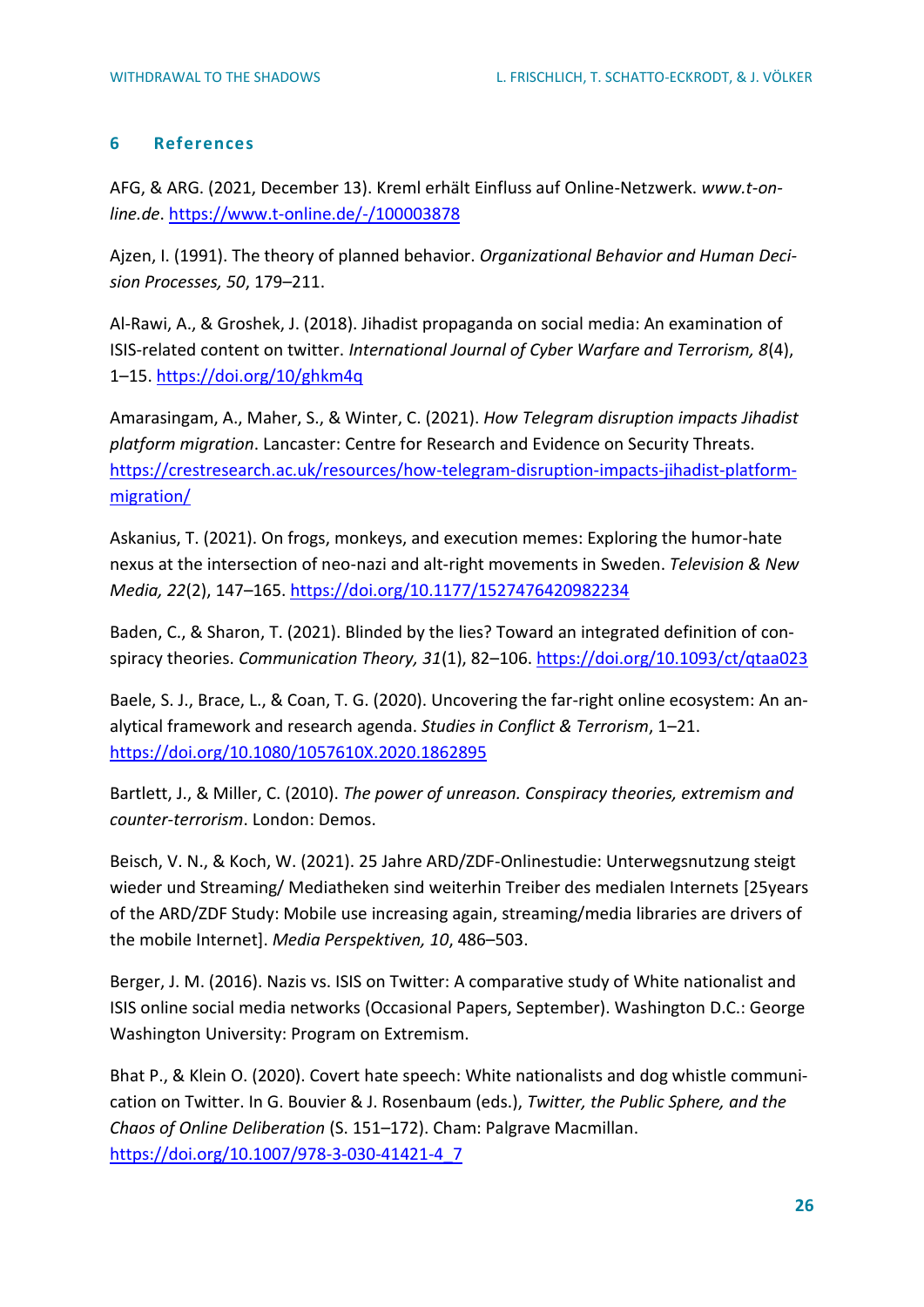Bilewicz, M., & Soral, W. (2020). Hate speech epidemic. The dynamic effects of derogatory language on intergroup relations and political radicalization. *Political Psychology, 41*(1), 3– 33.<https://doi.org/10.1111/pops.12670>

Bloom, M., Tiflati, H., & Horgan, J. (2019). Navigating ISIS's preferred platform: Telegram. *Terrorism and Political Violence, 31*(6), 1242-1254.<https://doi.org/10/gf3gp8>

Bouko, C., Naderer, B., Rieger, D., Ostaeyen, P. V., & Voué, P. (2021). Discourse patterns used by extremist Salafists on Facebook: Identifying potential triggers to cognitive biases in radicalized content. *Critical Discourse Studies,* 1–22. <https://doi.org/10.1080/17405904.2021.1879185>

Boyd, D. M., & Ellison, N. B. (2007). Social network sites: Definition, history, and scholarship. *Journal of Computer-Mediated Communication, 13*(1), 210–230.<https://doi.org/10/gzn>

Breves, P., Amrehn, J., Heidenreich, A., Liebers, N., & Schramm, H. (2021). Blind trust? The importance and interplay of parasocial relationships and advertising disclosures in explaining influencers' persuasive effects on their followers. *International Journal of Advertising, 40*(7), 1–20.<https://doi.org/10.1080/02650487.2021.1881237>

Brosius, H. B., Haas, A., & Koschel, F. (2016). *Methoden der empirischen Kommunikationsforschung: Eine Einführung [Methods of empirical communication science: An introduction]* (7<sup>th</sup> edition). Wiesbaden: Springer Fachmedien VS.

Brown, W. J. (2021). Involvement with media personae and entertainment experiences. In P. Vorderer & C. Klimmt (Hg.), *The Oxford handbook of entertainment theory* (pp. 285–305). Oxford: Oxford University Press.

Chandrasekharan, E., Pavalanathan, U., Srinivasan, A., Glynn, A., Eisenstein, J., & Gilbert, E. (2017). You can't stay here: The efficacy of reddit's 2015 ban examined through hate speech. In Association for Computing Machinery (ed.), *Proceedings of the ACM on Human-Computer Interaction, Volume 1, Issue CSCW (pp.* 1–22).<https://doi.org/10.1145/3134666>

Cialdini, R. B., Reno, R. R., & Kallgren, C. A. (1990). A focus theory of normative conduct: Recycling the concept of norms to reduce littering in public places. *Journal of Personality and Social Psychology, 58*, 1015–1026.

Clifford, B. (2018). "Trucks, knives, bombs, whatever:" Exploring pro-Islamic state instructional material on Telegram. *CTC S, 11*(5), 23–29.

Comerford, M. (2021, March 24). Two years on: Understanding the resonance of the Christchurch attack on imageboard sites. *Global Network on Extremism & Technology*. [https://gnet-research.org/2021/03/24/two-years-on-understanding-the-resonance-of-the](https://gnet-research.org/2021/03/24/two-years-on-understanding-the-resonance-of-the-christchurch-attack-on-imageboard-sites/)[christchurch-attack-on-imageboard-sites/](https://gnet-research.org/2021/03/24/two-years-on-understanding-the-resonance-of-the-christchurch-attack-on-imageboard-sites/)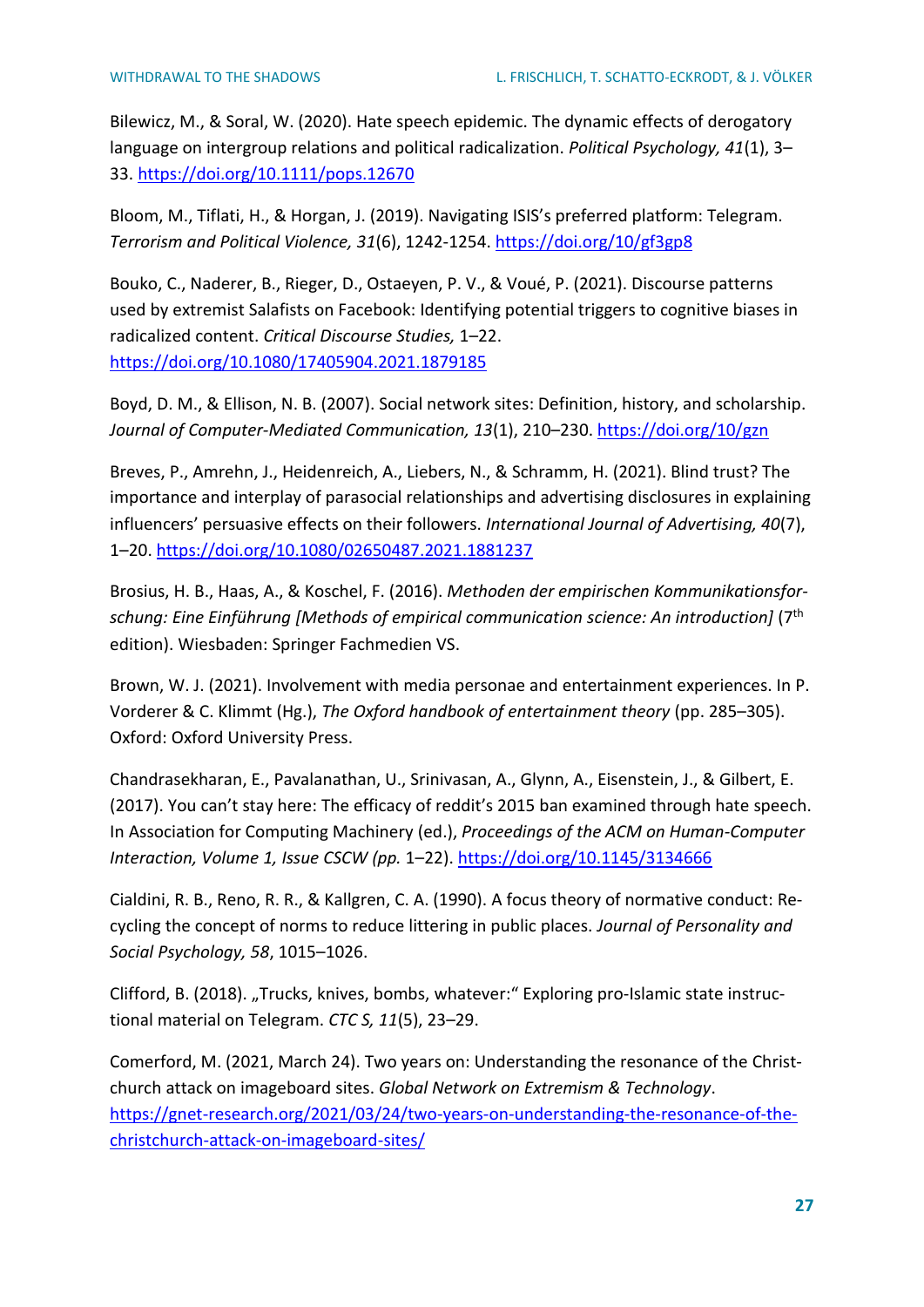Conway, M., Khawaja, M., Lakhani, S., Reffin, J., Robertson, A., & Weir, D. (2019). Disrupting daesh: Measuring takedown of online terrorist material and its impacts. *Studies in Conflict & Terrorism, 42*(1–2), 141–160.<https://doi.org/10.1080/1057610X.2018.1513984>

Costello, M., Barrett-Fox, R., Bernatzky, C., Hawdon, J., & Mendes, K. (2020). Predictors of viewing online extremism among america's youth. *Youth & Society, 52*(5), 710–727. <https://doi.org/10.1177/0044118X18768115>

Costello, M., Hawdon, J., Ratliff, T., & Grantham, T. (2016). Who views online extremism? Individual attributes leading to exposure. *Computers in Human Behavior, 63*, 311–320. <https://doi.org/10.1016/j.chb.2016.05.033>

Crawford, B., Keen, F., & Suarez-Tangil, G. (2021). Memes, radicalisation, and the promotion of violence on chan sites. In Association for the Advancement of Artificial Intelligence (ed.), *Proceedings of the International AAAI Conference on Web and Social Media* (pp. 982-991), Palo Alto: AAAI Press.<https://ojs.aaai.org/index.php/ICWSM/article/view/18121>

Deutsch, M., & Gerard, H. B. (1955). A study of normative and informational social influences upon individual judgement. *Journal of abnormal psychology, 51*(3), 629–636. <https://doi.org/10/bdjjcf>

Einstein, K. L., & Glick, D. M. (2015). Do I think BLS data are BS? The consequences of conspiracy theories. *Political Behavior, 37*(3), 679–701. [https://doi.org/10.1007/s11109-014-](https://doi.org/10.1007/s11109-014-9287-z) [9287-z](https://doi.org/10.1007/s11109-014-9287-z)

Eisenbrand, R. (2021, December 23). Ranking: Das sind die Influencer mit den meisten Followern und Views auf Tiktok [Ranking: these are the influences with the most followers and views on TikTok]. *Daily*.<https://omr.com/de/tik-tok-top-20-influencer/>

Elley, B. (2021). "The rebirth of the West begins with you!"—Self-improvement as radicalisation on 4Chan. *Humanities and Social Sciences Communications, 8*(1), 1–10. <https://doi.org/10.1057/s41599-021-00732-x>

Ellison, N., Lampe, C., & Steinfield, C. (2009). Social network sites and society: Current trends and future possibilities*. Interactions, 16*, 6–9.<https://doi.org/10/dzz32k>

Emmer, M., & Strippel, C. (2015). Stichprobenziehung für Online-Inhaltsanalysen: Suchmaschinen und Filter Bubbles [Sampling for online-content analyses: Search engines and filter bubbles]. In A. Maireder, J. Ausserhofer, C. Schumann, & M. Taddicken (Hg.), *Digitale Methoden in der Kommunikationswissenschaft* (S. 275–300). Berlin: Digital Communication Research.<https://doi.org/10.17174/dcr.v2.12>

Erjavec, K., & Kovačič, M. P. (2012). "You don't understand, this is a new war!" Analysis of hate speech in news web sites' comments. *Mass Communication and Society, 15*(6), 899– 920.<https://doi.org/10/gfgnmm>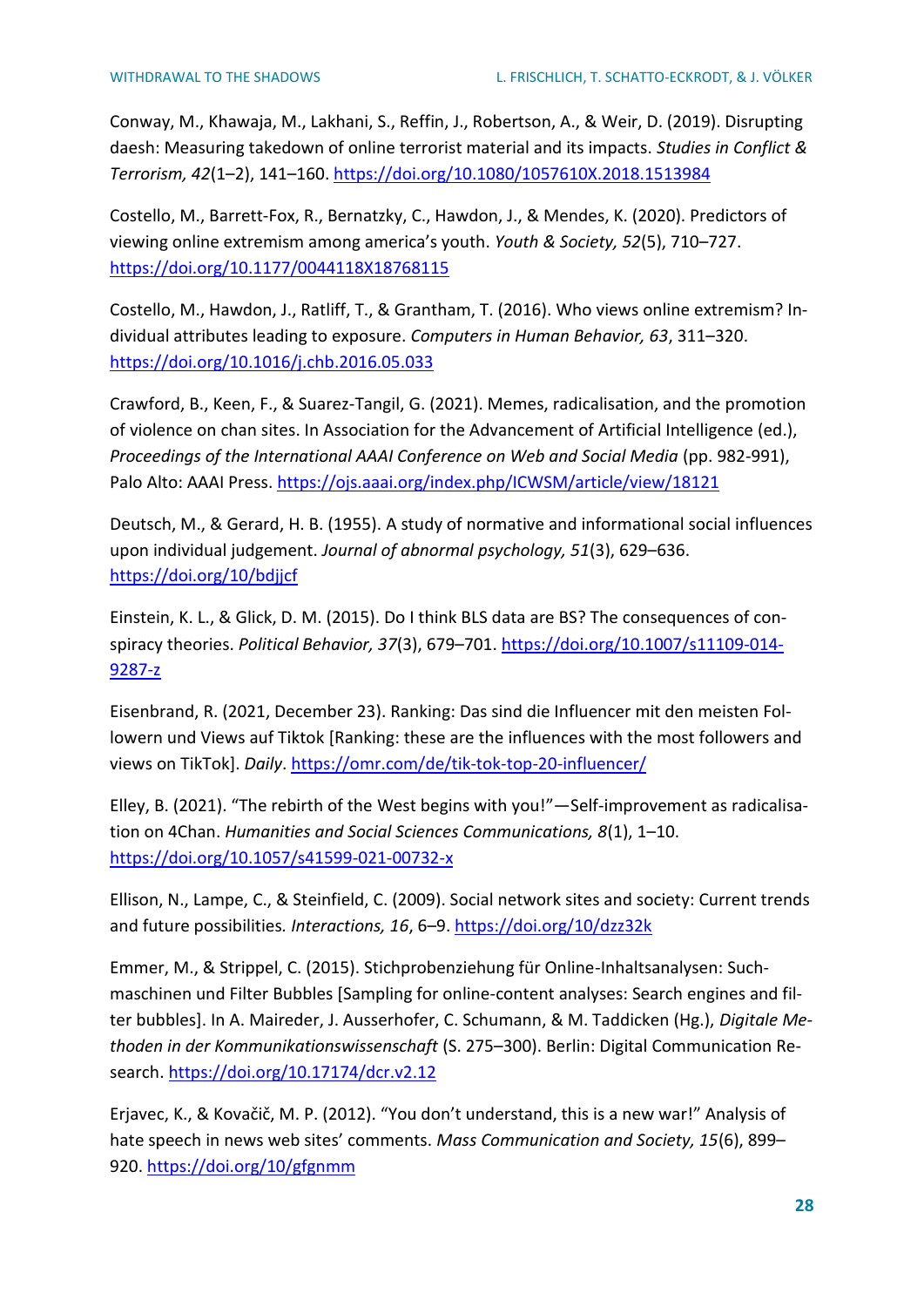Evans, S. K., Pearce, K. E., Vitak, J., & Treem, J. W. (2017). Explicating affordances: A conceptual framework for understanding affordances in communication research. *Journal of Computer-Mediated Communication, 22*(1), 35–52.<https://doi.org/10.1111/jcc4.12180>

Faddoul, M., Chaslot, G., & Farid, H. (2020). *A longitudinal analysis of YouTube's promotion of conspiracy videos*. ArXiv:2003.03318 [Cs].<http://arxiv.org/abs/2003.03318>

Farkas, J., Schou, J., & Neumayer, C. (2018). Cloaked facebook pages: Exploring fake Islamist propaganda in social media. *New Media & Society, 20*(5), 1850–1867. <https://doi.org/10/gc92tw>

Fischer, P., & Greitemeyer, T. (2010). A new look at selective-exposure effects: An Integrative Model. Current Directions in Psychological Science, 19(6), 384–389. <https://doi.org/10.1177/0963721410391246>

Frischlich, L. (2018). Propaganda3: Einblicke in die Inszenierung und Wirkung von Online-Propaganda auf der Makro-Meso-Mikro Ebene [Propaganda3: Insights into the staging and effects of online-propaganda on the macro-meso-micro level. In K. Sachs-Hombach & B. Zywietz (Hg.), *Fake-News, Hashtags & Social Bots: Neue Methoden der populistischen Propaganda* (S. 133–170). Wiesbaden: Springer Fachmedien VS[. https://doi.org/10.1007/978-3-](https://doi.org/10.1007/978-3-658-22118-8) [658-22118-8](https://doi.org/10.1007/978-3-658-22118-8)

Frischlich, L. (2021). #dark inspiration: Eudaimonic entertainment in extremist instagram posts. *New Media & Society, 23*(3), 554–577[. https://doi.org/10/gghnhr](https://doi.org/10/gghnhr)

Frischlich, L., Schatto-Eckrodt, T., & Völker, J. (2022). *Rückzug in die Schatten? Die Verlagerung digitaler Foren zwischen Fringe Communities und "Dark Social" und ihre Implikationen für die Extremismusprävention* [*Withdrawal to the shadows? The shifting of digital forums*  between fringe communities and "dark social" and the implications for extremism preven*tion*] (CoRE-NRW Expert Report, No. 4). Bonn: CoRE-NRW. [https://www.bicc.de/publica](https://www.bicc.de/publications/publicationpage/publication/rueckzug-in-die-schatten-die-verlagerung-digitaler-foren-zwischen-fringe-communities-und-dark-so/)[tions/publicationpage/publication/rueckzug-in-die-schatten-die-verlagerung-digitaler-foren](https://www.bicc.de/publications/publicationpage/publication/rueckzug-in-die-schatten-die-verlagerung-digitaler-foren-zwischen-fringe-communities-und-dark-so/)[zwischen-fringe-communities-und-dark-so/](https://www.bicc.de/publications/publicationpage/publication/rueckzug-in-die-schatten-die-verlagerung-digitaler-foren-zwischen-fringe-communities-und-dark-so/)

Gibson, A. (2019). Free speech and safe spaces: How moderation policies shape online discussion spaces. *Social Media + Society, 5*(1)[. https://doi.org/10.1177/2056305119832588](https://doi.org/10.1177/2056305119832588)

Gibson, J. J. (1979). *The ecological approach to visual perception: Classic edition* (2014 edition). New York: Psychology Press.<https://doi.org/10.4324/9781315740218>

Guhl, J., & Davey, J. (2020). *A safe space to hate: White supremacist mobilisation on telegram*. London: Institute for Strategic Dialouge. [https://www.isdglobal.org/isd-publica](https://www.isdglobal.org/isd-publications/a-safe-space-to-hate-white-supremacist-mobilisation-on-telegram/)[tions/a-safe-space-to-hate-white-supremacist-mobilisation-on-telegram/](https://www.isdglobal.org/isd-publications/a-safe-space-to-hate-white-supremacist-mobilisation-on-telegram/)

Guhl, J., Ebner, J., & Rau, J. (2018). *The online ecosystem of the German far-right*. London: Institute for Strategic Dialogue.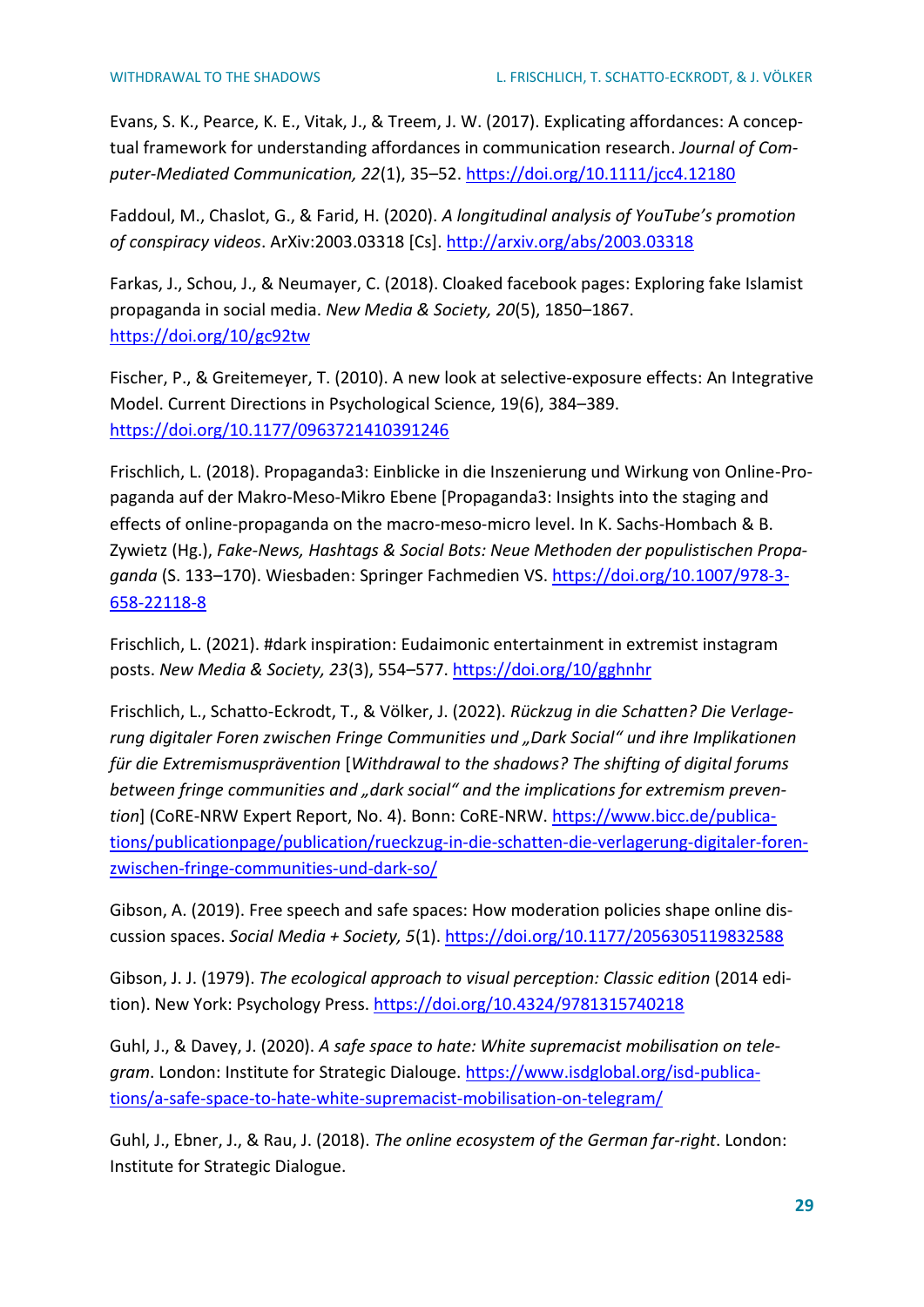Hamid, N., Pretus, C., Atran, S., Crockett, M. J., Ginges, J., Sheikh, H., Tobeña, A., Carmona, S., Gómez, A., Davis, R., & Vilarroya, O. (2019). Neuroimaging 'will to fight' for sacred values: An empirical case study with supporters of an Al Qaeda associate. *Royal Society Open Science, 6*(6), 181585.<https://doi.org/10.1098/rsos.181585>

Heinderyckx, F. (2015). Gatekeeping theory redux. In T. P. Vos & F. Heinderyckx (ed.), *Gatekeeping in Transition* (pp. 253–268). London: Routledge.

Hern, A. (2019, September 25). Revealed: How TikTok censors videos that do not please Beijing. *The Guardian*. [https://www.theguardian.com/technology/2019/sep/25/revealed-how](https://www.theguardian.com/technology/2019/sep/25/revealed-how-tiktok-censors-videos-that-do-not-please-beijing)[tiktok-censors-videos-that-do-not-please-beijing](https://www.theguardian.com/technology/2019/sep/25/revealed-how-tiktok-censors-videos-that-do-not-please-beijing)

Holt, K., Ustad Figenschou, T., & Frischlich, L. (2019). Key-dimensions of alternative news media. *Digital Journalism, 7*(7), 860–869.<https://doi.org/10.1080/21670811.2019.1625715>

Holzer, B. (2021). Zwischen Protest und Parodie: Strukturen der "Querdenken"-Kommunikation auf Telegram (und anderswo) [Between parody and protest: Structures of "Querdenken" Communication on Telegram (and beyond)]. In S. Reichardt (Ed.), *Die Misstrauensgemeinschaft der Querdenker. Die Corona-Proteste aus kultur- und sozialwissenschaftlicher Perspektive [The distrust community of the Cross-thinkers. Coronaprotests from a cultural and social scientific perspective]*. Frankfurt a. M.: Campus Verlag.

Horton, D., & Wohl, R. R. (1956). Mass communication and para-social interaction: Observations on intimacy at a distance. *Psychiatry, 19*(3), 215–229. <https://doi.org/10.1080/00332747.1956.11023049>

Hoseini, M., Melo, P., Benevenuto, F., Feldmann, A., & Zannettou, S. (2021). *On the globalization of the Qanon conspiracy theory through telegram*. arXiv:2105.13020 [cs]. [http://ar](http://arxiv.org/abs/2105.13020)[xiv.org/abs/2105.13020](http://arxiv.org/abs/2105.13020)

Hsueh, M., Yogeeswaran, K., & Malinen, S. (2015). "Leave your comment below": Can biased online comments influence our own prejudicial attitudes and behaviors? *Human Communication Research, 41*(4), 557–576.<https://doi.org/10.1111/hcre.12059>

Inquirer. (2016). Telegram's secret chat-bots boon for ISIS. [http://technology.in](http://technology.inquirer.net/46297/telegrams-secret-chats-bots-boon-for-isis)[quirer.net/46297/telegrams-secret-chats-bots-boon-for-isis](http://technology.inquirer.net/46297/telegrams-secret-chats-bots-boon-for-isis)

Jasser, G., McSwiney, J., Pertwee, E., & Zannettou, S. (2021). 'Welcome to #GabFam': Farright virtual community on Gab. *New Media & Society*. <https://doi.org/10.1177/14614448211024546>

Jhaver, S., Boylston, C., Yang, D., & Bruckman, A. (2021). Evaluating the effectiveness of deplatforming as a moderation strategy on twitter. In Association for Computing Machinery *(ed.), Proceedings of the ACM on Human-Computer Interaction, Volume 5*, *Issue CSCW2 (pp.*  2-30). New York[. https://dl.acm.org/doi/abs/10.1145/3479525](https://dl.acm.org/doi/abs/10.1145/3479525)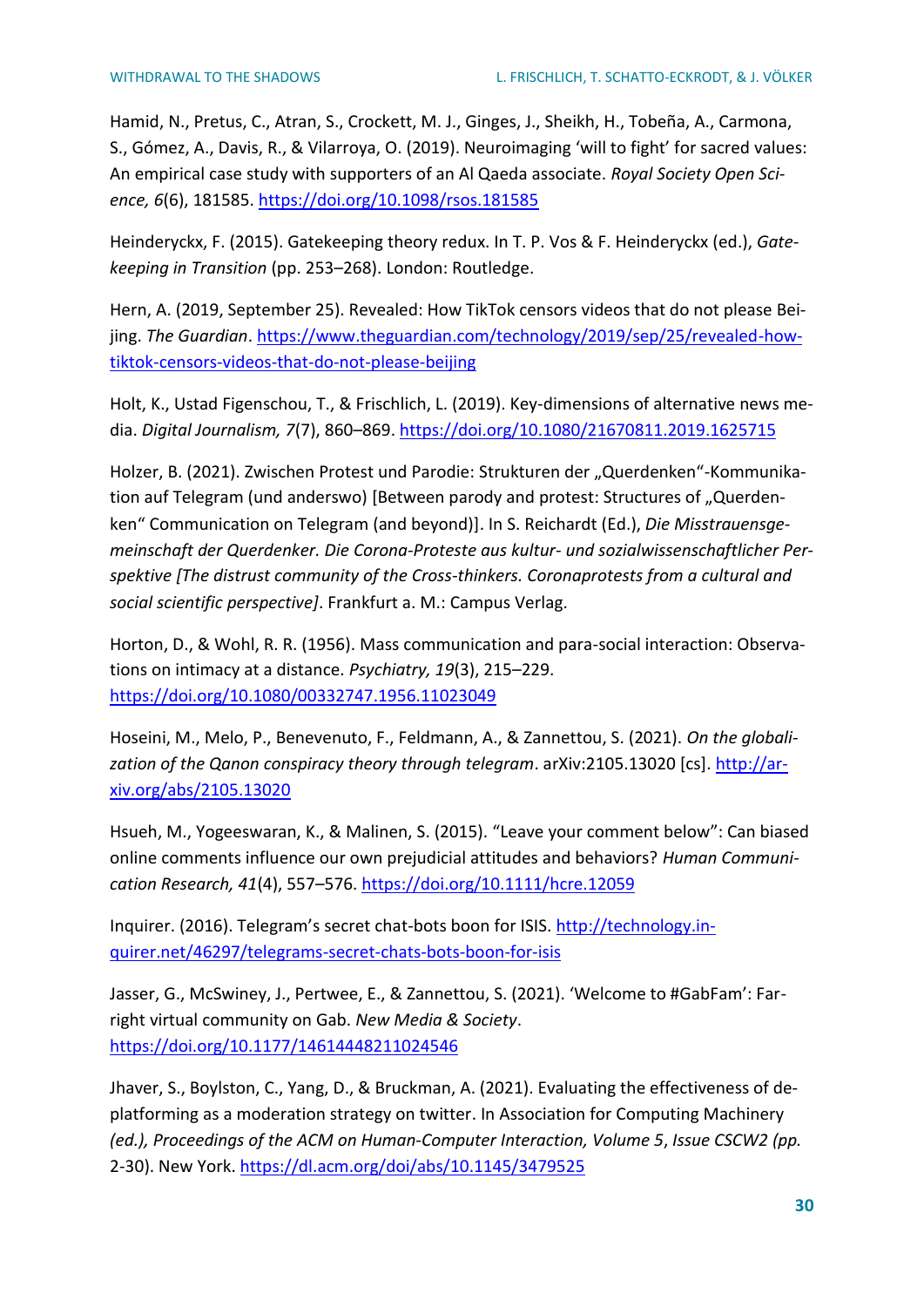Johnson, N. F., Leahy, R., Restrepo, N. J., Velasquez, N., Zheng, M., Manrique, P., Devkota, P., & Wuchty, S. (2019). Hidden resilience and adaptive dynamics of the global online hate ecology. *Nature, 573*(7773), 261–265.<https://doi.org/10/ghhwn2>

Jolley, D., & Douglas, K. M. (2014). The social consequences of conspiracism: Exposure to conspiracy theories decreases intentions to engage in politics and to reduce one's carbon footprint. *British Journal of Psychology, 105*(1), 35–56.<https://doi.org/10/ggvqh3>

Jünger, J., & Gärtner, C. (2020). *Datenanalyse von rechts-verstoßenden Inhalten in Gruppen und Kanälen von Messengerdiensten am Beispiel Telegram [Data analysis of law-violating content in groups and channels of messengers using the example of Telegram].* Landesanstalt für Medien NRW.

Kashpur, V. V., Myagkov, M., Baryshev, A. A., Goiko, V. L., & Shchekotin, E. V. (2020). Where Russian online nationalists go when their communities are banned: A case study of Russian nationalism. *Nationalism & Ethnic Politics, 26*(2), 145–166. <https://doi.org/10.1080/13537113.2020.1751921>

Katz, E., Blumler, J. G., & Gurevitch, M. (1973). Uses and gratifications research. *The Public Opinion Quarterly, 37*(4), 509–523.

Kicinski, M., Springate, D. A., & Kontopantelis, E. (2015). Publication bias in meta-analyses from the Cochrane Database of Systematic Reviews*. Statistics in Medicine, 34*(20), 2781– 2793.<https://doi.org/10.1002/sim.6525>

Kim, M., & Cao, X. (2016). The impact of exposure to media messages promoting government conspiracy theories on distrust in the government: Evidence from a two-stage randomized experiment. *International Journal of Communication, 10*, 3808–3827.

Kim, S., & Kim, J. (2021). *Propagation of the QANON conspiracy theory on Facebook*. OSF Preprints.<https://doi.org/10.31219/osf.io/wku5b>

Kimball, W. (2021, September 2). Gab to congress: You're gonna need a warrant for that or you know, talk to, or do something. *Gizmodo*. [https://gizmodo.com/gab-to-congress-you-re](https://gizmodo.com/gab-to-congress-you-re-gonna-need-a-warrant-for-that-o-1847607826)[gonna-need-a-warrant-for-that-o-1847607826](https://gizmodo.com/gab-to-congress-you-re-gonna-need-a-warrant-for-that-o-1847607826)

Lamberty, P., & Leiser, D. (2019). *»Sometimes you just have to go in « – The link between conspiracy beliefs and political action* [Preprint].<https://doi.org/10.31234/osf.io/bdrxc>

Lang, R. (2021, August 20). TikTok—Chinesische Regierung beteiligt sich an ByteDance [Tik-Tok: Chinese government aquires a stake of ByteDance]. *netzpolitik.org*. [https://netzpoli](https://netzpolitik.org/2021/tiktok-chinesische-regierung-beteiligt-sich-an-bytedance/)[tik.org/2021/tiktok-chinesische-regierung-beteiligt-sich-an-bytedance/](https://netzpolitik.org/2021/tiktok-chinesische-regierung-beteiligt-sich-an-bytedance/)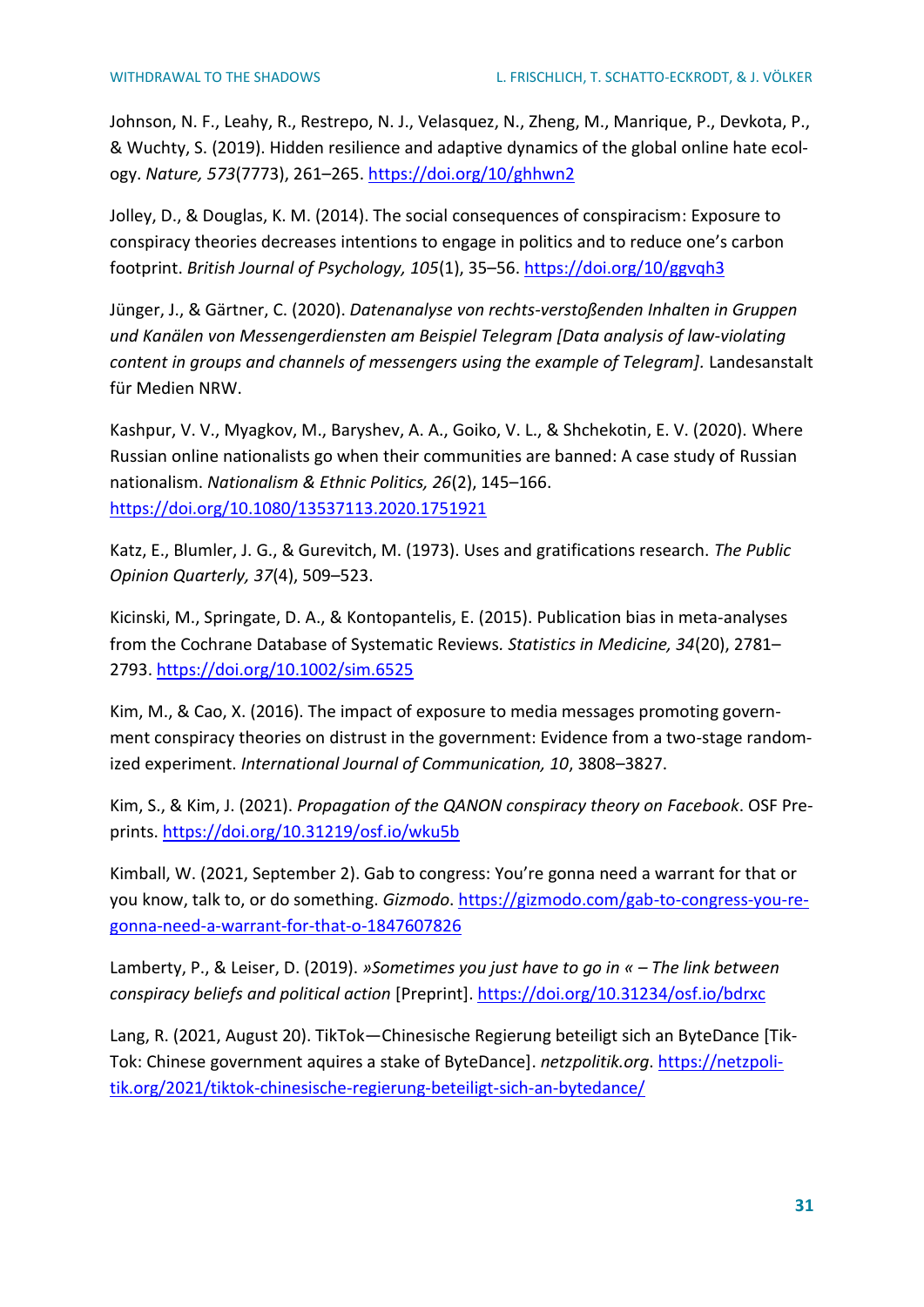Lima, L., Reis, J. C. S., Melo, P., Murai, F., Araújo, L., Vikatos, P., & Benevenuto, F. (2018). Inside the right-leaning echo chambers: Characterizing gab, an unmoderated social system. arXiv:1807.03688 [cs]. <http://arxiv.org/abs/1807.03688>

Manakas, M. (2021, January 10). Sturm auf US-Kapitol: Parler, Gab, DLive – wo sich die Angreifer organisierten [Storm on the US-capitol: Parler, Gab, DLive- where the aggressors organized]. *der Standard*. [https://www.derstandard.at/story/2000123143883/sturm-auf-das](https://www.derstandard.at/story/2000123143883/sturm-auf-das-kapitol-parler-gab-dlive-wo-sich-die)[kapitol-parler-gab-dlive-wo-sich-die](https://www.derstandard.at/story/2000123143883/sturm-auf-das-kapitol-parler-gab-dlive-wo-sich-die)

Manning, M. (2009). The effects of subjective norms on behaviour in the theory of planned behaviour: A meta-analysis. *British Journal of Social Psychology, 48*(4), 649–705. <https://doi.org/10.1348/014466608X393136>

Markert, R. (2020, March 12). Netz-DG: Vorbild für repressive Regierungen weltweit? [Netz-DG: Model for repressive governments worldwide?] *Süddeutsche.de*. <https://www.sueddeutsche.de/digital/netz-dg-internetzensur-facebook-1.4840302>

Mathew, B., Dutt, R., Goyal, P., & Mukherjee, A. (2019). Spread of hate speech in online social media. In Association for Computing Machinery (ed.), *WebSci '19: Proceedings of the 10th ACM Conference on Web Science, June 2019* (pp. 173–182). <https://doi.org/10.1145/3292522.3326034>

Mathew, B., Illendula, A., Saha, P., Sarkar, S., Goyal, P., & Mukherjee, A. (2019). Temporal effects of unmoderated hate speech in Gab. arXiv:1909.10966 [cs]. <http://arxiv.org/abs/1909.10966>

Miller-Idriss, C. (2020). Hate in the homeland. Princeton: Princeton University Press. <https://doi.org/10.1515/9780691205892>

Munn, Z., Peters, M. D. J., Stern, C., Tufanaru, C., McArthur, A., & Aromataris, E. (2018). Systematic review or scoping review? Guidance for authors when choosing between a systematic or scoping review approach. BMC *Medical Research Methodology, 18*(1), 143. <https://doi.org/10.1186/s12874-018-0611-x>

Myagkov, M., Chudinov, S. I., Kashpur, V. V., Goiko, V. L., & Shchekotin, E. V. (2020). Islamist communities on VKontakte: identification mechanisms and network structure. *Europe-Asia Studies, 72*(5), 863–893.<https://doi.org/10.1080/09668136.2019.1694645>

Myagkov, M., Shchekotin, E. V., Chudinov, S. I., & Goiko, V. L. (2020). A comparative analysis of right-wing radical and Islamist communities' strategies for survival in social networks (evidence from the Russian social network VKontakte). Media, War & Conflict, 13(4), 425–447. <https://doi.org/10.1177/1750635219846028>

NetzDG, (2017). [https://www.BMJV.de/DE/Themen/FokusThe](https://www.bmjv.de/DE/Themen/FokusThemen/NetzDG/NetzDG_node.html)[men/NetzDG/NetzDG\\_node.html](https://www.bmjv.de/DE/Themen/FokusThemen/NetzDG/NetzDG_node.html)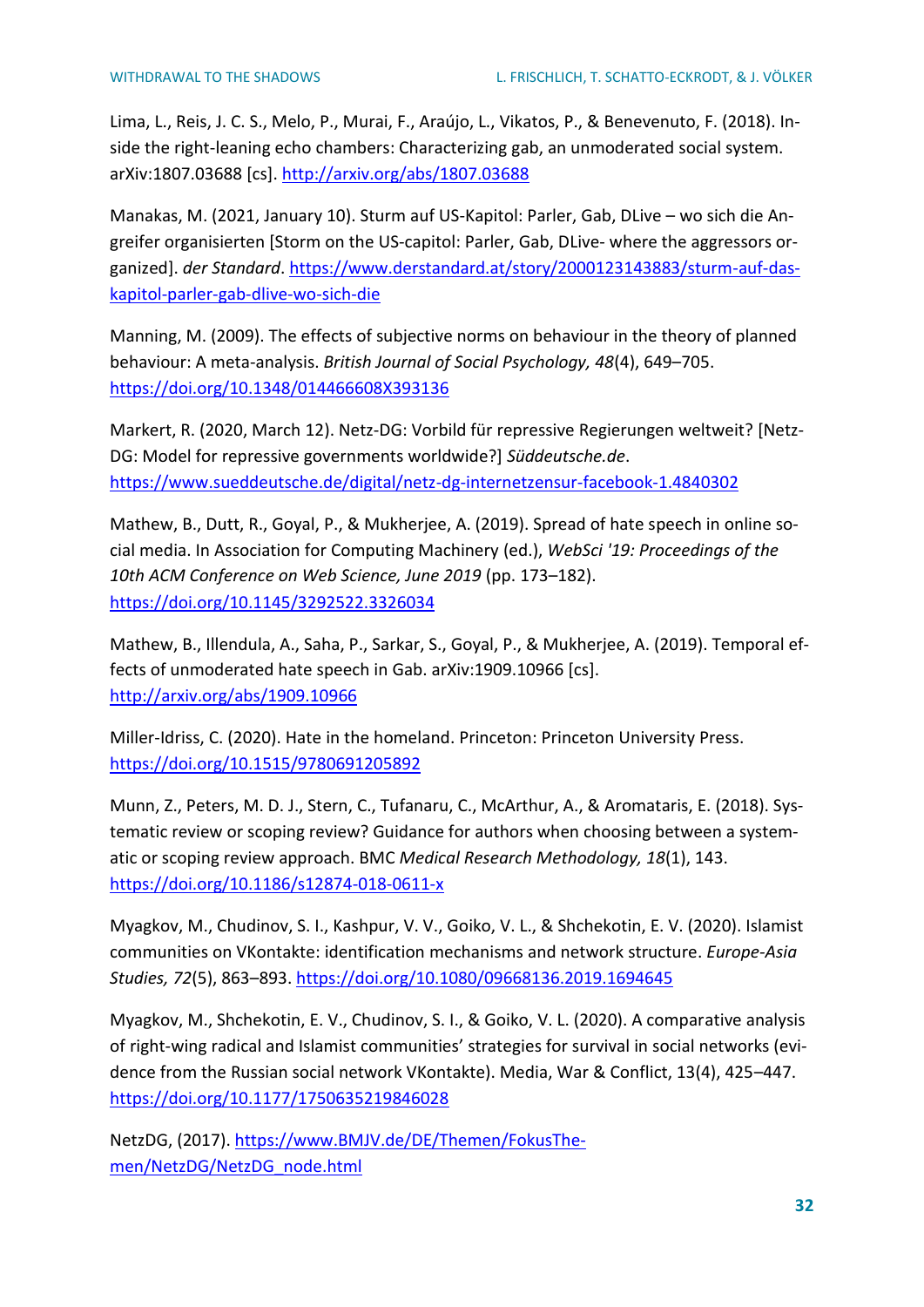Newman, N., Fletcher, R., Schulz, A., Simge, A., Robertson, C. T., & Kleis Nielsen, R. (2021). *Reuters digital news report 2021*. Reuters Institute for the Study of Journalism. [https://reu](https://reutersinstitute.politics.ox.ac.uk/sites/default/files/2021-06/Digital_News_Report_2021_FINAL.pdf)[tersinstitute.politics.ox.ac.uk/sites/default/files/2021-06/Digital\\_News\\_Report\\_2021\\_FI-](https://reutersinstitute.politics.ox.ac.uk/sites/default/files/2021-06/Digital_News_Report_2021_FINAL.pdf)[NAL.pdf](https://reutersinstitute.politics.ox.ac.uk/sites/default/files/2021-06/Digital_News_Report_2021_FINAL.pdf)

O'Callaghan, D., Greene, D., Conway, M., Carthy, J., & Cunningham, P. (2013). Uncovering the wider structure of extreme right communities spanning popular online networks. In Association for Computing Machinery (ed.), WebSci '13: Proceedings of the 5th Annual ACM Web Science Conference May 2013 (pp. 276–285).<https://doi.org/10/gf3hcz>

O'Callaghan, D., Greene, D., Conway, M., Carthy, J., & Cunningham, P. (2015). Down the (White) rabbit hole: The extreme right and online recommender systems. *Social Science Computer Review, 33(*4), 1–20.<https://doi.org/10.1177/0894439314555329>

O'Connor, C. (2021). *Hatescape: An in-depth analysis of extremism and hate speech on tiktok*. London: Institute for Strategic Dialogue.

Pfeiffer, T. (2002). "Das Internet ist billig, schnell und sauber. Wir lieben es", Rechtsextremisten entdecken den Computer ["The Internet is cheap, fast, and clean. We love it". Right-wing extremists discover the computer.]. In Bundeszentrale für politische Bildung (ed.), *Rechtsextremismus im Internet. Recherchen, Analysen, pädagogische Modelle zur Auseinandersetzung mit dem Rechtsextremismus*, Bonn.

Phillips, W. M. (2012). This is why we can't have nice things: The origins, evolution and cultural embeddedness of online trolling [Ph.D.]. <https://search.proquest.com/docview/1237277556/abstract/E53C6686D73D419BPQ/1>

Postmes, T., Spears, R., & Lea, M. (1998). Breaching or building social boundaries? SIDE-effects of computer-mediated communication. *Communication Research, 25*(6), 689–715. <https://doi.org/10/ffsbdn>

Poupin, P. (2021). Social media and state repression: The case of VKontakte and the anti-garbage protest in Shies, in Far Northern Russia. *First Monday, 26*(5). <https://doi.org/10.5210/fm.v26i5.11711>

Prucha, N. (2015). IS and the Jihadist information highway – Projecting influence and religious identity via telegram. *Perspectives on Terrorism, 10*(3), 48–58.

Pummerer, L., Böhm, R., Lilleholt, L., Winter, K., Zettler, I., & Sassenberg, K. (2021). Conspiracy theories and their societal effects during the COVID-19 pandemic. *Social Psychological and Personality Science*.<https://doi.org/10.31234/osf.io/y5grn>

Quandt, T. (2018). Dark participation: Manipulative user engagement in the news making process. *Media and Communication, 6*(4), 36–48.<http://dx.doi.org/10.17645/mac.v6i4.1519>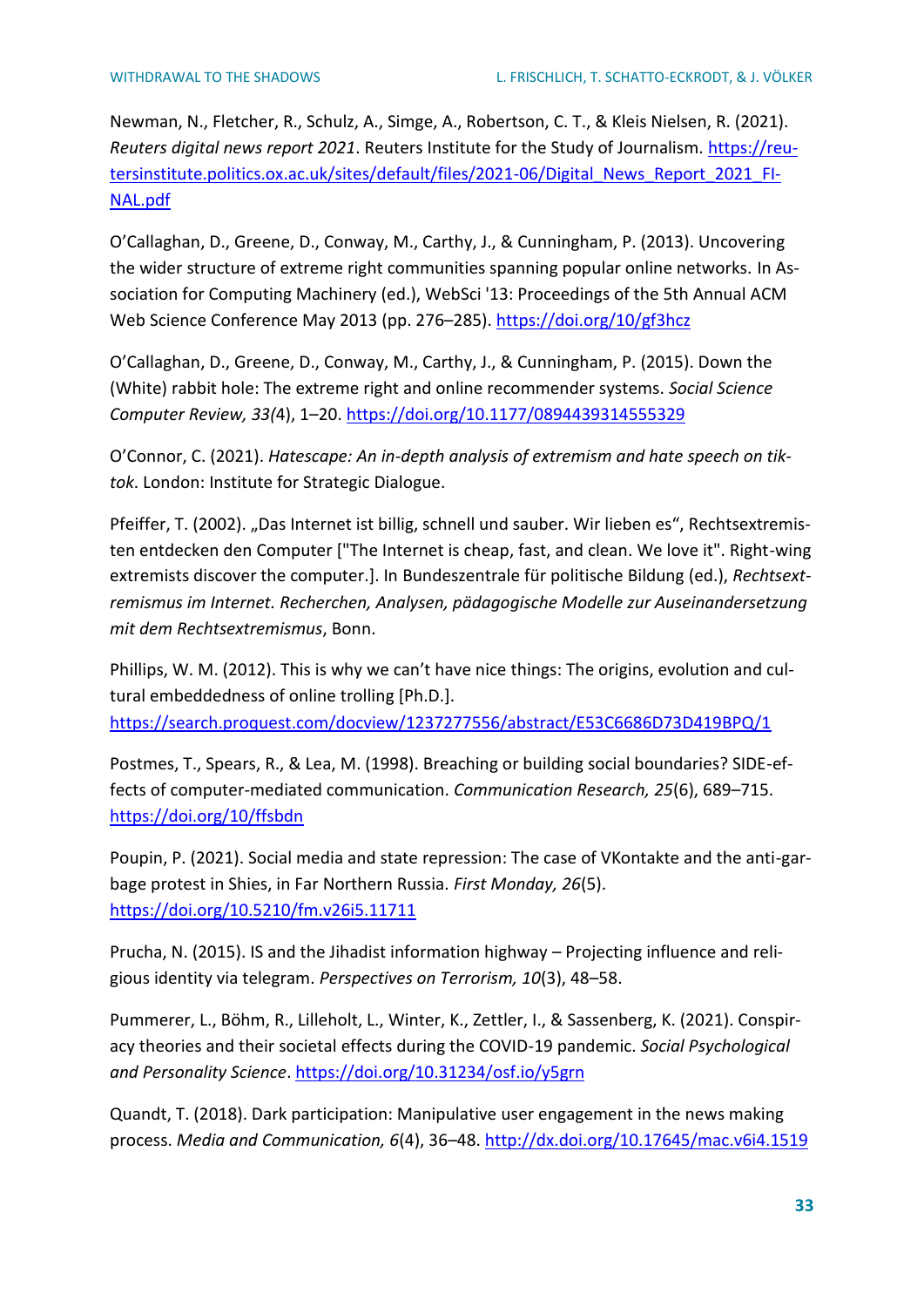Quandt, T., Klapproth, J., & Frischlich, L. (2022). Dark social media participation and well-being. *Current Opinion in Psychology, 45*(June 2022, 101284). <https://doi.org/10.1016/j.copsyc.2021.11.004>

Rathgeb, T., & Schmid, T. (2020). *JIM-Studie 2020 Jugend, Information, Medien: Basisuntersuchung zum Medienumgang 12-bis 19-Jähriger* [*JIM-Study 2020: Youth, information, media. Basic data on the media use of 12 to 19 years olds*]. Medienpädagogischer Forschungsverbund Südwest. [https://www.mpfs.de/fileadmin/files/Studien/JIM/2020/JIM-Studie-](https://www.mpfs.de/fileadmin/files/Studien/JIM/2020/JIM-Studie-2020_Web_final.pdf)2020 Web final.pdf

Rauchfleisch, A., & Kaiser, J. (2020). The German far-right on YouTube: An analysis of user overlap and user comments. *Journal of Broadcasting & Electronic Media, 64*(3), 373–396. <https://doi.org/10.1080/08838151.2020.1799690>

Rieger, D., Frischlich, L., Rack, S., & Bente, G. (2020). Digitaler Wandel, Radikalisierungsprozesse und Extremismusprävention im Internet [Digital change, radicalisation processes and extremism prevention in the Internet]. In B. Ben Slama & U. Kemmesies (ed.), Handbuch Extremismusprävention (pp. 351–388). Wiesbaden: Bundeskriminalamt.

Rieger, D., Kümpel, A. S., Wich, M., Kiening, T., & Groh, G. (2021). Assessing the extent and types of hate speech in fringe communities: A case study of alt-right communities on 8chan, 4chan, and reddit. *Social Media*, 1–14.

Rivis, A., & Sheeran, P. (2003). Descriptive norms as an additional predictor in the theory of planned behaviour: A meta-analysis. *Current Psychology, 22*(3), 218–233. <https://doi.org/10.1007/s12144-003-1018-2>

Rogers, R. (2020). Deplatforming: Following extreme Internet celebrities to Telegram and alternative social media. *European Journal of Communication, 35*(3), 213–229. <https://doi.org/10/ghjcqz>

Rottweiler, B., & Gill, P. (2020). Conspiracy beliefs and violent extremist intentions: The contingent effects of self-efficacy, self-control, and law-related morality. *Terrorism and Political Violence*, 1–20.<https://doi.org/10.1080/09546553.2020.1803288>

Schindler, M., & Domahidi, E. (2021). The growing field of interdisciplinary research on user comments: A computational scoping review. *New Media & Society, 23*(8), 2474–2492. <https://doi.org/10.1177/1461444821994491>

Schmitt, J. B., Harles, D., & Rieger, D. (2020). Themen, Motive und Mainstreaming in rechtsextremen Online-Memes [Themes, motives, and mainstreaming in right-wing extremist online-memes]. *M&K Medien & Kommunikationswissenschaft*, *68*(1-2), 73–93. <https://doi.org/10.5771/1615-634X-2020-1-2-73>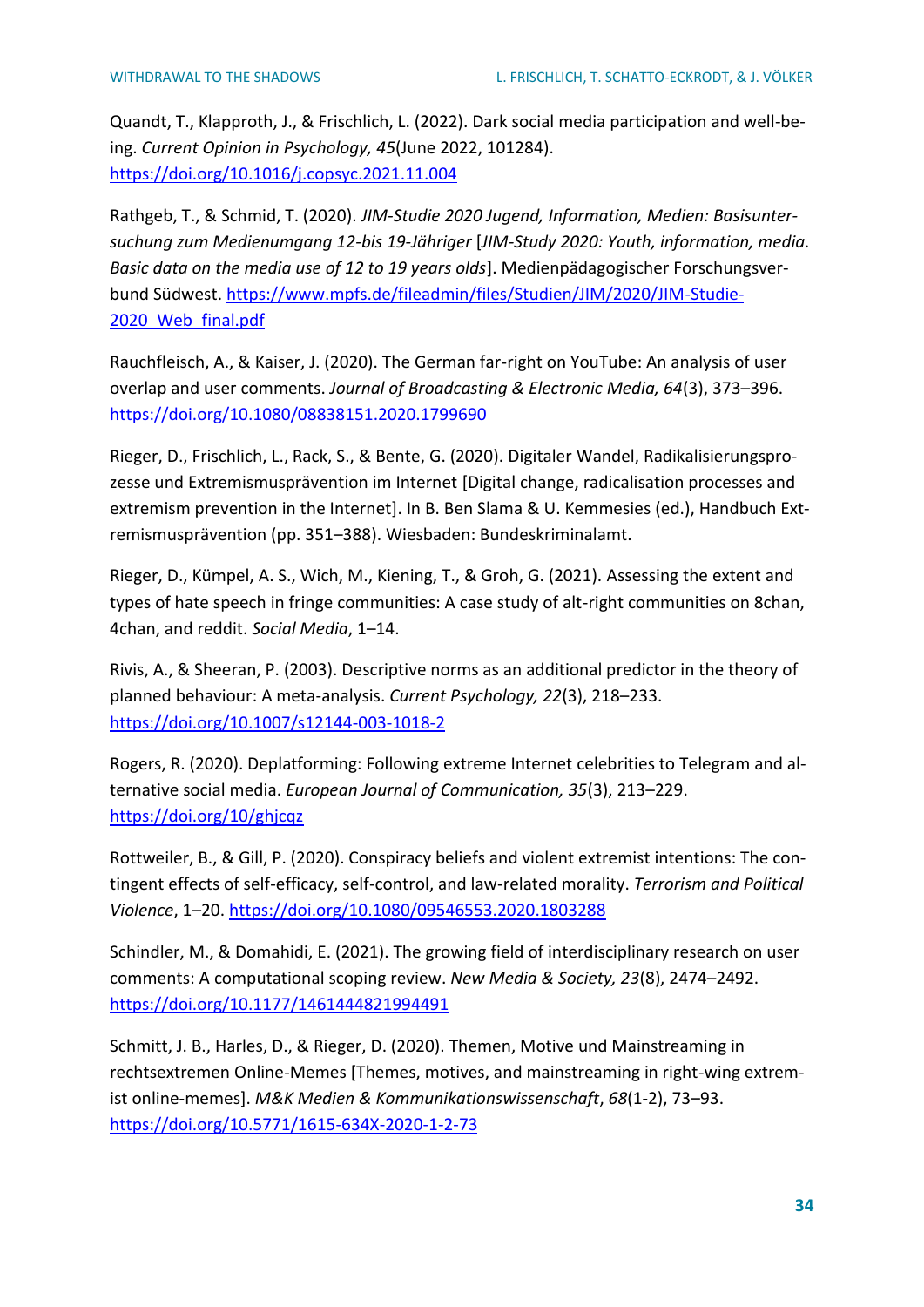Schmitt, J. B., Rieger, D., Rutkowski, O., & Ernst, J. (2018). Counter-messages as prevention or promotion of extremism?! The potential role of YouTube: Recommendation algorithms. *Journal of Communication, 68*(4), 780–808.<https://doi.org/10.1093/joc/jqy029>

Schneider, J., Schmitt, J. B., Ernst, J., & Rieger, D. (2019). Verschwörungstheorien und Kriminalitätsfurcht in rechtsextremen und islamistischen YouTube Videos [Conspiracy theories and fear of crime in right-wing extremist and Islamist YouTube videos]. *Praxis der Rechtspsychologie, 29*(1), 41–66.

Schwarzenegger, C., & Wagner, A. (2018). Can it be hate if it is fun? Discursive ensembles of hatred and laughter in extreme right satire on Facebook. *SCM Studies in Communication and Media, 7*(4), 473–498.<https://doi.org/10.5771/2192-4007-2018-4-473>

Scrivens, R., & Amarasingam, A. (2020). Haters gonna "like": Exploring Canadian far-right extremism on Facebook. In M. Littler & B. Lee (ed.), *Digital Extremisms: Readings in Violence, Radicalisation and Extremism in the Online Space* (pp. 63–89). Springer International Publishing. [https://doi.org/10.1007/978-3-030-30138-5\\_4](https://doi.org/10.1007/978-3-030-30138-5_4)

sede, & guth. (2021, June 9). Iphone- und Google-App: Zugang zu Telegram-Kanälen von Attila Hildmann gesperrt [IPhone and Google app: access to Telegram channels of Attila Hildmann blocked]. *FAZ.NET*. [https://www.faz.net/aktuell/gesellschaft/kriminalitaet/zugang](https://www.faz.net/aktuell/gesellschaft/kriminalitaet/zugang-zu-telegram-kanaelen-von-attila-hildmann-gesperrt-17380316.html)[zu-telegram-kanaelen-von-attila-hildmann-gesperrt-17380316.html](https://www.faz.net/aktuell/gesellschaft/kriminalitaet/zugang-zu-telegram-kanaelen-von-attila-hildmann-gesperrt-17380316.html)

Shoemaker, P. J., & Vos, T. (2009). *Gatekeeping Theory*. London: Routledge.

Stern, J., & Berger, J. M. (2016). *ISIS: The State of Terror* (2nd ed.). New York: Ecco.

Stroud, N. J. (2010). Polarization and partisan selective exposure. *Journal of Communication, 60*(3), 556–576.<https://doi.org/10/d6p3kx>

Sutton, A. J. (2000). Empirical assessment of effect of publication bias on meta-analyses. *BMJ, 320*(7249), 1574–1577.<https://doi.org/10.1136/bmj.320.7249.1574>

Swann, W. B., Buhrmester, M. D., Gómez, A., Jetten, J., Bastian, B., Vázquez, A., Ariyanto, A., Besta, T., Christ, O., Cui, L., Finchilescu, G., González, R., Goto, N., Hornsey, M., Sharma, S., Susianto, H., & Zhang, A. (2014). What makes a group worth dying for? Identity fusion fosters perception of familial ties, promoting self-sacrifice. *Journal of Personality and Social Psychology, 106*(6), 912–926.<https://doi.org/10.1037/a0036089>

Taddicken, M., & Schmidt, J.-H. (2017). Entwicklung und Verbreitung sozialer Medien [Development and dissemination of social media]. In J.-H. Schmidt & M. Taddicken (ed.), *Handbuch Soziale Medien* (pp. 3-22.). Wiesbaden: Springer Fachmedien. [https://doi.org/10.1007/978-3-658-03765-9\\_1](https://doi.org/10.1007/978-3-658-03765-9_1)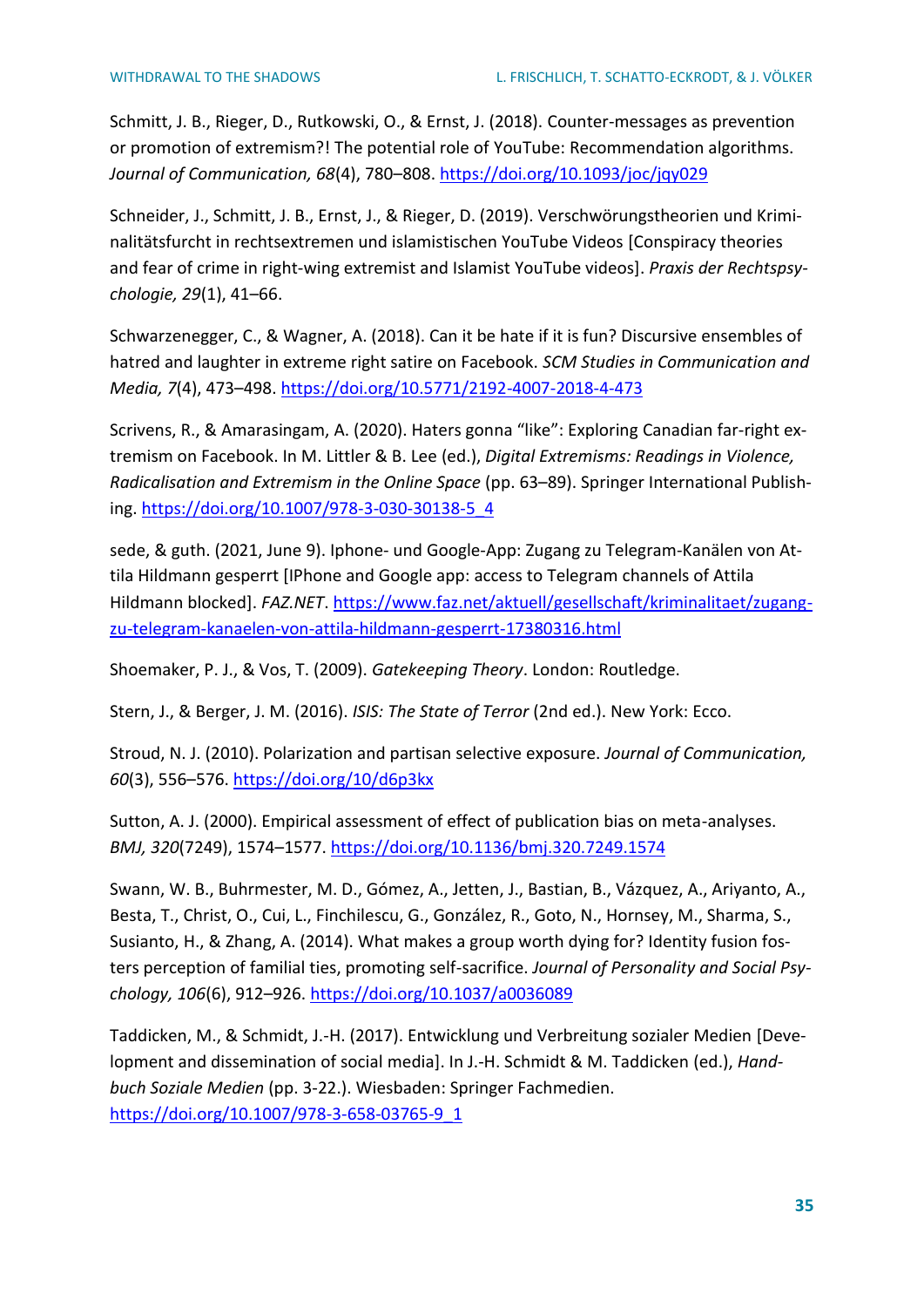Tarrow, S. (1988). National politics and collective action: Recent theory and research in Western Europe and the United States. *Annual Review of Sociology, 14*, 421–440.

Teare, G., & Taks, M. (2020). Extending the scoping review framework: A guide for interdisciplinary researchers. *International Journal of Social Research Methodology, 23*(3), 311–315. <https://doi.org/10.1080/13645579.2019.1696092>

Torba, A. (2021, August 5). Advertising on Gab. *Gab News*. <https://news.gab.com/2021/08/05/advertising-on-gab/>

Trujillo, M., Gruppi, M., Buntain, C., & Horne, B. D. (2020). What is BitChute? Characterizing the "free speech" alternative to YouTube. In Association for Computing Machinery (ed.), *Proceedings of the 31st ACM Conference on Hypertext and Social Media (pp.* 139–140). New York.<https://doi.org/10.1145/3372923.3404833>

Urman, A., & Katz, S. (2020). What they do in the shadows: Examining the far-right networks on Telegram. *Information, Communication & Society*, 1–20. <https://doi.org/10.1080/1369118X.2020.1803946>

Van Aelst, P., Strömbäck, J., Aalberg, T., Esser, F., de Vreese, C., Matthes, J., Hopmann, D., Salgado, S., Hubé, N., Stępińska, A., Papathanassopoulos, S., Berganza, R., Legnante, G., Reinemann, C., Sheafer, T., & Stanyer, J. (2017). Political communication in a high-choice media environment: A challenge for democracy? *Annals of the International Communication Association, 41*(1), 3–27.<https://doi.org/10/f94bkm>

van Prooijen, J.-W., Spardaro, J., & Wang, H. (2022). Suspicion of institutions: How distrust and conspiracy theories deteriorate social relationships | Elsevier Enhanced Reader. *Current Opinion in Psychology, 43*, 65–69.<https://doi.org/10.1016/j.copsyc.2021.06.013>

Walther, S., & McCoy, A. (2021). US extremism on telegram: Fueling disinformation, conspiracy theories, and accelerationism. *Perspectives on Terrorism, 15*(2), 100–124.

Weimann, G., & Masri, N. (2020). Research note: Spreading hate on TikTok. *Studies in Conflict & Terrorism*, 1–14.<https://doi.org/10.1080/1057610X.2020.1780027>

Wong, J. C. (2018, September 5). Don't give Facebook and YouTube credit for shrinking Alex Jones' audience | Julia Carrie Wong. *The Guardian*. [http://www.theguardian.com/com](http://www.theguardian.com/commentisfree/2018/sep/04/alex-jones-infowars-social-media-ban)[mentisfree/2018/sep/04/alex-jones-infowars-social-media-ban](http://www.theguardian.com/commentisfree/2018/sep/04/alex-jones-infowars-social-media-ban)

Woolley, S. C., Pakzad, R., & Monaco, N. (2019). *Incubating Hate: Islamophobia and Gab.*  German Marshall Fund of the United States. <https://www.jstor.org/stable/resrep21229>

Yayla, A. S., & Speckhard, A. (2017). *Telegram: the mighty application that ISIS Loves*. International Center for the Study of Violent Extremism. [https://www.icsve.org/telegram-the](https://www.icsve.org/telegram-the-mighty-application-that-isis-loves/)[mighty-application-that-isis-loves/](https://www.icsve.org/telegram-the-mighty-application-that-isis-loves/)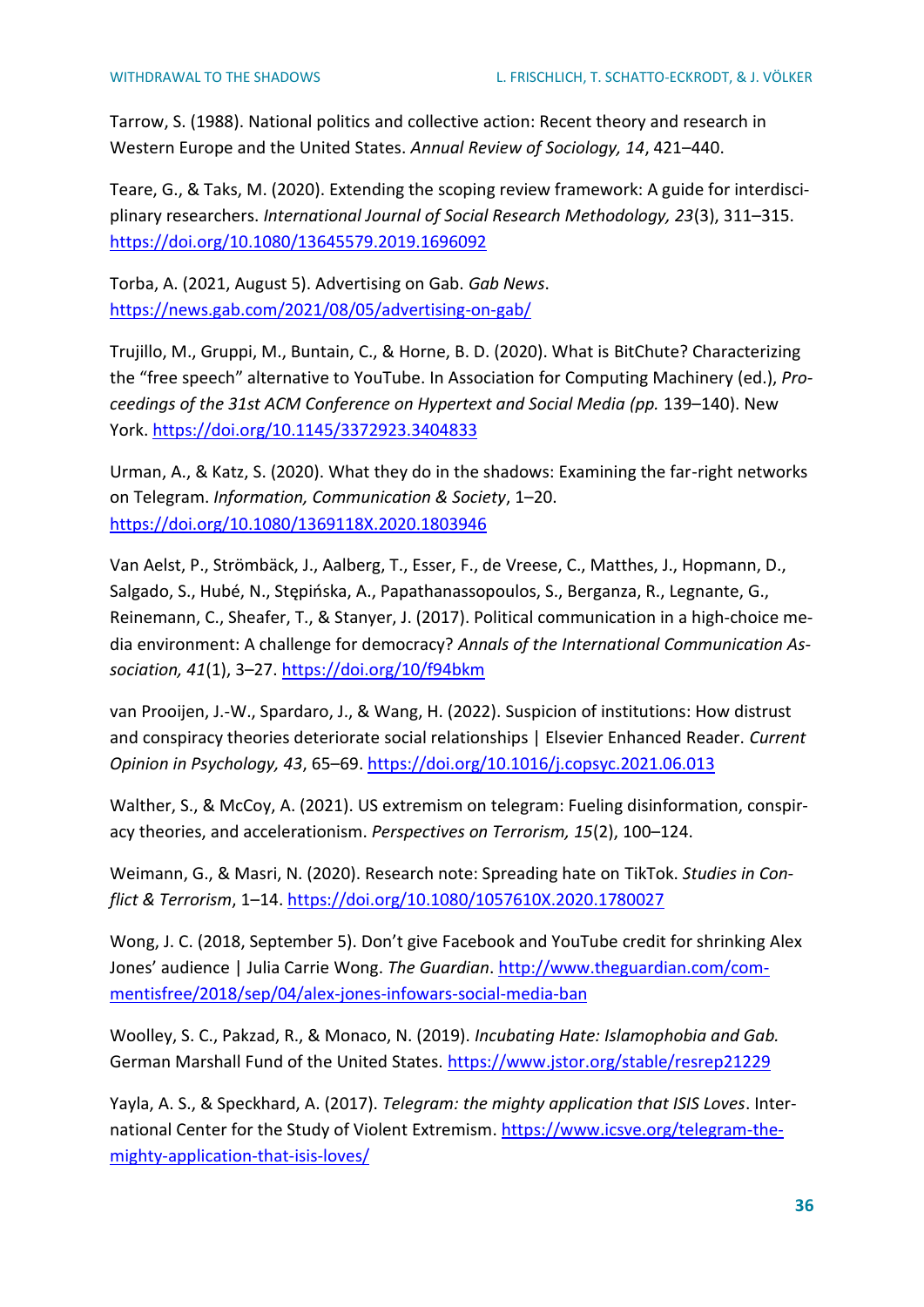Zannettou, S., Bradlyn, B., De Cristofaro, E., Kwak, H., Sirivianos, M., Stringhini, G., & Blackburn, J. (2018). What is Gab? A bastion of free speech or an alt-right echo chamber? In International World Wide Web Conferences Steering Committee (ed.), *WWW '18: Companion Proceedings of the The Web Conference 2018. Track: The Third International Workshop on Cybersafety, Online Harassment, and Misinformation* (pp. 1007–1014). Geneva. <https://doi.org/10/gfzcbp>

Zannettou, S., Caulfield, T., Blackburn, J., De Cristofaro, E., Sirivianos, M., Stringhini, G., & Suarez-Tangil, G. (2018). *On the origins of memes by means of fringe web communities*. ACM Internet Measurement Conference.<http://arxiv.org/abs/1805.12512>

Zeng, J., & Schäfer, M. S. (2021). Conceptualizing "dark platforms". Covid-19-related conspiracy theories on 8kun and gab. *Digital Journalism*, Ahead-of-print, 1–23. <https://doi.org/10.1080/21670811.2021.1938165>

Ziegele, M., Koehler, C., & Weber, M. (2018). Socially destructive? Effects of negative and hateful user comments on readers' donation behavior toward refugees and homeless persons. *Journal of Broadcasting & Electronic Media, 62*(4), 636–653.<https://doi.org/10/gf8pn4>